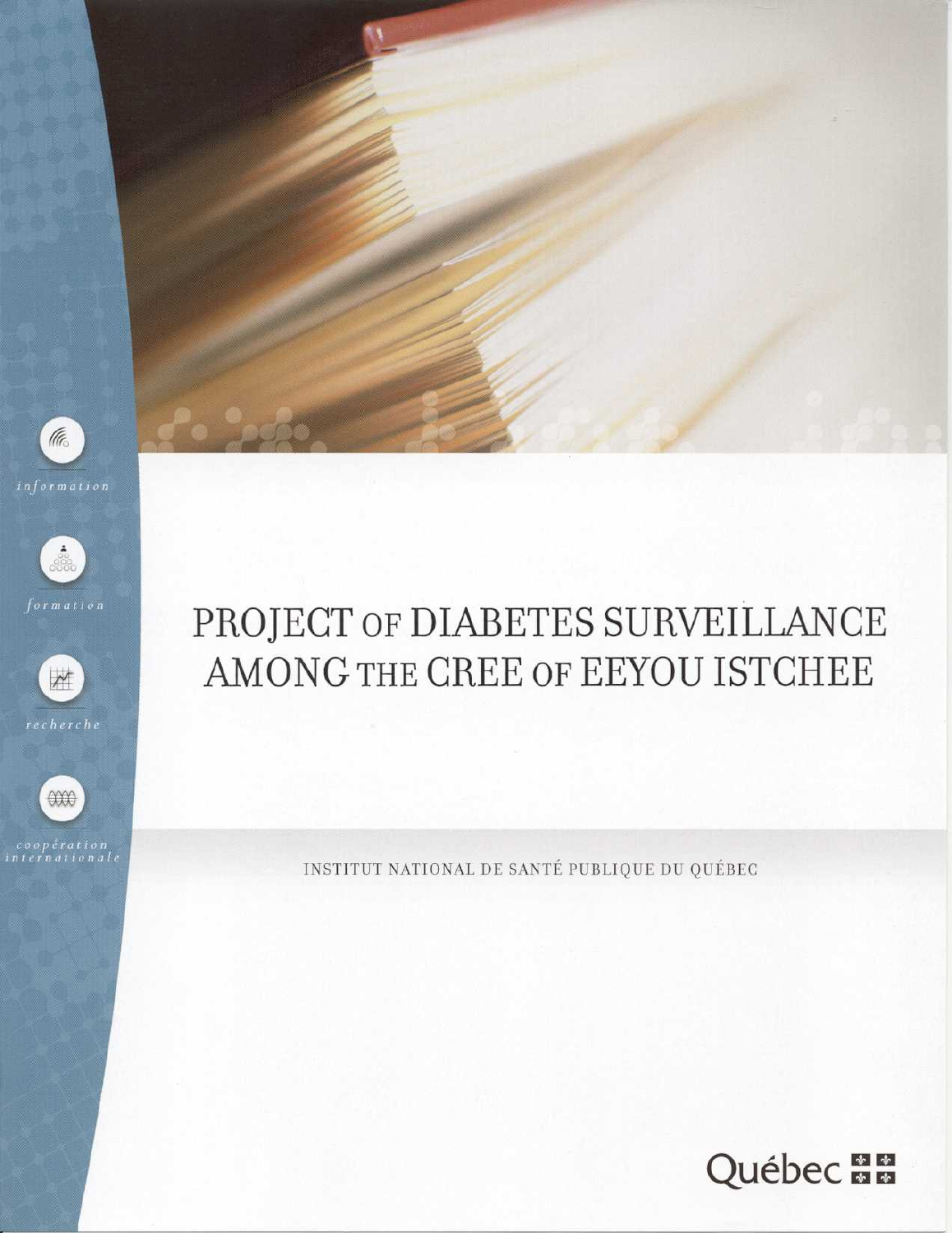# PROJECT OF DIABETES SURVEILLANCE AMONG THE CREE OF EEYOU ISTCHEE

INSTITUT NATIONAL DE SANTÉ PUBLIQUE DU QUÉBEC CREE BOARD OF HEALTH AND SOCIAL SERVICES OF JAMES BAY

AUGUST 2004





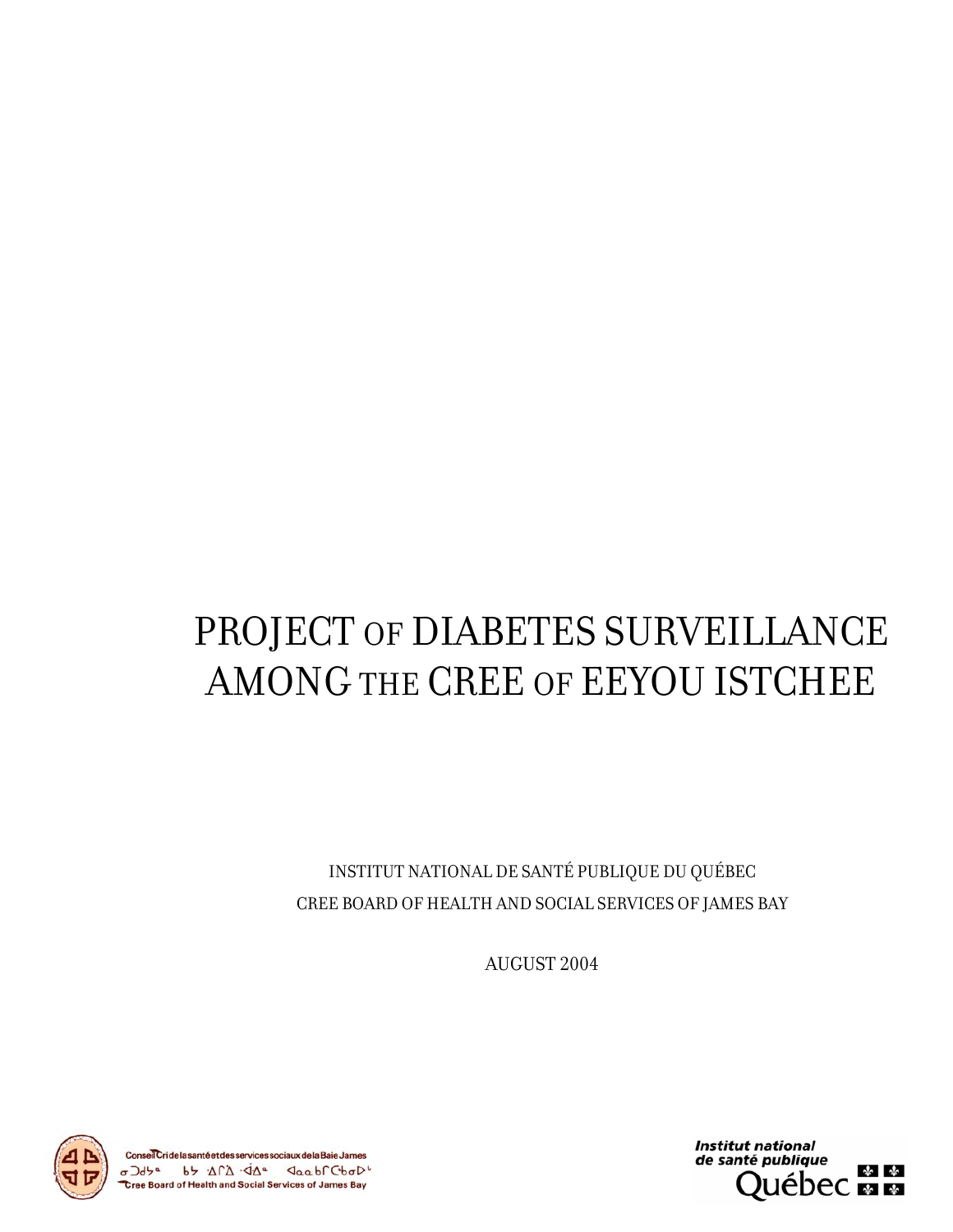#### **AUTHOR**

Gilles Légaré, M.A., M. Sc. Unité Connaissance-surveillance Direction de la planification, recherche et innovation Institut national de santé publique du Québec

#### **REVISION**

Jill Torrie, M.A. Cree Board of Health and Social Services of James Bay

David Dannenbaum, MD Cree Board of Health and Social Services of James Bay

Yv Bonnier-Viger, MD, M. Sc. Cree Board of Health and Social Services of James Bay

Elena Kuzmina Cree Board of Health and Social Services of James Bay

#### **LAYOUT**

Line Mailloux

*This document is available in its entirety on the website of the INSPQ: http://www.inspq.qc.ca.* 

*Ce document est aussi disponible en français sur le site Web de l'Institut national de santé publique du Québec au http://www.inspq.qc.ca sous le titre « Projet de surveillance du diabète chez les Cris d'Eeyou Istchee ».* 

*Reproduction is authorized for non-commercial purposes on condition the source is acknowledged.* 

GRAPHIC DESIGN MARIE PIER ROY

DOCUMENT DEPOSITED ON SANTÉCOM (HTTP://WWW.SANTECOM.QC.CA) CALL NUMBER: INSPQ-2004-052

LEGAL DEPOSIT  $-4^{TH}$  QUARTER 2004 BIBLIOTHÈQUE NATIONALE DU QUÉBEC NATIONAL LIBRARY OF CANADA ISBN 2-550-43301-7 (ORIGINAL EDITION: ISBN 2-550-43300-9, INSTITUT NATIONAL DE SANTÉ PUBLIQUE DU QUÉBEC, MONTREAL) ©Institut national de santé publique du Québec (2004)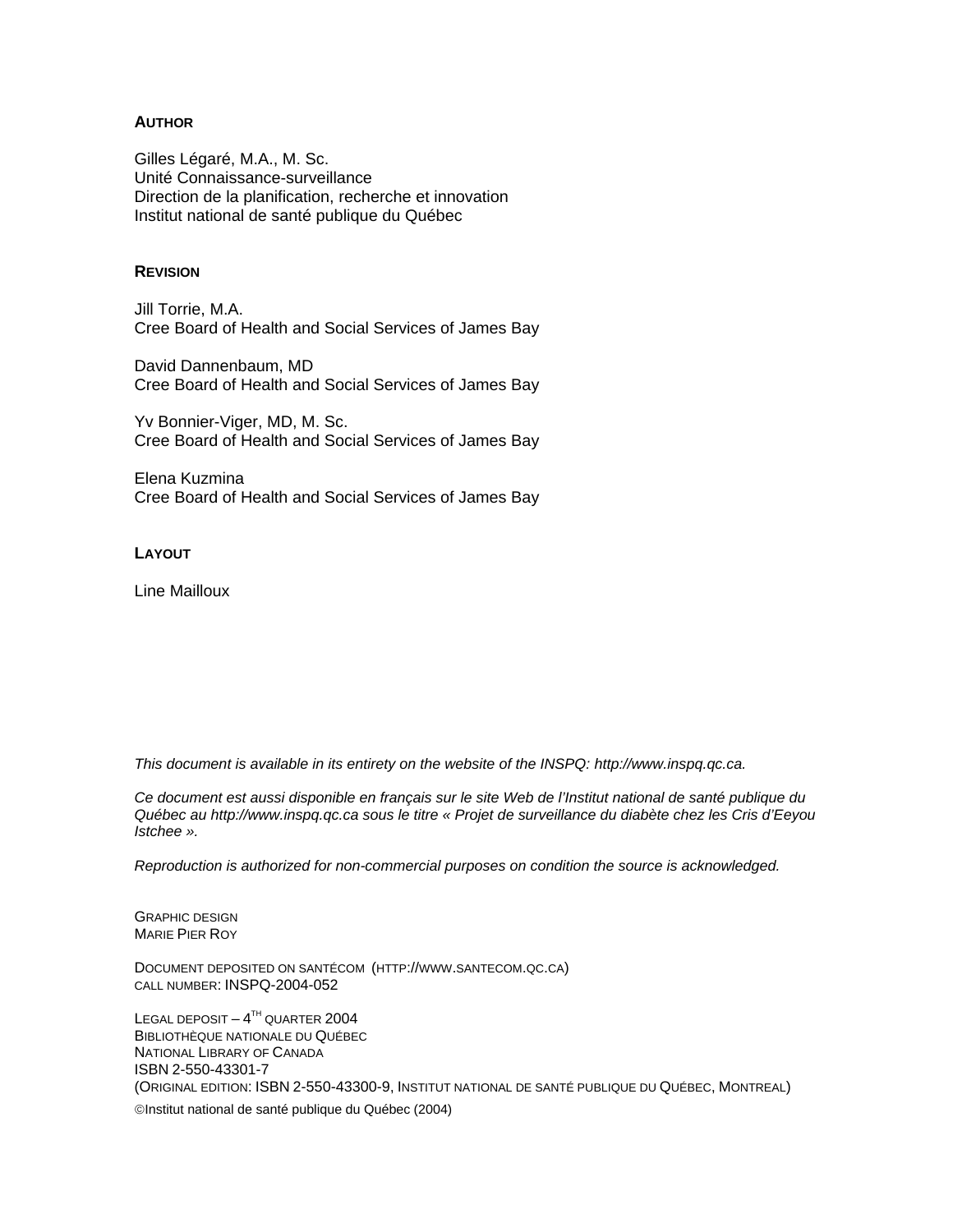# **FOREWORD**

When the Canadian Diabetes Strategy was developed in 1999, it was agreed that a Canadawide diabetes surveillance system would be set up. All the provinces and territories implemented a diabetes surveillance system using a common methodology. In Québec, Ministère de la Santé et des Services sociaux (MSSS) tasked Institut national de santé publique du Québec (INSPQ) with the job. The surveillance system is designed to estimate the prevalence and incidence of diabetes, gauge the impact of the pathology, and evaluate the associated costs. However, the surveillance system, which relies on the use of administrative data, does not provide a precise picture of the diabetes situation in certain remote communities where physicians work primarily on a salary basis, as is the case in regions of Northern Québec.

Given the marked increase in the number of diabetes cases among the James Bay Cree (Eeyou Istchee), the coordinators of the Cree of Eeyou Itschee administrative region created a Cree Diabetes Information System (CDIC) for all known cases in 1996. The system was designed to monitor the evolution of diabetes in the population and improve clinical followup. However, it does not allow for a precise assessment of the nature and extent of medical care received outside the region for diabetes-related complications. Given the scope of the diabetes problem and its impact on the Cree of Eeyou Istchee, it became imperative to validate the Québec Diabetes Surveillance System and upgrade the Cree Diabetes Information System that had been in operation for a number of years. The Cree Board of Health and Social Services was especially interested in incorporating information dealing with diabetes-related complications for medical consultations and hospitalizations in Québec's health network.

There was also a pressing need to crosscheck information contained in the diabetes surveillance system developed by Institut national de santé publique (INSPQ) against that in the Cree information system. This validation process also provided an opportunity to assess the sensitivity and specificity of the Québec Diabetes Surveillance System within a given target population, a first in Canada. Talks between the Eeyou Istchee Cree Board of Health and Social Services and INSPQ led to the signing of a research contract to conduct the validation. The project was funded by Health Canada through the budget earmarked for diabetes surveillance under the Canadian Diabetes Strategy.

The cross-validation of the two surveillance systems opens the door to the possibility of permanently linking the Cree diabetes information system with the surveillance system developed by INSPQ. This project also falls under the mandate given to INSPQ by Ministère de la Santé et des Services sociaux to develop a surveillance system to support the implementation of guidelines and programs to prevent diabetes and curb its complications. As mentioned above, the high prevalence of diabetes among the Cree begs the need for short-term preventive measures to reduce the impact of this disease on the population.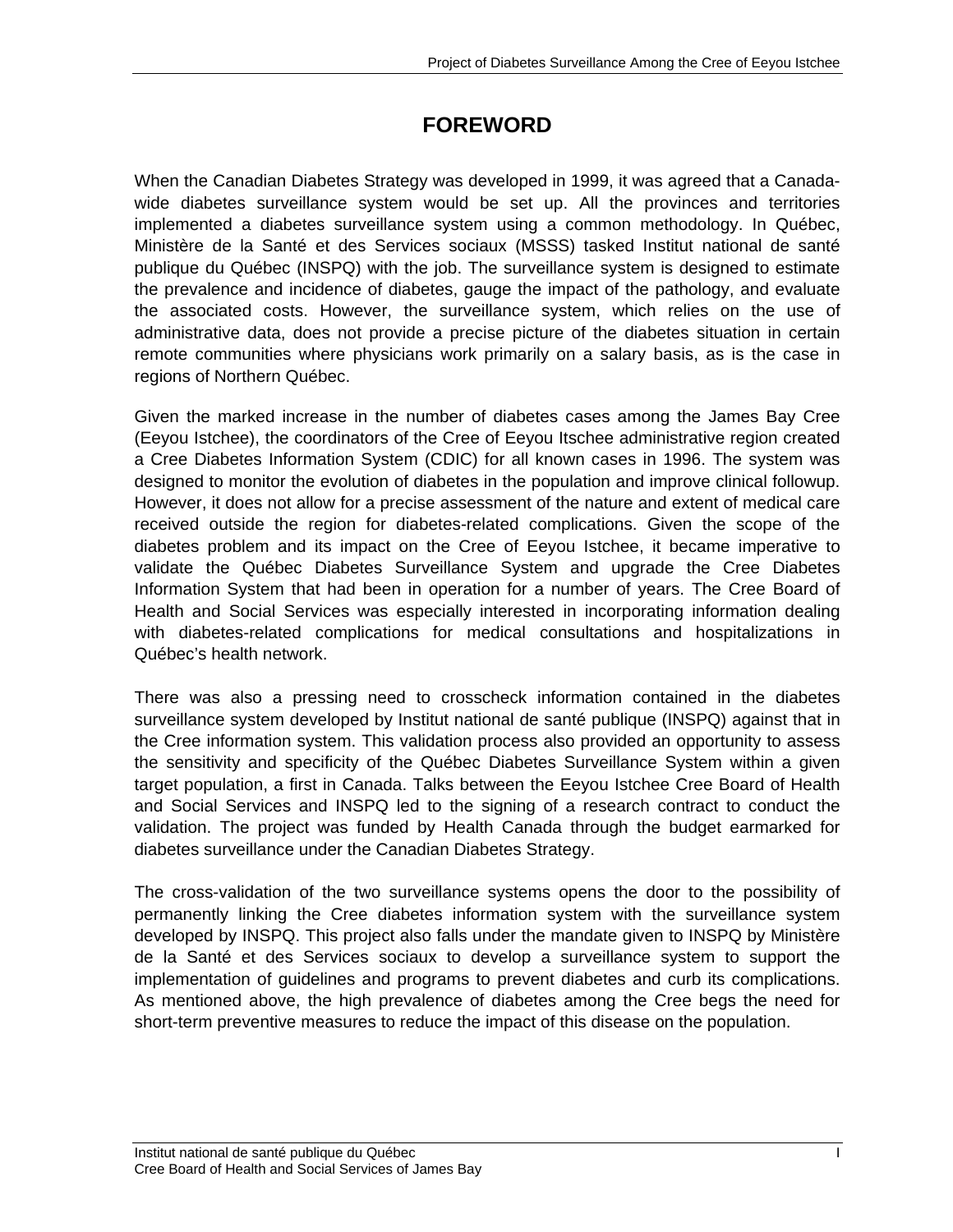# **TABLE OF CONTENTS**

| 1            |     |       |                                                                      |  |  |
|--------------|-----|-------|----------------------------------------------------------------------|--|--|
|              | 1.1 |       |                                                                      |  |  |
|              |     | 1.1.1 | Prevalence and complications of diabetes among the Cree of Eeyou     |  |  |
|              | 1.2 |       | PRESENTATION OF THE CREE DIABETES INFORMATION SYSTEM (CDIS) 2        |  |  |
|              | 1.3 |       |                                                                      |  |  |
| $\mathbf{2}$ |     |       |                                                                      |  |  |
|              | 2.1 |       |                                                                      |  |  |
| 3            |     |       |                                                                      |  |  |
|              | 3.1 |       |                                                                      |  |  |
|              | 3.2 |       |                                                                      |  |  |
|              | 3.3 |       |                                                                      |  |  |
|              | 3.4 |       |                                                                      |  |  |
|              | 3.5 |       |                                                                      |  |  |
|              | 3.6 |       | THE CALCULATION AND ANALYSIS OF MEASURES RELATED TO DIABETES IN AN   |  |  |
|              | 3.7 |       | HOSPITALISATIONS, MEDICAL CONSULTATIONS AND COMPLICATIONS ASSOCIATED |  |  |
|              | 3.8 |       |                                                                      |  |  |
| 4            |     |       |                                                                      |  |  |
|              | 4.1 |       |                                                                      |  |  |
| 5            |     |       |                                                                      |  |  |
|              | 5.1 |       |                                                                      |  |  |
|              |     | 5.1.1 |                                                                      |  |  |
|              |     | 5.1.2 | Description of cases according to the Cree Diabetes Information      |  |  |
|              | 5.2 |       |                                                                      |  |  |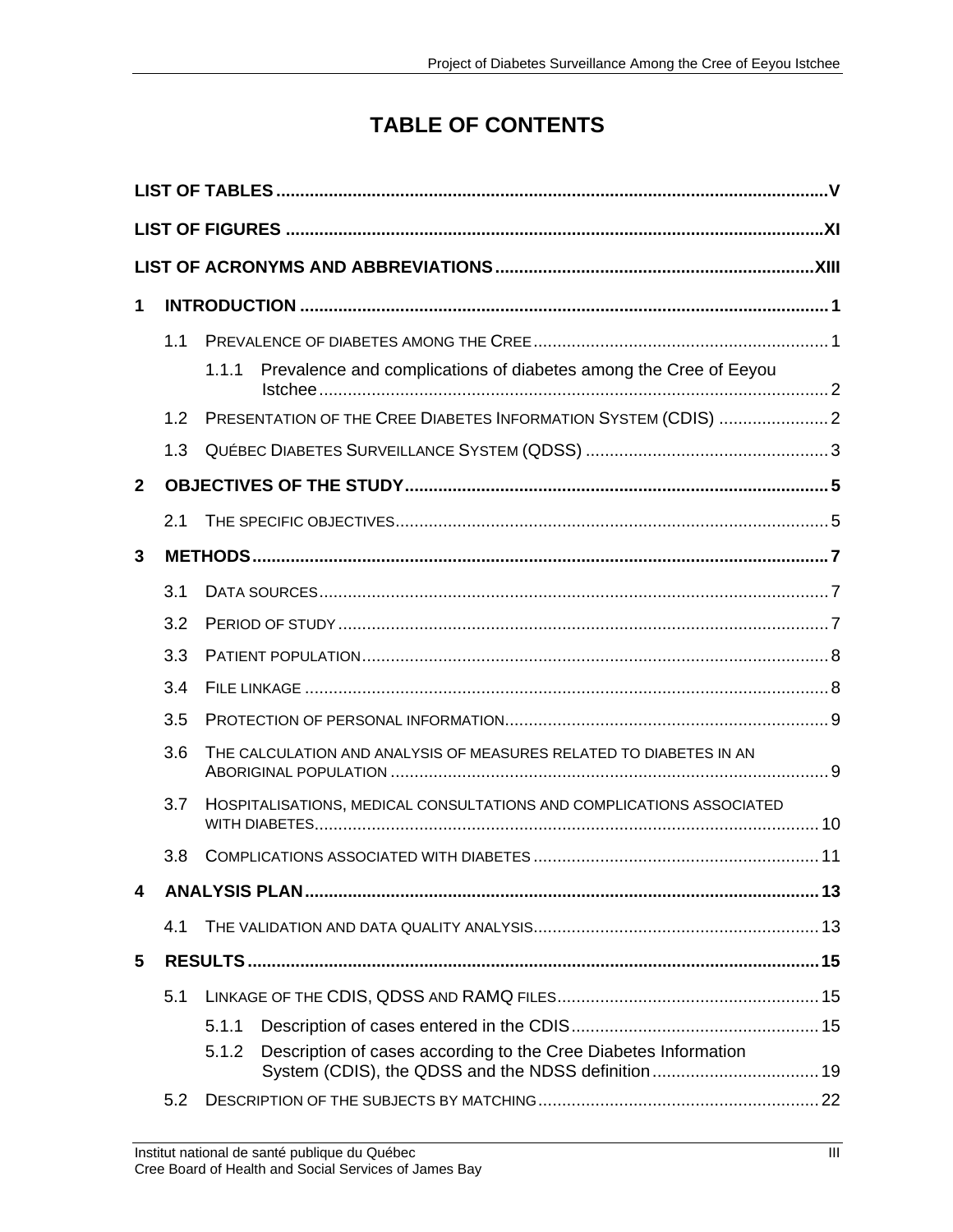|        | 5.3            |       | VALIDATION OF THE VARIABLES: SEX, AGE, DATE OF DIAGNOSIS, COMMUNITY                                             |  |
|--------|----------------|-------|-----------------------------------------------------------------------------------------------------------------|--|
|        | 5.4            |       | DESCRIPTION BY TYPE OF DIABETES, ACCORDING TO AGE, SEX, COMMUNITY OF                                            |  |
|        | 5.5            |       |                                                                                                                 |  |
|        | 5.6            |       | MEDICAL CONSULTATIONS OF CASES FROM THE CREE DIABETES INFORMATION                                               |  |
|        | 5.7            |       |                                                                                                                 |  |
|        | 5.8            |       |                                                                                                                 |  |
|        |                | 5.8.1 | Hospitalisations for a complication of cardiovascular disease 36                                                |  |
|        |                | 5.8.2 |                                                                                                                 |  |
|        |                | 5.8.3 |                                                                                                                 |  |
|        |                | 5.8.4 | Medical consultations for laser photocoagulation or vitrectomy  44                                              |  |
|        | 5.9            |       |                                                                                                                 |  |
|        |                |       |                                                                                                                 |  |
|        |                |       |                                                                                                                 |  |
| 6<br>7 |                |       |                                                                                                                 |  |
| 8      |                |       |                                                                                                                 |  |
|        | <b>ANNEX1</b>  |       |                                                                                                                 |  |
|        | <b>ANNEX 2</b> |       | DATA FROM THE MED-ECHO FILES AND APR-DRG FILE  61                                                               |  |
|        | <b>ANNEX 3</b> |       | DATA FROM THE DIABETES INFORMATION SYSTEM FOR THE                                                               |  |
|        | <b>ANNEX 4</b> |       |                                                                                                                 |  |
|        | <b>ANNEX 5</b> |       | <b>DESCRIPTION OF CASES OF TYPE 1 AND TYPE 2 DIABETES</b><br>ENTERED IN THE CREE DIABETES INFORMATION SYSTEM 73 |  |
|        | <b>ANNEX 6</b> |       | DESCRIPTION OF CASES ACCORDING TO THE DEFINITION USED                                                           |  |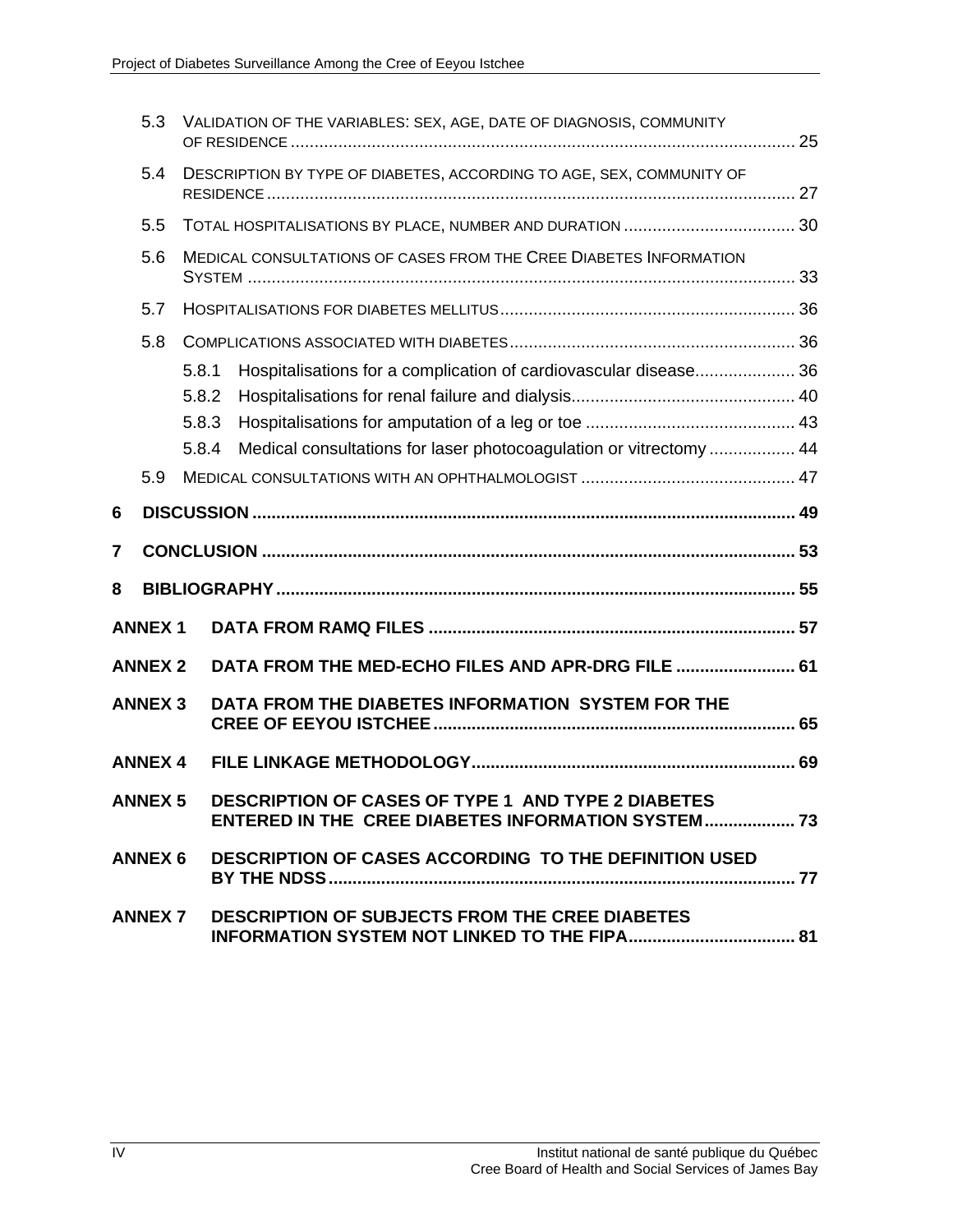### **LIST OF TABLES**

| Description of types of cases in the Cree Diabetes Information System,                                                                             |                                                                                                                                                                                                                                                                                     |
|----------------------------------------------------------------------------------------------------------------------------------------------------|-------------------------------------------------------------------------------------------------------------------------------------------------------------------------------------------------------------------------------------------------------------------------------------|
| Prevalence of cases of type 1 and type 2 diabetes in the Cree                                                                                      |                                                                                                                                                                                                                                                                                     |
| Average duration of cases of type 1 and type 2 from the Cree Diabetes                                                                              |                                                                                                                                                                                                                                                                                     |
| Categories of duration of disease, cases of type 1 and type 2 diabetes                                                                             |                                                                                                                                                                                                                                                                                     |
| New cases of type 1 and type 2 diabetes entered in the Cree Diabetes<br>Information System, by fiscal year and age, period 1996-1997 to            |                                                                                                                                                                                                                                                                                     |
| Proportion of cases present in the various databases, by type of                                                                                   |                                                                                                                                                                                                                                                                                     |
| Cases of type 1 and type 2 diabetes from the CDIS identified in the<br>Québec Diabetes Surveillance System according to the NDSS                   |                                                                                                                                                                                                                                                                                     |
| Validation of cases between the CDIS and the NDSS identified as                                                                                    |                                                                                                                                                                                                                                                                                     |
| Reporting of the HIN in cases from the Cree Diabetes Information                                                                                   | 23                                                                                                                                                                                                                                                                                  |
| Reporting of the HIN in cases from the Cree Diabetes Information                                                                                   | 23                                                                                                                                                                                                                                                                                  |
| Reporting of the HIN in cases from the Cree Diabetes Information                                                                                   |                                                                                                                                                                                                                                                                                     |
| Reporting of the HIN in cases from the Cree Diabetes Information                                                                                   |                                                                                                                                                                                                                                                                                     |
| Agreement in sex distribution, by data source (Cree Diabetes<br>Information System (CDIS) and file of registered persons (FIPA)),                  | 25                                                                                                                                                                                                                                                                                  |
| Distribution of discrepancies in year of birth beween the Cree Diabetes<br>Information System (CDIS) and in the file of registered persons (FIPA), | 26                                                                                                                                                                                                                                                                                  |
| Agreement in the distribution of community of residence between the<br>Cree Diabetes Information System (CDIS) and the file of registered          |                                                                                                                                                                                                                                                                                     |
| Discrepancies in diagnosis dates of diabetes (type 1 and type 2) cases<br>in the Cree Diabetes Information System and cases identified in the      |                                                                                                                                                                                                                                                                                     |
| Distribution of cases from the Cree Diabetes Information System linked                                                                             |                                                                                                                                                                                                                                                                                     |
|                                                                                                                                                    | Diabetes Information System, by age group and sex, 2001-2002 year  16<br>from the Cree Diabetes Information System, 2001-2002 year 17<br>Québec Diabetes Surveillance System using the NDSS algorithm 27<br>to the FIPA, by type of diabetes and age group as of March 31, 2002  28 |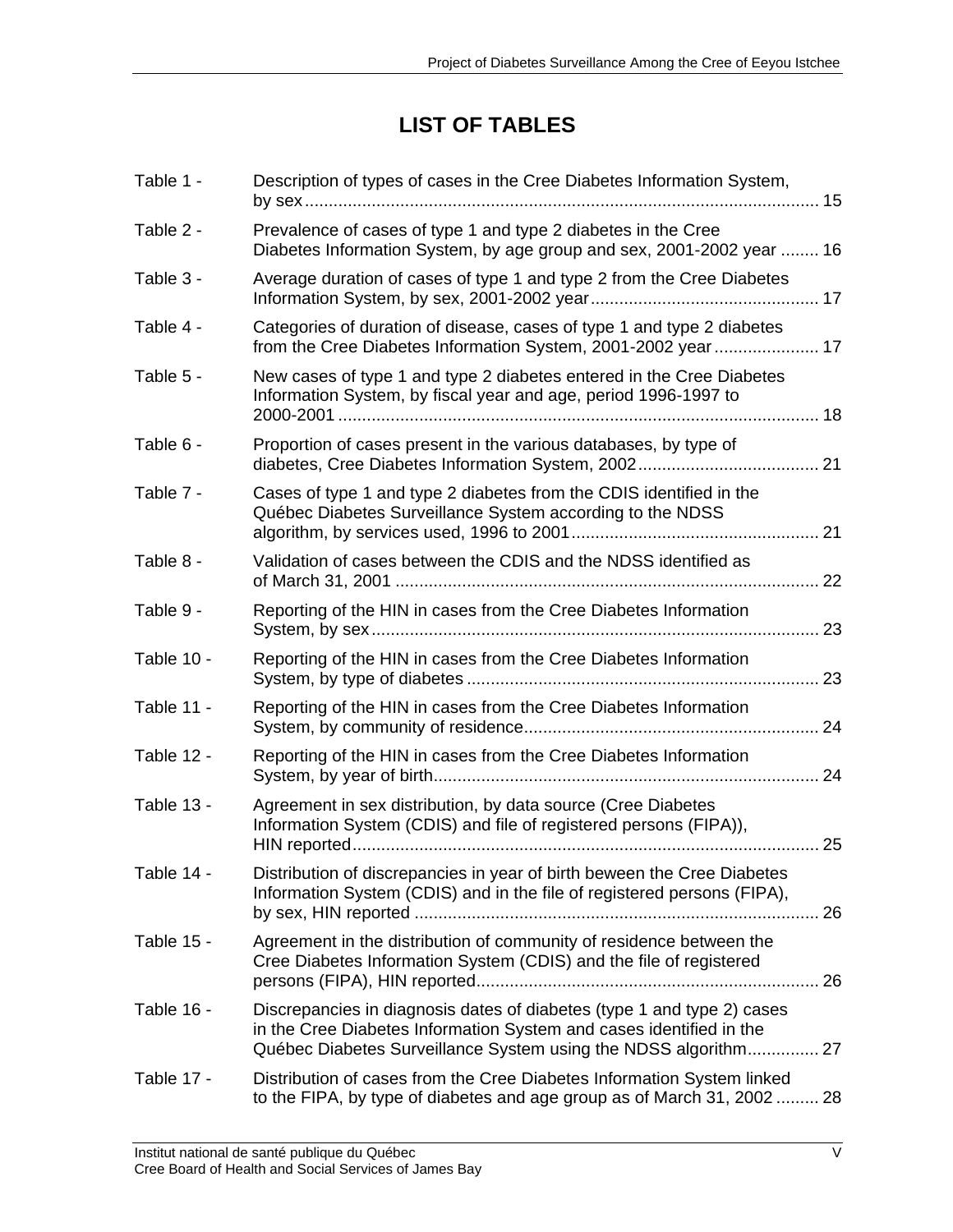| Table 18 - | Distribution of cases from the Cree Diabetes Information System<br>(all types) linked to the FIPA, by sex and age group as of March 31,<br>2002<br>28                                                                                            |
|------------|--------------------------------------------------------------------------------------------------------------------------------------------------------------------------------------------------------------------------------------------------|
| Table 19 - | Average age at the time of diagnosis, by categories of cases in the<br>Cree Diabetes Information System linked to the FIPA and by sex as<br>29                                                                                                   |
| Table 20 - | Distribution of cases from the Cree Diabetes Information System<br>(all types) linked to the FIPA, by sex and community of residence as<br>29                                                                                                    |
| Table 21 - | Proportion of cases from the Cree Diabetes Information System<br>(all types) linked to the FIPA that had at least one hospitalisation,<br>average number of days of hospitalisation by type of diabetes, period<br>1995-1996 to 2000-2001.<br>30 |
| Table 22 - | Number of hospitalisations of cases from the Cree Diabetes<br>Information System (all types) linked to the FIPA, average duration of<br>hospitalisation and number of transportations, by fiscal year, period<br>31                              |
| Table 23 - | Number of hospitalisations of cases from the Cree Diabetes<br>Information System (all types) linked to the FIPA, average duration of<br>hospitalisation and number of transportations, by community of                                           |
| Table 24 - | Hospital centre of destinations of cases from the Cree Diabetes<br>Information System (all types) linked to the FIPA, period 1995-1996<br>32                                                                                                     |
| Table 25 - | Distribution of hospitalisations of cases from the Cree Diabetes<br>Information System (all types) linked to the FIPA, by age group and<br>32                                                                                                    |
| Table 26 - | Distribution of medical procedures performed in cases from the Cree<br>Diabetes Information System (all types) linked to the FIPA, by fiscal<br>34                                                                                               |
| Table 27 - | Distribution of medical procedures performed in cases from the Cree<br>Diabetes Information System (all types) linked to the FIPA, by region<br>.35                                                                                              |
| Table 28 - | Distribution of medical procedures performed in cases from the Cree<br>Diabetes Information System (all types) linked to the FIPA, by medical<br>.35                                                                                             |
| Table 29 - | Number of hospitalisations with diabetes mellitus as the main<br>diagnosis (ICD-9 250) of cases from the Cree Diabetes Information<br>System linked to the FIPA, by fiscal year, period 1995-1996 to                                             |
| Table 30 - | Number of hospitalisations, average hospitalisations and number of<br>cases from the Cree Diabetes Information System (type 2) linked to the<br>FIPA for a complication of cardiovascular disease, by age group,                                 |
|            |                                                                                                                                                                                                                                                  |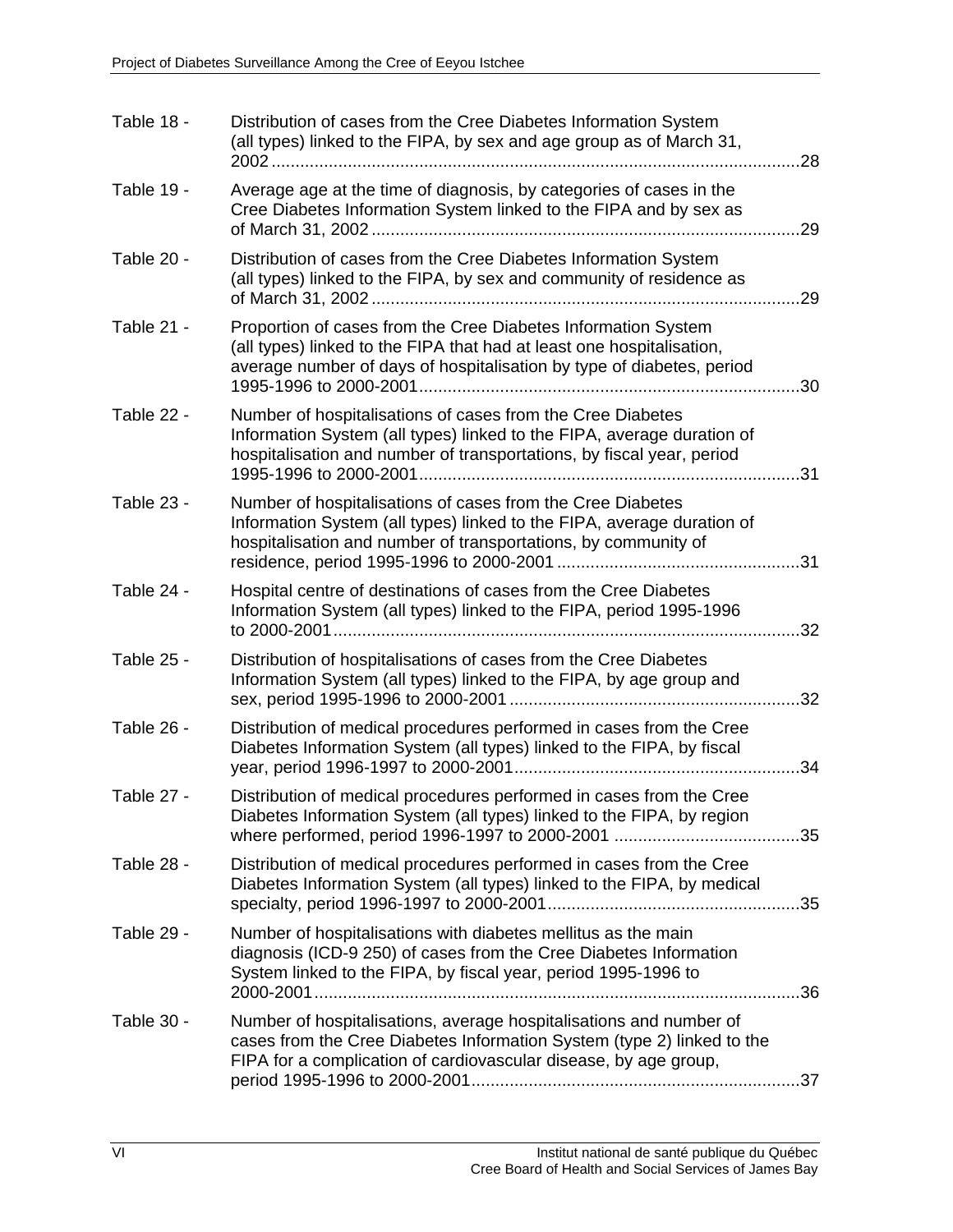| Table 31 - | Number of hospitalisations of cases from the Cree Diabetes<br>Information System (type 2) linked to the FIPA for a complication of<br>cardiovascular disease, by sex and age group, period 1995-1996                                           | 37 |
|------------|------------------------------------------------------------------------------------------------------------------------------------------------------------------------------------------------------------------------------------------------|----|
| Table 32 - | Number of hospitalisations of cases from the Cree Diabetes<br>Information System (type 2) linked to the FIPA for a complication of<br>cardiovascular disease, by sex and fiscal year, period 1995-1996                                         | 38 |
| Table 33 - | Average interval (in years) between the diagnosis of diabetes and the<br>initial hospitalisation of cases from the Cree Diabetes Information<br>System (type 2) linked to the FIPA for a complication of cardiovascular                        |    |
| Table 34 - | Total duration (in days) of hospitalisations of cases from the Cree<br>Diabetes Information System (type 2) linked to the FIPA for a<br>complication of cardiovascular disease, by sex and age group,                                          | 39 |
| Table 35 - | Number of hospitalisations of cases from the Cree Diabetes<br>Information System (type 2) linked to the FIPA for a complication of<br>cardiovascular disease, by institution, period 1995-1996 to 2000-2001  39                                |    |
| Table 36 - | Number of hospitalisations, average hospitalisations and number of<br>cases from the Cree Diabetes Information System (type 1 and type 2)<br>linked to the FIPA for renal failure and dialysis, by age group, period<br>1995-1996 to 2000-2001 | 40 |
| Table 37 - | Number of hospitalisations of cases from the Cree Diabetes<br>Information System (type 1 and type 2) linked to the FIPA for renal<br>failure and dialysis, by sex and age group, period 1995-1996 to<br>$\overline{41}$                        |    |
| Table 38 - | Number of hospitalisations of cases from the Cree Diabetes<br>Information System (type 1 and type 2) linked to the FIPA for<br>renal failure and dialysis, by sex and fiscal year, period 1995-1996                                            | 41 |
| Table 39 - | Average interval (in years) between the diagnosis of diabetes and the<br>first hospitalisation of cases from the Cree Diabetes Information<br>System (type 1 and type 2) linked to the FIPA for renal failure and                              |    |
| Table 40 - | Total duration (in days) of hospitalisations of cases from the Cree<br>Diabetes Information System (type 1 and type 2) linked to the FIPA for<br>renal failure and dialysis, by sex and age group, period 1995-1996 to                         |    |
| Table 41 - | Number of hospitalisations of cases from the Cree Diabetes<br>Information System (type 1 and type 2) linked to the FIPA for renal<br>failure and dialysis, by institution, period 1995-1996 to 2000-2001  43                                   |    |
| Table 42 - | Number of hospitalisations from the Cree Diabetes Information System<br>(type 2) linked to the FIPA for amputation of a leg or toe, by age group,                                                                                              |    |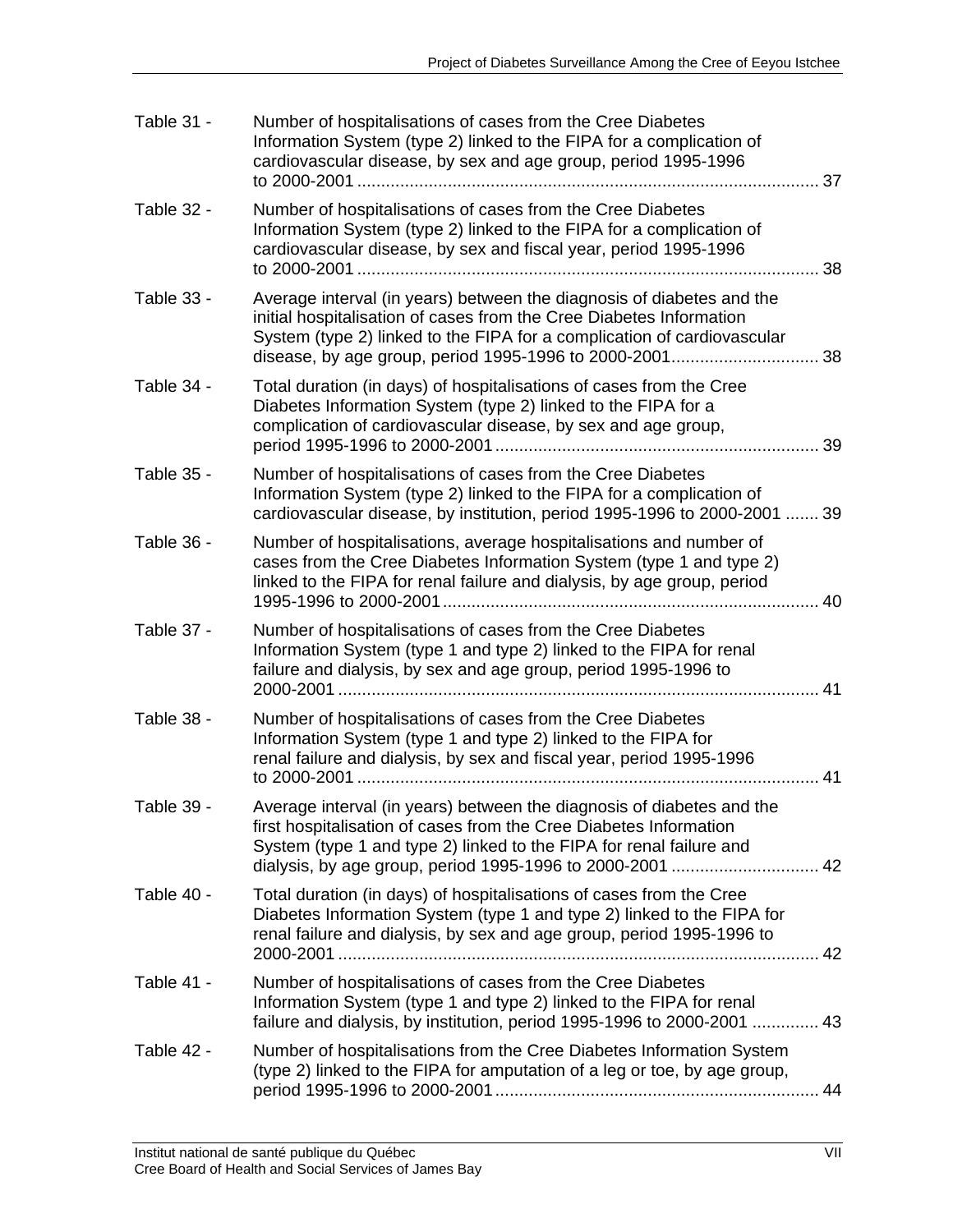| Table 43 -   | Number of medical consultations, average consultations and number<br>of cases from the Cree Diabetes Information System (type 1 and type<br>2) linked to the FIPA for laser photocoagulation or vitrectomy, by age<br>group, period from January 1, 1996, to March 31, 2001<br>.45        |
|--------------|-------------------------------------------------------------------------------------------------------------------------------------------------------------------------------------------------------------------------------------------------------------------------------------------|
| Table 44 -   | Number of medical consultations of cases from the Cree Diabetes<br>Information System (type 1 and type 2) linked to the FIPA for laser<br>photocoagulation or vitrectomy, by sex and age group, period from<br>45                                                                         |
| Table 45 -   | Number of medical consultations of cases from the Cree Diabetes<br>Information System (type 1 and type 2) linked to the FIPA for laser<br>photocoagulation or vitrectomy, by sex and fiscal year, period from<br>46                                                                       |
| Table 46 -   | Average interval (in years) between the diagnosis of diabetes and the<br>first medical consultation of cases from the Cree Diabetes Information<br>System (type 1 and type 2) linked to the FIPA for laser<br>photocoagulation or vitrectomy, by age group, period from January 1,<br>.46 |
| Table 47 -   | Number of medical consultations of cases from the Cree Diabetes<br>Information System (type 1 and type 2) linked to the FIPA for laser<br>photocoagulation or vitrectomy, by region where procedure was<br>performed, period January 1, 1996, to March 31, 2001<br>.47                    |
| Table 48 -   | Proportion of cases of type 1 and type 2 diabetes from the Cree<br>Diabetes Information System linked to the FIPA that had an<br>ophthalmological consultation, by number of consultations and number<br>of years since the diagnosis of diabetes, for the period January 1,<br>48        |
| Table 49 -   | Proportion of cases of type 1 and type 2 diabetes from the Cree<br>Diabetes Information System linked to the FIPA that had an<br>ophthalmological consultation in the previous two years, by period<br>48                                                                                 |
| Table 50 -   | Main complications of cases of type 1 and type 2 diabetes from the<br>Cree Diabetes Information System linked to the FIPA, by type of                                                                                                                                                     |
| Table A5.1 - | Prevalence of cases of type 1 and type 2 diabetes from the Cree<br>Diabetes Information System, by age group and sex, 2001-2002 year 75                                                                                                                                                   |
| Table A6.1 - | Cases of diabetes identified in the Québec Diabetes Surveillance<br>System according to the NDSS algorithm, by age group and sex,<br>initial population of cases from the Cree Diabetes Information System,                                                                               |
| Table A6.2 - | Cases of diabetes identified in the Québec Diabetes Surveillance<br>System according to the NDSS algorithm, by year, initial population<br>of cases in the Cree Diabetes Information System, 1996 to 200179                                                                               |
| Table A7.1 - | Distribution of cases from the Cree Diabetes Information System not                                                                                                                                                                                                                       |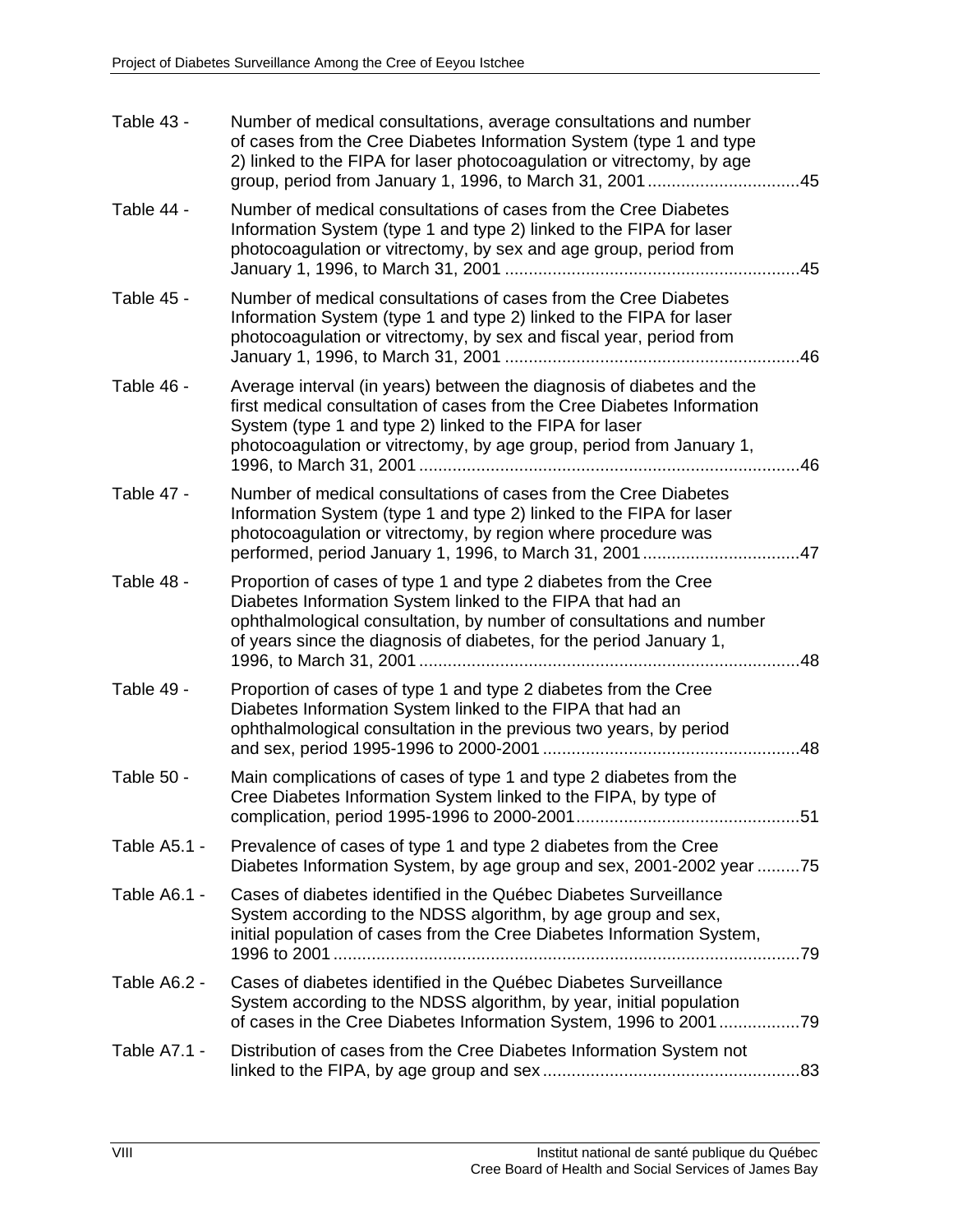|              | Table A7.2 - Distribution of cases from the Cree Diabetes Information System not |  |
|--------------|----------------------------------------------------------------------------------|--|
| Table A7.3 - | Distribution of cases from the Cree Diabetes Information System not              |  |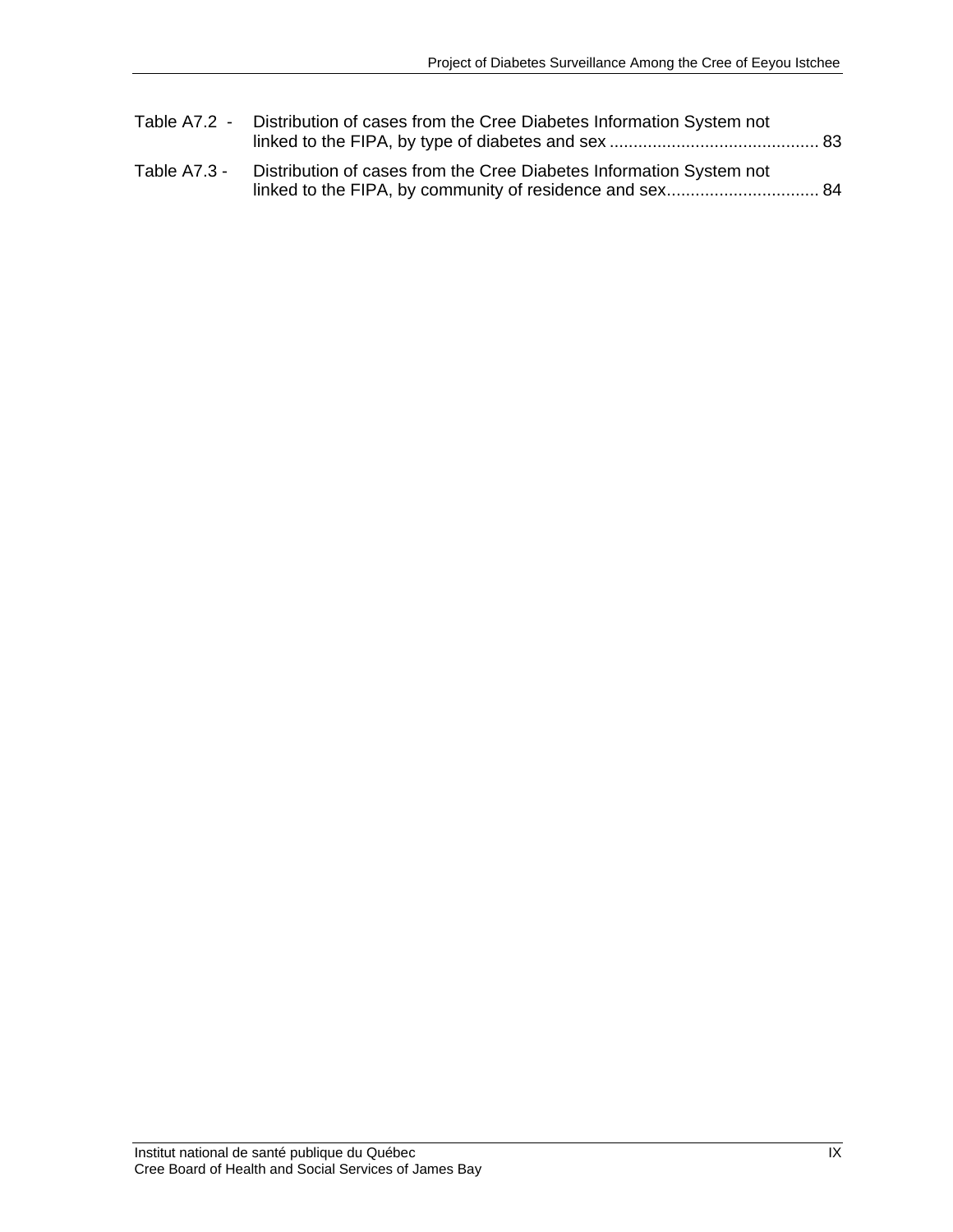## **LIST OF FIGURES**

| Figure 1 - Communities desserved by the Cree Board of Health and Social Services                                                                                                                                                         |
|------------------------------------------------------------------------------------------------------------------------------------------------------------------------------------------------------------------------------------------|
| Figure 2 - Prevalence of cases of diabetes (type 1 and type 2) of persons aged 20<br>and over, by age group and sex, Eeyou Istchee region and Québec, 2002 17                                                                            |
| Figure 3 - Prevalence of cases of diabetes (type 1 and type 2) of persons aged 15<br>and over, by community of residence in the Eeyou Istchee region, 2002 18                                                                            |
| Figure 4 - Incident cases of diabetes (type 1 and type 2) of persons aged 10 and over<br>entered in the Cree Diabetes Information System, by fiscal year and sex,                                                                        |
| Figure 5 - Description of linkage of cases from the Cree Diabetes Information System                                                                                                                                                     |
| Figure 6 - Proportion of hospitalisations rated high/extreme according to the clinical<br>severity index for cases of type 1 and type 2 diabetes entered in the Cree<br>Diabetes Information System, by fiscal year, period 1995-1996 to |
| Figure 7 - Number of medical procedures performed in cases from the Cree Diabetes<br>Information System (all types) linked to the FIPA, by type of diabetes,<br>-34                                                                      |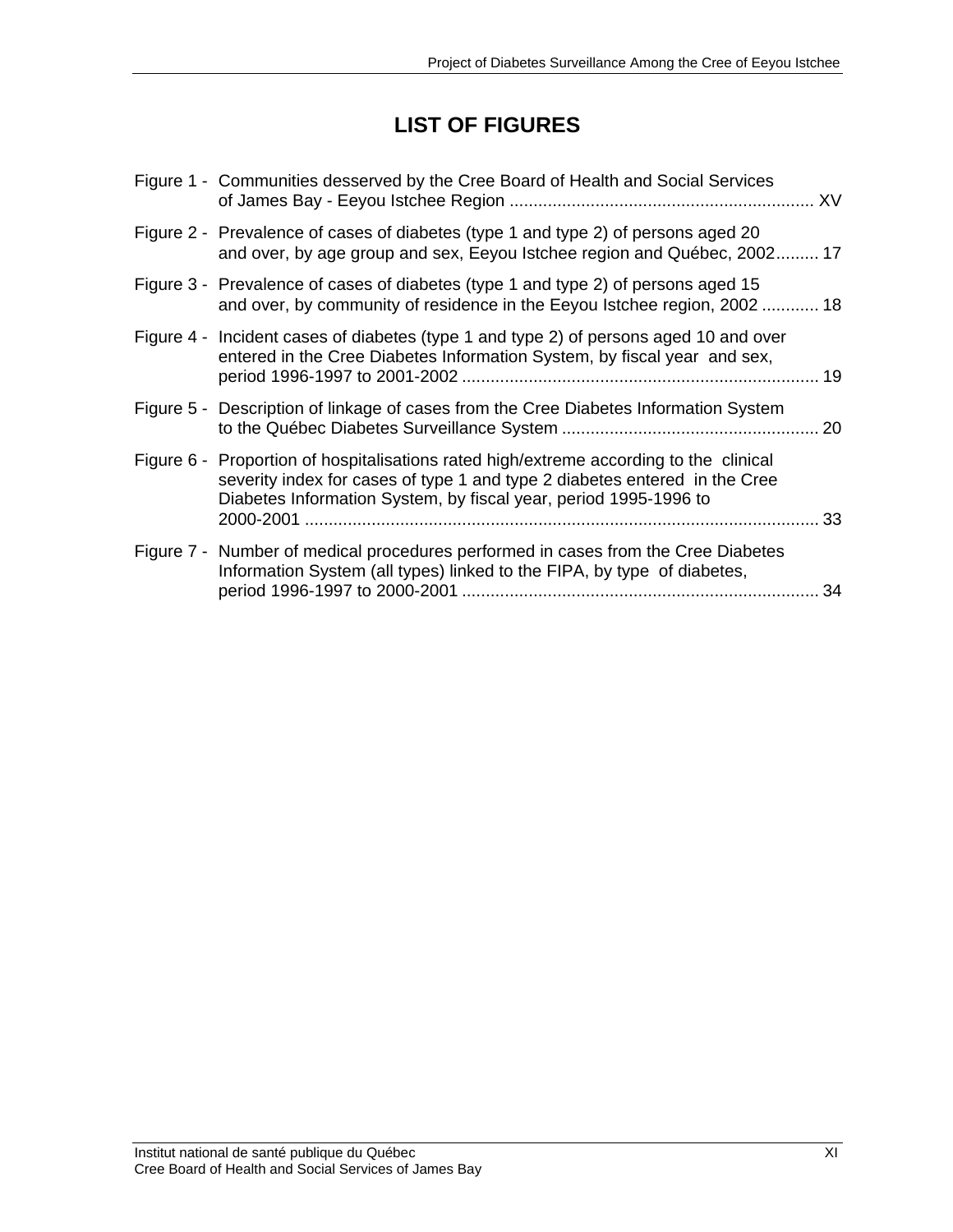# **LIST OF ACRONYMS AND ABBREVIATIONS**

| CAI            | Commission de l'accès à l'information du Québec                                                      |
|----------------|------------------------------------------------------------------------------------------------------|
| <b>CBHSSJB</b> | Cree Board of Health and Social Services of James Bay                                                |
| <b>CDA</b>     | <b>Canadian Diabetes Association</b>                                                                 |
| <b>CDAB</b>    | Canadian Diabetes Advisory Board                                                                     |
| <b>CDIS</b>    | Cree Diabetes Information System (see DIS)                                                           |
| <b>CH</b>      | Centre hospitalier                                                                                   |
| <b>CHUM</b>    | Centre hospitalier universitaire de Montréal                                                         |
| <b>CMDP</b>    | Conseil des médecins, dentistes et pharmaciens                                                       |
| <b>CVD</b>     | Cardiovascular disease                                                                               |
| <b>DIS</b>     | Diabetes Information System (see CDIS)                                                               |
| <b>DRG</b>     | <b>Diagnostic Related Group</b>                                                                      |
| <b>DTF</b>     | <b>Diabetes Task Force</b>                                                                           |
| <b>FIPA</b>    | Administrative file of insured persons registered with the Régie de<br>l'assurance maladie du Québec |
| <b>HIN</b>     | Health insurance number                                                                              |
| ICD-9          | International Statistical Classification of Diseases and Related Health<br>Problems (v. 9)           |
| IN             | Encrypted individual number                                                                          |
| <b>INSPQ</b>   | Institut national de santé publique du Québec                                                        |
| <b>CLSC</b>    | Local Community Service Centre (CLSC)                                                                |
| <b>MDC</b>     | <b>Major Diagnostic Category</b>                                                                     |
| MED-ECHO       | Hospital discharge summary database for the province of Québec                                       |
| <b>MUHC</b>    | <b>McGill University Health Center</b>                                                               |
| <b>NDSS</b>    | National Diabetes Surveillance System                                                                |
| <b>PCI</b>     | Percutaneous coronary intervention                                                                   |
| <b>QDSS</b>    | Québec Diabetes Surveillance System                                                                  |
| <b>RAMQ</b>    | Régie de l'assurance maladie du Québec                                                               |
| <b>RDI</b>     | <b>Regional Diabetes Initiative</b>                                                                  |
| <b>RIW</b>     | Resource intensity weight                                                                            |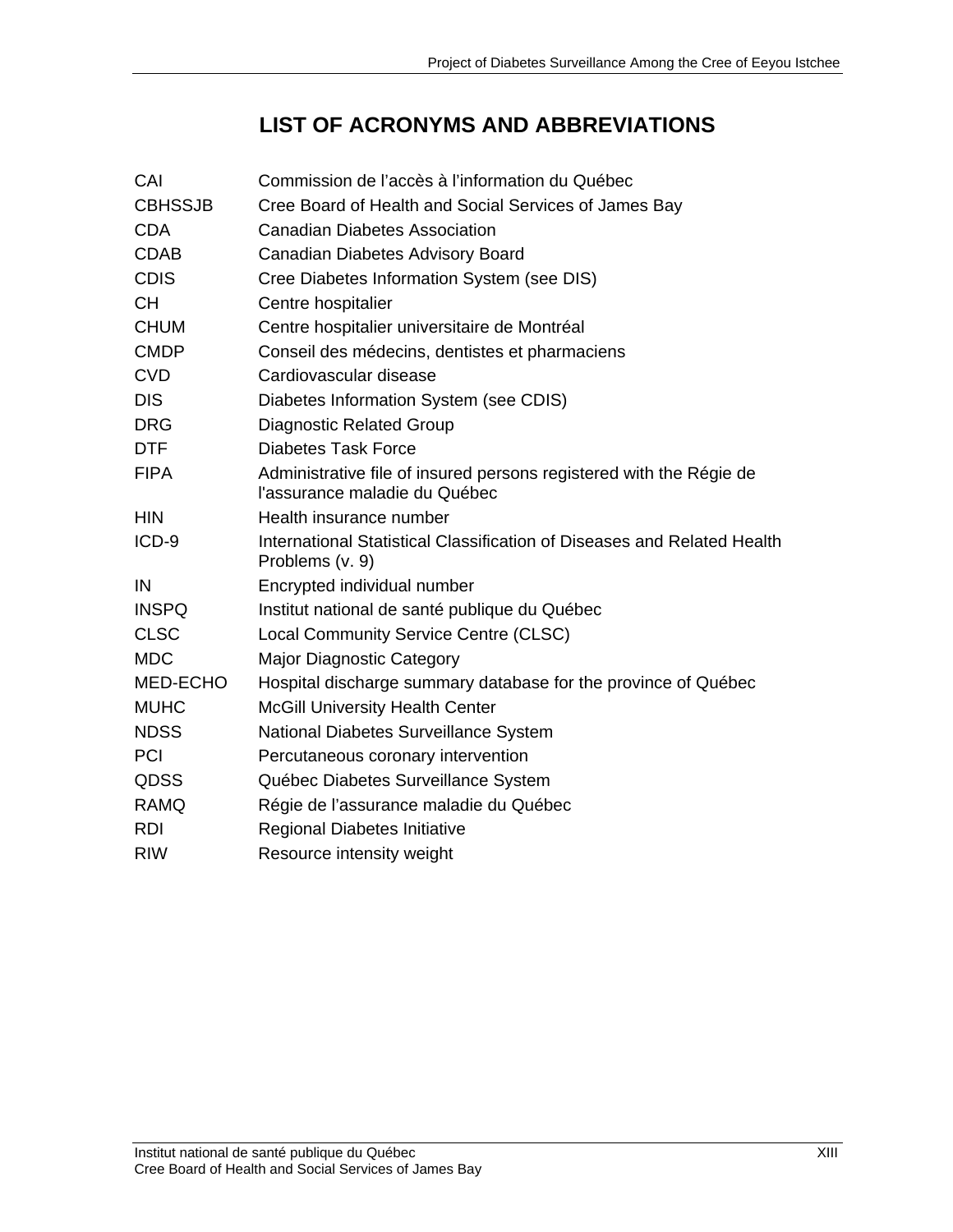

**Figure 1 - Communities desserved by the Cree Board of Health and Social Services of James Bay - Eeyou Istchee Region**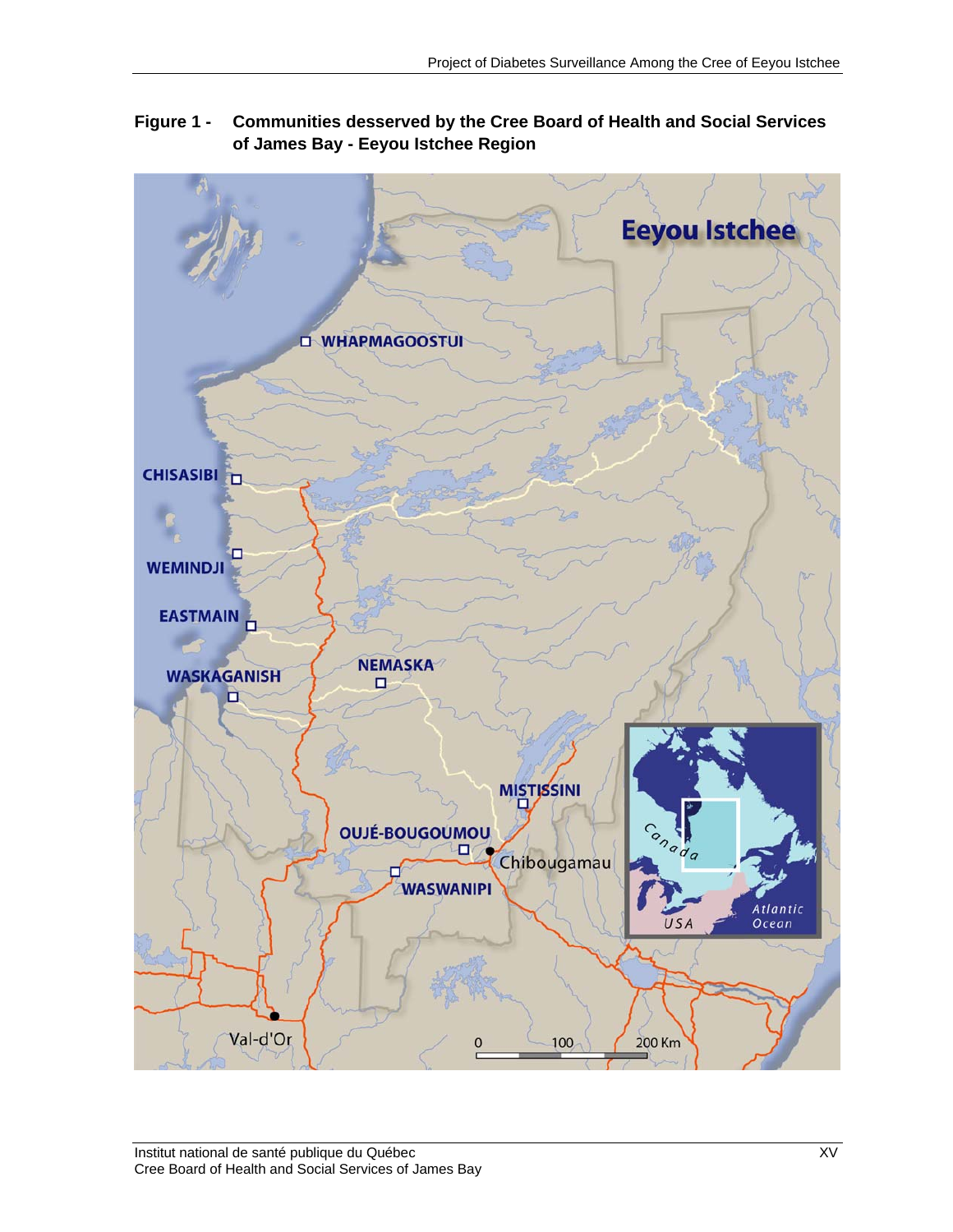### **1 INTRODUCTION**

### **1.1 PREVALENCE OF DIABETES AMONG THE CREE**

Diabetes is a chronic disease characterised by hyperglycemia (a high concentration of blood glucose) attributable to the body's secretion of little or no insulin and/or its resistance to insulin. There are several types of diabetes, the two main ones being type 1 and type 2. Type 1 is caused by the auto-immune destruction of the insulin-producing beta cells of the pancreas and accounts for about 10% of diagnosed cases. Type 2 is characterised by either a partial resistance to insulin or inadequate insulin production and can be treated by means of physical exercise and proper diet, oral medication, insulin or a combined therapy, and accounts for about 90% of diagnosed cases (CDA, 2003). Gestational diabetes is a form of glucose intolerance that is first detected during pregnancy. There are also other, less common forms of specific diabetes associated with certain drugs or other pathologies (CDA, 2003). Finally, glucose intolerance and marginal fasting blood glucose include anyone who does not meet the criteria for type 1 or 2 diabetes but who shows high blood glucose levels after glycemia tests. These individuals are considered to be at risk of developing diabetes or cardiovascular disease (Harris, Meltzer et al. 1998). In Canada, the National Diabetes Surveillance System estimates that 4.8% of Canadians aged 20 years and over have diabetes. It is also estimated that about one-third of cases go undiagnosed (Canada 2002).

Diabetes can be a debilitating and disabling disease. It can cause serious structural and functional damage, affecting organs such as the heart, brain, kidneys and eyes, and the nervous system and legs. People with diabetes are two to four times more at risk of infarction and stroke than people without diabetes, while their risk of heart failure and circulatory disorders is four to eight times greater (CDAB 1997) (CCDC 1997). According to the Canadian Diabetes Advisory Board, it is estimated that diabetes may reduce life expectancy by 30%. Diabetes is also the number one cause of blindness in adults (CDAB 1997) (CCDC 1997).

In addition, the new clinical guidelines and a number of studies state that type 2 diabetes may be avoidable (CDA 2003) (ACD 2003). Lifestyle intervention, notably the reduction of certain risk factors related to sedentariness and poor eating habits, may reduce the prevalence of diabetes, based especially on the fact that this type of diabetes is emerging in the young people of certain populations (such as Aboriginals) (Harris, Meltzer et al. 1998).

There can be no doubt that diabetes is a significant and serious public health concern given the number of people affected by the disease and the resulting economic costs. In Québec in 1999-2000, according to the conservative estimate of one researcher at the Institut national de santé publique du Québec, there were nearly 280,000 people with diabetes, not including undiagnosed cases (Émond 2002). And a study done in Manitoba estimates that the average annual cost of health services is \$2,169 for a person with diabetes, versus just \$1,011 for a person without diabetes. The difference is even greater in the Aboriginal community, where the average cost for a person with diabetes is \$3,656, compared to \$1,353 for every person without diabetes (Jacobs, Blanchard et al. 2000).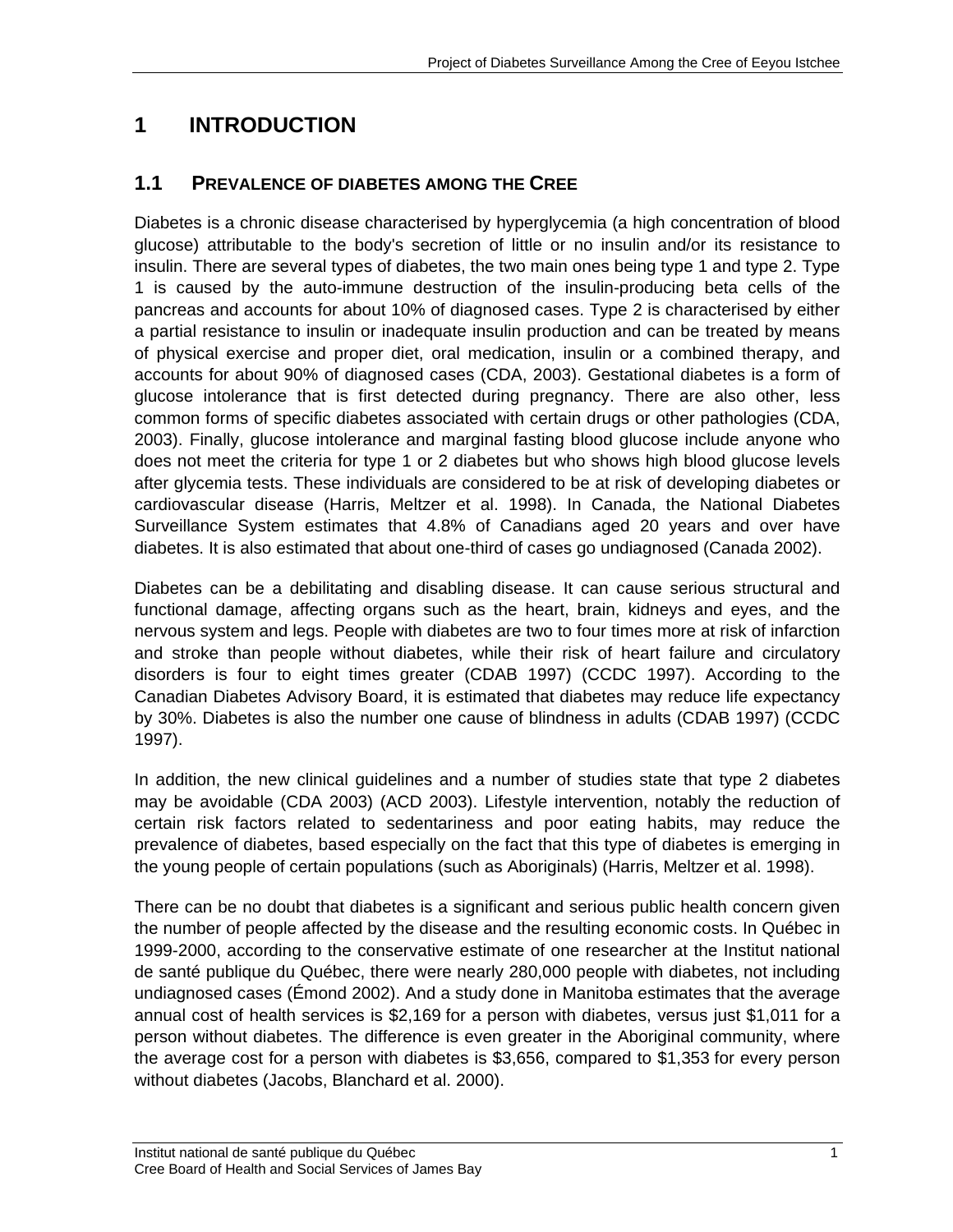### **1.1.1 Prevalence and complications of diabetes among the Cree of Eeyou Istchee**

If the prevalence of diabetes is high in the general Québec population, studies done of Aboriginal communities show that the prevalence in this population are three to four times greater than those observed in the general population (Canada 1999). The prevalence of diabetes has increased significantly over the last 20 years among the Cree population of Northern Québec (Eeyou Istchee) aged 20 years and over, from a few cases before the 1980s, to about 5.2% in the late eighties, to 7.1% in 1991, and climbing to about 15% in 2002 (Brassard, Robinson et al. 1993; CHSSB-JB 2002) (Brassard, Robinson et al. 1993; CCSSS-BJ 2002). These results are consistent with the epidemiological data observed in the United States and in other regions of Canada. Data from the Cree Board of Health and Social Services of James Bay shows that in 2002, there were 1,064 known cases of diabetes for all ages in the Eeyou population, or proportionally three times more than in the population residing in Southern Québec (CBHSS-JB) (CCSSS-BJ 2002).

The high prevalence, the Cree Board of Health of Eeyou Istchee will face a staggering increase in complications associated with diabetes, which will add significantly to the burden on its health system in the coming years. Moreover, the scope of this problem prompted the Cree Board of Health to identify diabetes as one of its two health priorities in 1995. For example, of the known cases of diabetes who agreed to permit access to information about their condition: 58% had a kidney damage, 11% suffered retinal damage, 12% had peripheral nerve damage, and 13% of known cases reported vascular disorders (CBHSS-JB 2002) (CCSSS-BJ 2002). In addition, a study of the Aboriginal population of Manitoba estimates that between 1996 and 2016, the incidence of stroke will increase fivefold, cardiovascular disease will increase tenfold, and the use of certain medical services (dialysis, lower limb amputations, blindness) will also increase tenfold (cited in: Canada 2002).

### **1.2 PRESENTATION OF THE CREE DIABETES INFORMATION SYSTEM (CDIS)**

In 1996, faced with a marked increase in diabetes cases among the Cree of Eeyou Istchee, and at the request of the Cree chiefs, a surveillance system for tracking the diabetes epidemic was put in place, overseen by the Cree Health Board's Diabetes Task Force (DTF). The gathered data were entered in an in-house database with two objectives in mind: first, to improve the clinical follow-up of people with diabetes; and second, to provide statistics on the prevalence of the disease in the territory of Eeyou Istchee.

Since then, during clinical consultations, physicians and nurses have entered information on a record developed by the DTF. The purpose of this tool is to gather information about diabetes from the patient in order to facilitate the consultation when a visit to the clinic is made. This information is then entered in the database.

The information contained in the database is person-specific so that feedback can be provided to the community clinics to help them formulate recommendations for improving the clinical follow-up of patients with diabetes. For the surveillance reports, the system data (date of birth, sex, community of residence) were gathered systematically, while the clinical data, used in secondary and tertiary prevention, were gathered only with the patient's signed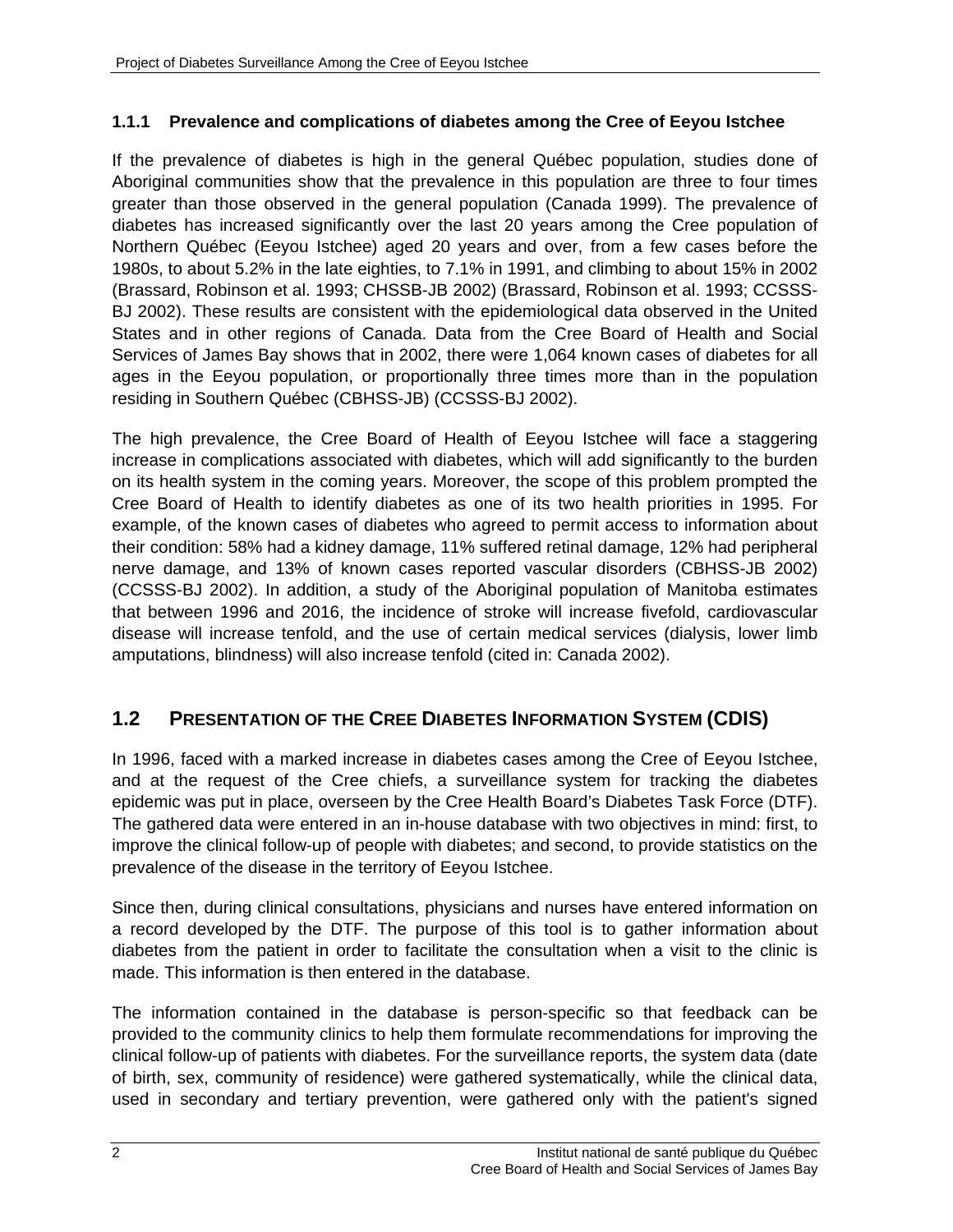consent. Dannenbaum, Vérronneau et al. (1989) provide a description of this information system.

In recent months, the content and operation of the information system have been revised to better integrate it with the work of the Regional Diabetes Initiatives team in the Cree territory. This database is now an extension of the clinical file, to allow for the more effective follow-up of diabetic patients. The database is called the Diabetes Information System, also known for our purposes as the Cree Diabetes Information System (CDIS). It is modelled on the client information system used by the Local Community Service Centres that operate within the Québec health and social services network. An agreement governing access to the clinical data permits public health officials from the Eeyou Istchee territory to have access to the denominalized data in this clinical database so that they can carry out their surveillance and service-planning mandate.

### **1.3 QUÉBEC DIABETES SURVEILLANCE SYSTEM (QDSS)**

Like the other provinces and using a common methodologies, Québec set up its own diabetes surveillance system. This surveillance system is based on the use of administrative data taken from files of the Régie de l'assurance maladie du Québec (RAMQ) and the MSSS. These files are: the RAMQ file of registered persons, the RAMQ file of fee-for-service payments, the RAMQ file of prescription drugs, the file of hospitalisations (MED-ECHO), and the file of deaths. These various files were linked by means of the HIN, and using different algorithms it was possible to evaluate both new and existing cases of diabetes. All these operations were carried out according to a strict procedure approved by the Commission d'accès à l'information du Québec to ensure the confidentiality of the information. The system covers the period 1996 to 2001. A publication is available providing a detailed description of the methodology used and the main results (Émond 2002).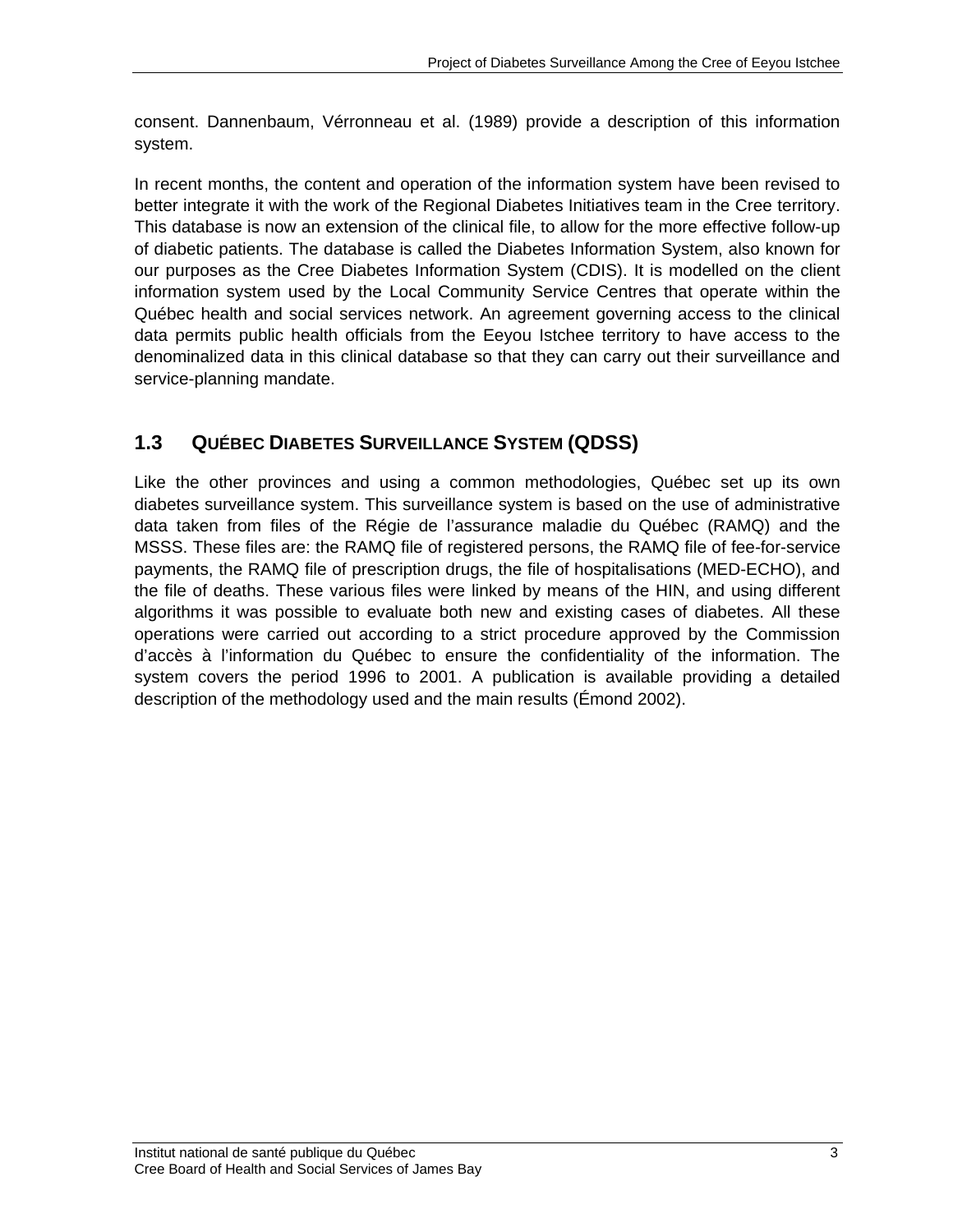### **2 OBJECTIVES OF THE STUDY**

Given the scope of the problem of diabetes and its repercussions on the Cree of Eeyou Istchee, it was important to validate and supplement the Cree Diabetes Information System, which has been in use for several years. The Cree Board of Health and Social Services was especially interested in supplementing the CDIS with information about the complications associated with diabetes and information concerning medical consultations or hospitalisations in the Québec health care system. On other hand, QDSS administrator where interested to estimate diabetes prevalence in northern area.

### **2.1 THE SPECIFIC OBJECTIVES**

The specific objectives of this research project were to validate the data of the CDIS of Eeyou Istchee with RAMQ data and hospitalisations data, by the same method as the INSPQ used when developing the Québec Diabetes Surveillance System (QDSS). This project will validate also the prevalence estimate of the QDSS with the true number of cases from the CDIS. To be more precise, the specific objectives were as follows:

- to link the RAMQ files (registered persons, fee-for-service payments), the file of hospitalisations;
- to validate the linked data and determine the strengths and weaknesses of the two available databases, comparing the cases identified by the RAMQ files and those identified by the CDIS of Eeyou Istchee;
- to validate the prevalence of diabetes among the Cree according to the Québec Diabetes Surveillance System with the prevalence from CDIS;
- to estimate the hospitalisations of persons with diabetes in Eeyou Istchee;
- to estimate the proportions of diseases (complications) associated with diabetes;
- to estimate the medical consultations of Cree diabetes cases occurring off reserve;
- to assess the feasibility of integrating the data of the CDIS of Eeyou Istchee with those of the Diabetes Surveillance System of the INSPQ for purposes of calculating the prevalence and incidence of diabetes;
- to compare the results with those of population surveys and specific studies;
- to propose improvements to the CDIS of Eeyou Istchee.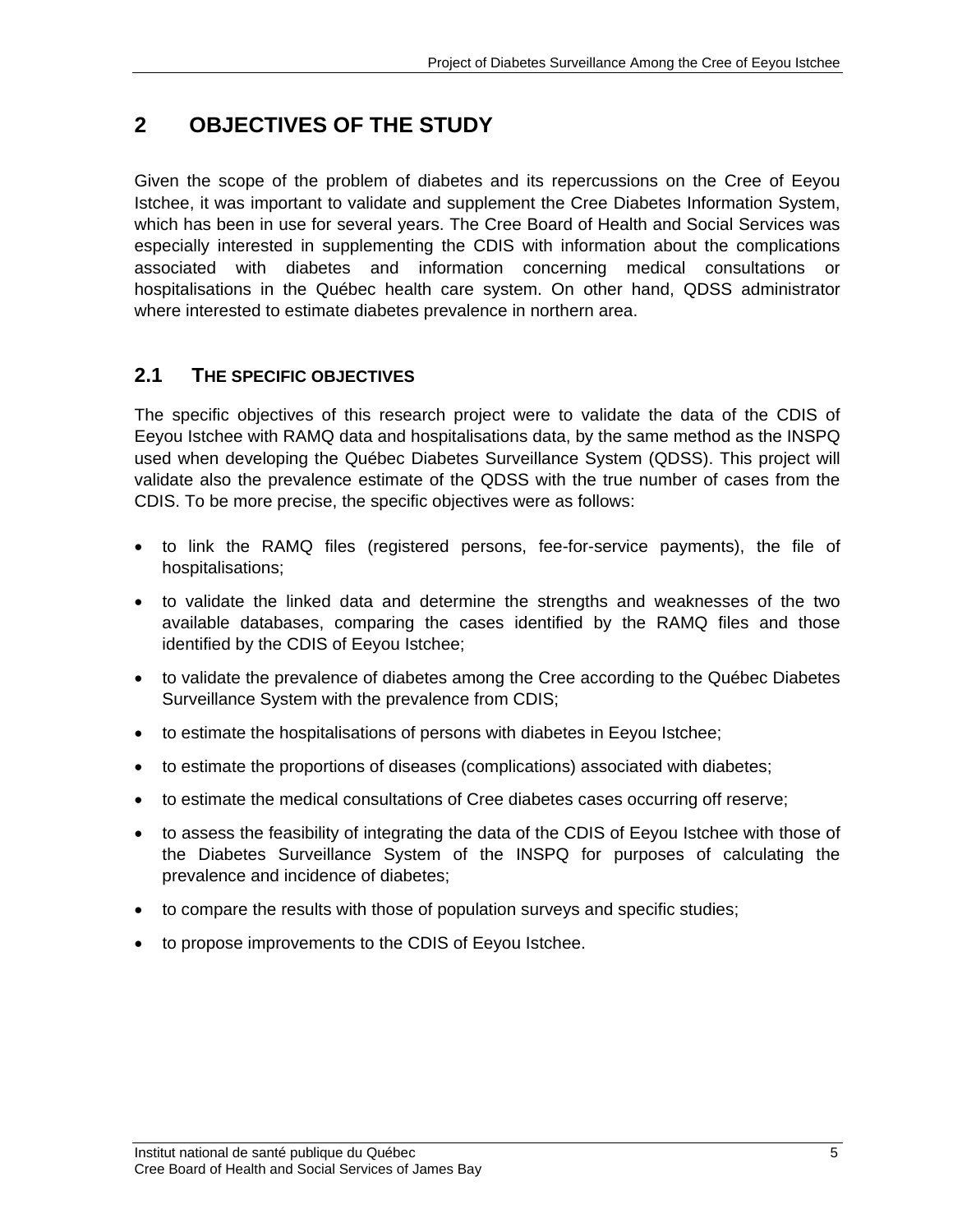### **3 METHODS**

The first phase of this research consisted in extracting and linking the data from four administrative files to form a complete file of the diabetes data necessary for purposes of comparison and analysis. These four files were: the RAMQ file of registered persons, the RAMQ file of fee-for-service payments, the MED-ECHO file, and the Diabetes Information System of the Cree Board of Health of Eeyou Istchee. The second phase consisted in validating the linked data and assessing the quality of the data obtained from the RAMQ administrative files versus the data from the Cree Information System. Thirdly, certain measures of the prevalence and complications associated with diabetes were estimated: hospitalisations, disease associated with diabetes, and medical consultations.

Given the particular problem of diabetes among the Cree of Eeyou Istchee, an important phase of the research was to assess the feasibility of using the QDSS for estimating the incidence and prevalence of diabetes among Aboriginals living on-reserve and of estimating the complications of this pathology during consultations conducted off-reserve. Finally, the results of the data analyses were compared with the known results of surveys and studies on diabetes in Québec, Canada and elsewhere in North America.

### **3.1 DATA SOURCES**

The feasibility study was done using the following files:

- the RAMQ files of registered persons (FIPA) and fee-for-service payments (including optometric services) - see Annex 1;
- the MED-ECHO file of hospitalisations see Annex 2;
- the file of the Diabetes Information System for the Cree of Eeyou Istchee see Annex 3.

### **3.2 PERIOD OF STUDY**

The period of study extended from January 1996 to March 2001 for the RAMQ files, and from April 1995 to March 2001 for the MED-ECHO file; the Diabetes Information System for the Cree of Eeyou Istchee was provided April 31, 2002.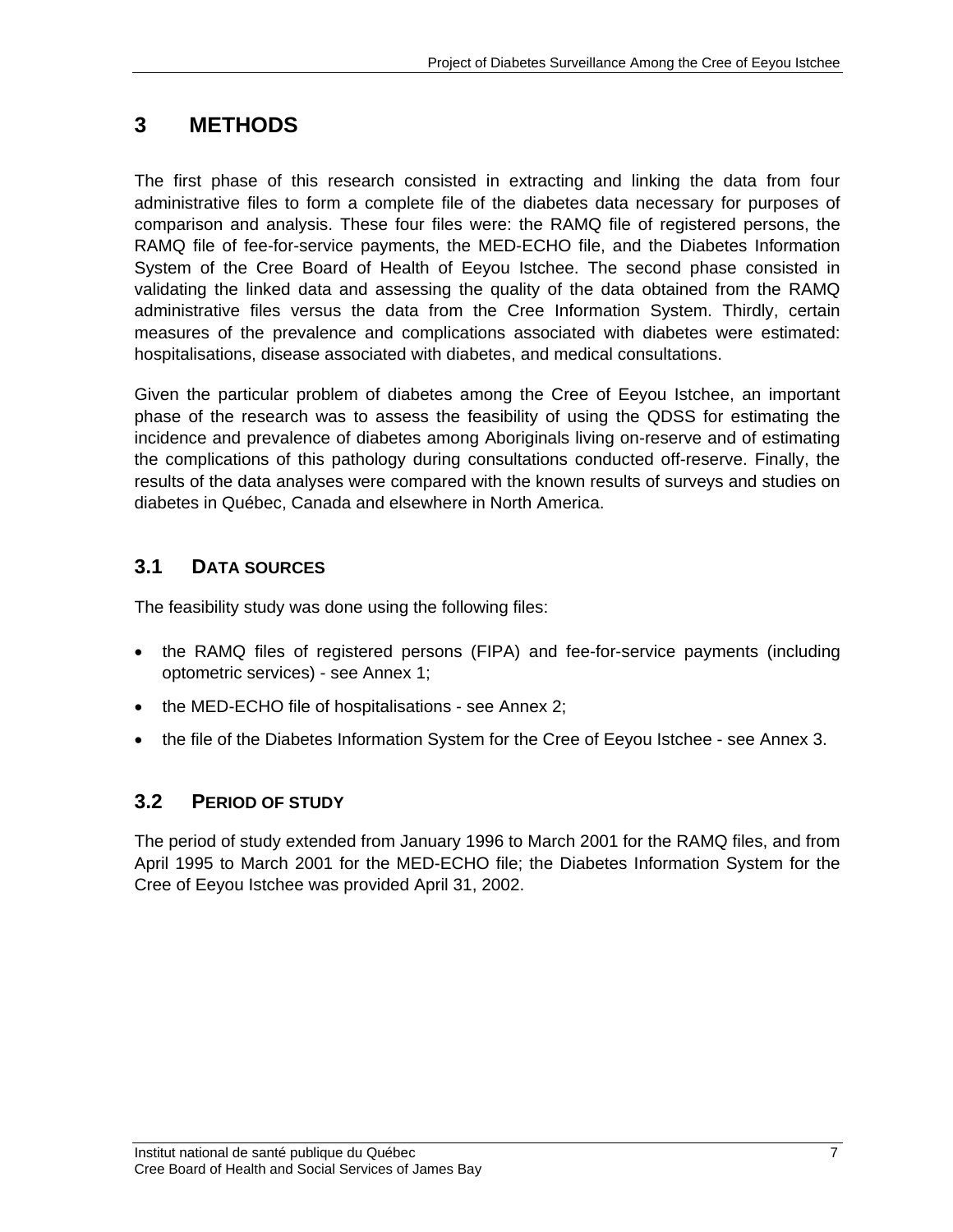### **3.3 PATIENT POPULATION**

The patient population was composed of the following:

- for the Diabetes Information System for the Cree of Eeyou Istchee, all active diabetes cases (1,480 cases) from the information system. This information system contains cases of type 1 and type 2 diabetes, some cases of gestational diabetes and a fraction of the cases of known glucose intolerance;<sup>1</sup>
- for the RAMQ file of fee-for-service payments (medical and optometric services), all cases for which a visit generated diagnostic code ICD-9 250 (diabetes) during the period of study and for which the HIN is included in the source population;
- for the MED-ECHO file, all cases of at least one hospitalisation for which the code for the main or secondary diagnosis was ICD-9 250 and having a HIN included in the study.

### **3.4 FILE LINKAGE**

The method used here was identical to the method the INSPQ used when developing the Québec Diabetes Surveillance System. The identification key was the HIN.

A. To add variables absent from the RAMQ file of fee-for-service payments

The main file for the linkage operation was the RAMQ file of fee-for-service payments for cases from the Cree Diabetes Information System of Eeyou Istchee. A subset was created from this file of cases for which at least one visit during the period of study generated diagnostic code 250. The data from the MED-ECHO file were added to this former file. The variables added from these files are listed in the section on the information required from each. To link these files, the health insurance numbers (HIN) of the cases of interest (cases for which at least one visit generated diagnostic code 250) were first extracted from the file of fee-for-service payments. For these HIN, we retrieved the variables from the MED-ECHO files and the desired variables from the file of registered persons.

B. To add cases from the MED-ECHO file

From the MED-ECHO file, we extracted the HIN, date of birth and geographic code of the cases of interest (cases of hospitalisations generating diagnostic code 250), except those HIN that already existed in the file of fee-for-service payments. For those HIN, we retrieved the variables to be added from the files of fee-for-service payments, deaths and prescription drugs.

 $\overline{a}$ 1 There is no way of distinguishing, in the CDIS, cases of impaired fasting blood glucose from cases of impaired glucose tolerance.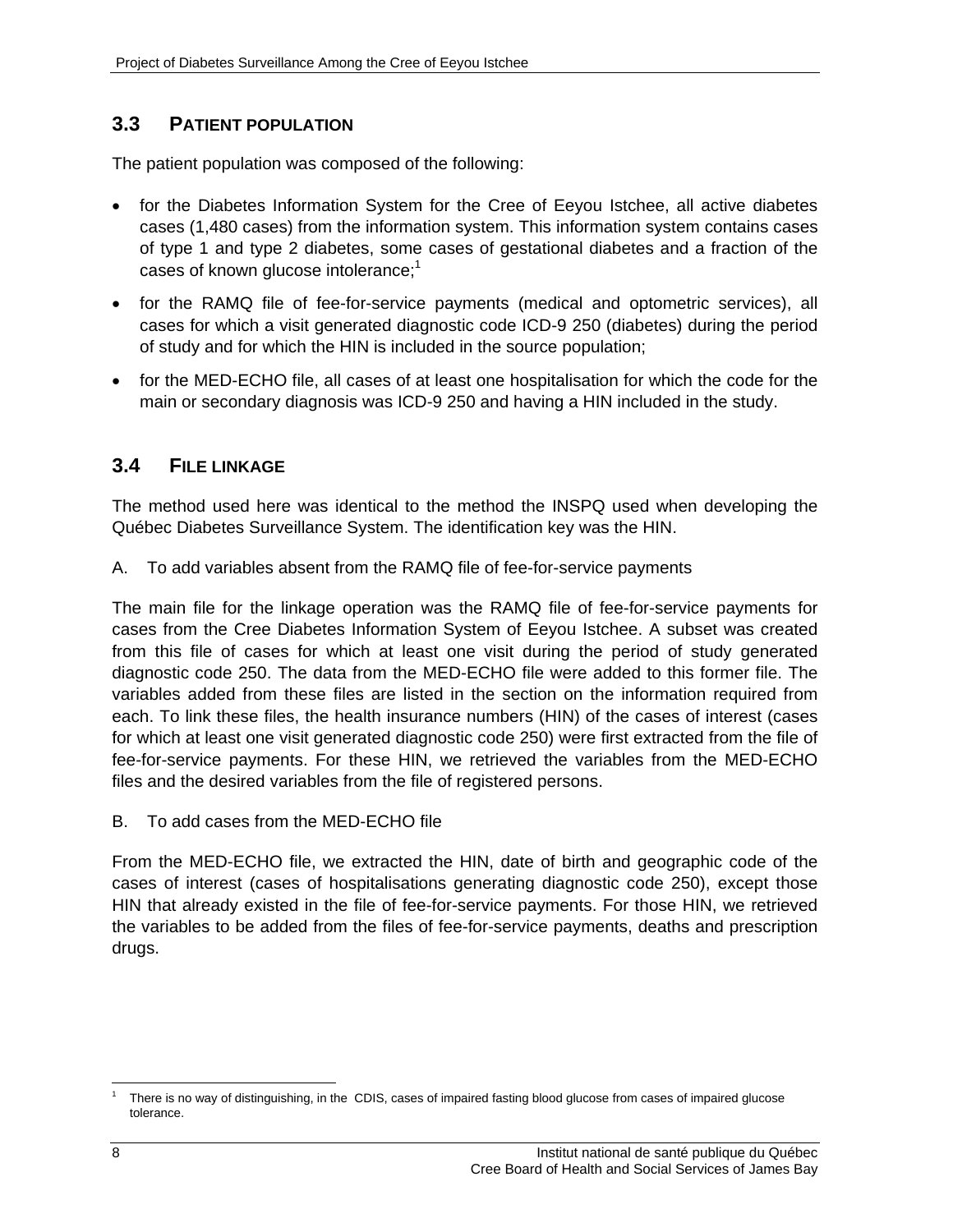More specifically, the procedure was as follows:

- Production of an input file for linkage purposes.
- Validation of the HIN from the file sent from the Cree Diabetes Information System, and production of a status report on the number of invalid HIN.
- Replacement of each valid HIN with a corresponding encrypted individual number (IN).
- Extraction of all fee-for-service medical and optometric services, and of all hospitalisations (with HIN or IN) and eligibility data for each individual, and creation of one record per individual (flat files) with the same data elements as the testbed views of the Québec Diabetes Surveillance System (QDSS), plus the institution number.
- Generation of a number for each individual to replace the HIN or IN.
- Provision was made for the purging of the nominative data system and workfiles.

### **3.5 PROTECTION OF PERSONAL INFORMATION**

This research project was submitted for approval to the Commission d'accès à l'information du Québec (CAI) and was authorised according to certain terms and conditions. The measures put in place were designed to ensure the confidentiality of personal information. Accordingly, an undertaking to respect confidentiality was signed by the individuals processing the data, publication of the data in such a way that individuals can be identified is not authorised, the information is conveyed only to persons authorised to receive it, and the data files are kept in secure locations and accessible to authorised individuals only.

The linking of the files by means of person-level data was done by RAMQ professionals who, as mentioned earlier, took care to replace the HIN with unique identifiers (IN). The files sent to the researchers contain no HIN and were denominalized.

The terms of use of the CAI also stipulate a timeframe for destruction of the workfiles. Annex 4 describes the file linkage methodology designed to ensure the confidentiality of person-level data.

### **3.6 THE CALCULATION AND ANALYSIS OF MEASURES RELATED TO DIABETES IN AN ABORIGINAL POPULATION**

According to the selection criteria established at the time of the validation analysis, it is possible to calculate diabetes prevalences by sex, age group and year based on the two data sources.

Incident cases are determined annually by the date of the first visit or first hospitalisation generating diagnostic code 250. Prevalent cases are defined as the total incident cases in the years preceding the observed year, plus the incident cases of the current year. Persons who died before the end of the year of study were not included in the total.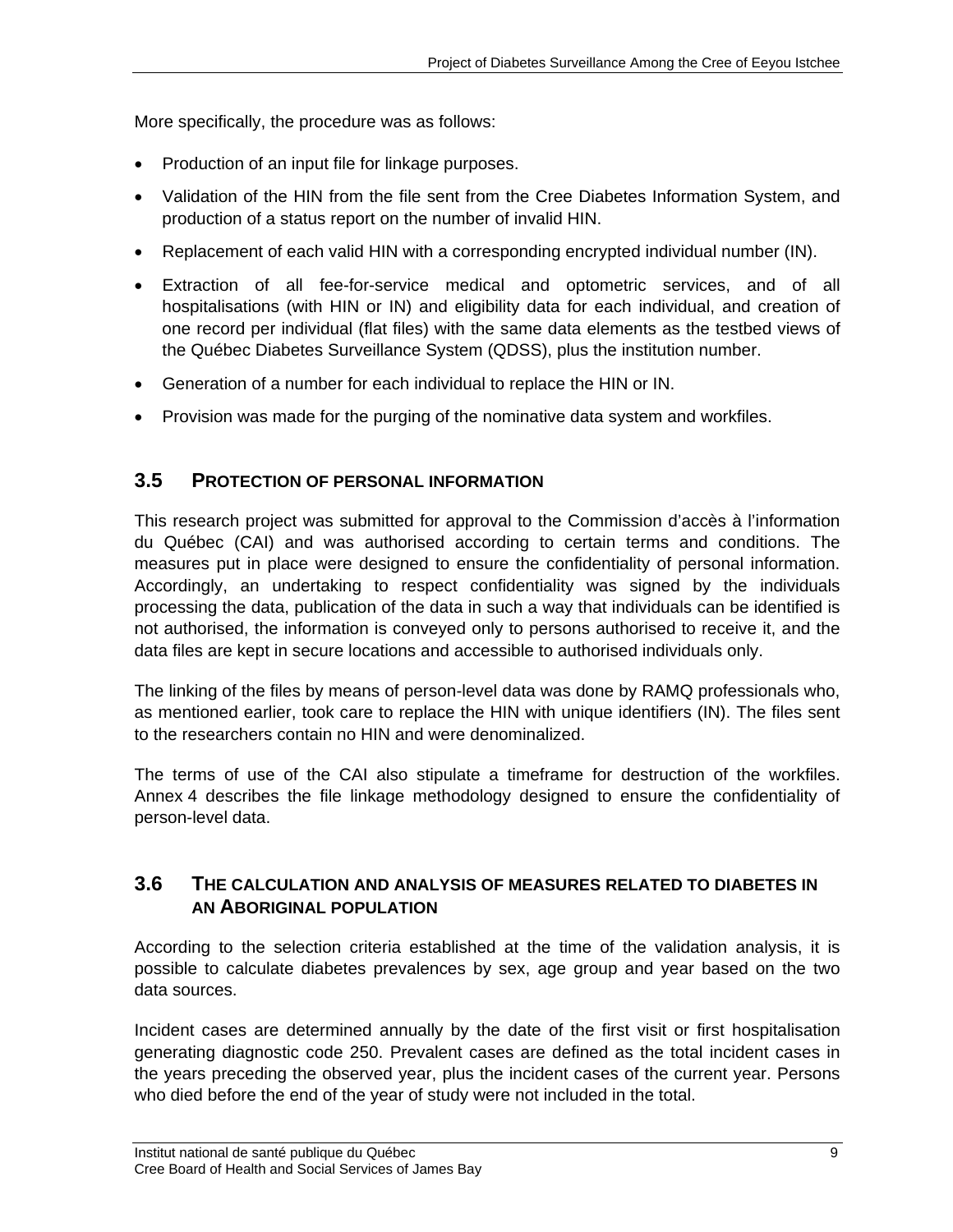For the Cree Diabetes Information System, cases are already identified by the medical diagnosis dates and the type of diabetes. The CDIS also includes a number of cases of gestational diabetes and glucose intolerance, but these do not account for the known cases.

For the linked data present in the QDSS, the algorithm proposed by the National Diabetes Surveillance System (NDSS) is used. The rules of this algorithm, developed by Blanchard, in Manitoba, are as follows:

- A- At least one hospitalisation (excluding one-day hospitalisations) generating a diabetes code (ICD-9 250) in the first three hospitalisation diagnoses
	- or
- B- At least two fee-for-service medical consultations within a 730-day period with a diagnosis of diabetes (ICD-9 250).

### **3.7 HOSPITALISATIONS, MEDICAL CONSULTATIONS AND COMPLICATIONS ASSOCIATED WITH DIABETES**

The measures studied here involve the identification of hospitalisations of persons with diabetes, the reasons for hospitalisation (other than diabetes), the calculation of the length of stay in hospital, and the interval between the onset of a disease associated with diabetes or an initial hospitalisation and the diagnosis of diabetes. We excluded one-day hospitalisations as well as hospitalisations during a hospital transfer to avoid double counting. These exclusions do not, however, cover one-day hospitalisations for dialysis. The period covered extends from 1995-1996 to 2000-2001. These data enrich the surveillance information system developed by the Cree Board of Health and Social Services. Consultations that take place outside the Cree health care system cannot easily be tracked by means of the Cree Diabetes Information System without the linkage performed in this research project.

The average lengths of stay were calculated by relating the total days in hospital of the cases to the total number of cases. The average intervals between the initial diagnosis and the onset of a complication were calculated by relating the total days lapsed between the events of concern and the diagnosis date in the Cree Diabetes Information System.

Transportations for hospitalisation were calculated by counting each episode of hospitalisation occurring outside the Eeyou Istchee health and social services region or in Chisasibi for the Cree residing outside that community.

The fee-for-service medical procedures were taken from the RAMQ file of fee-for-service payments. These consultations exclude all professional services paid for under a salary or wage payment contract. We excluded billed procedures performed during a hospitalisation. In the case of consultations with an ophthalmologist, we counted only one procedure per day for a given patient. The period covered differs from that for hospitalisations, and extends from 1996-1997 to 2000-2001.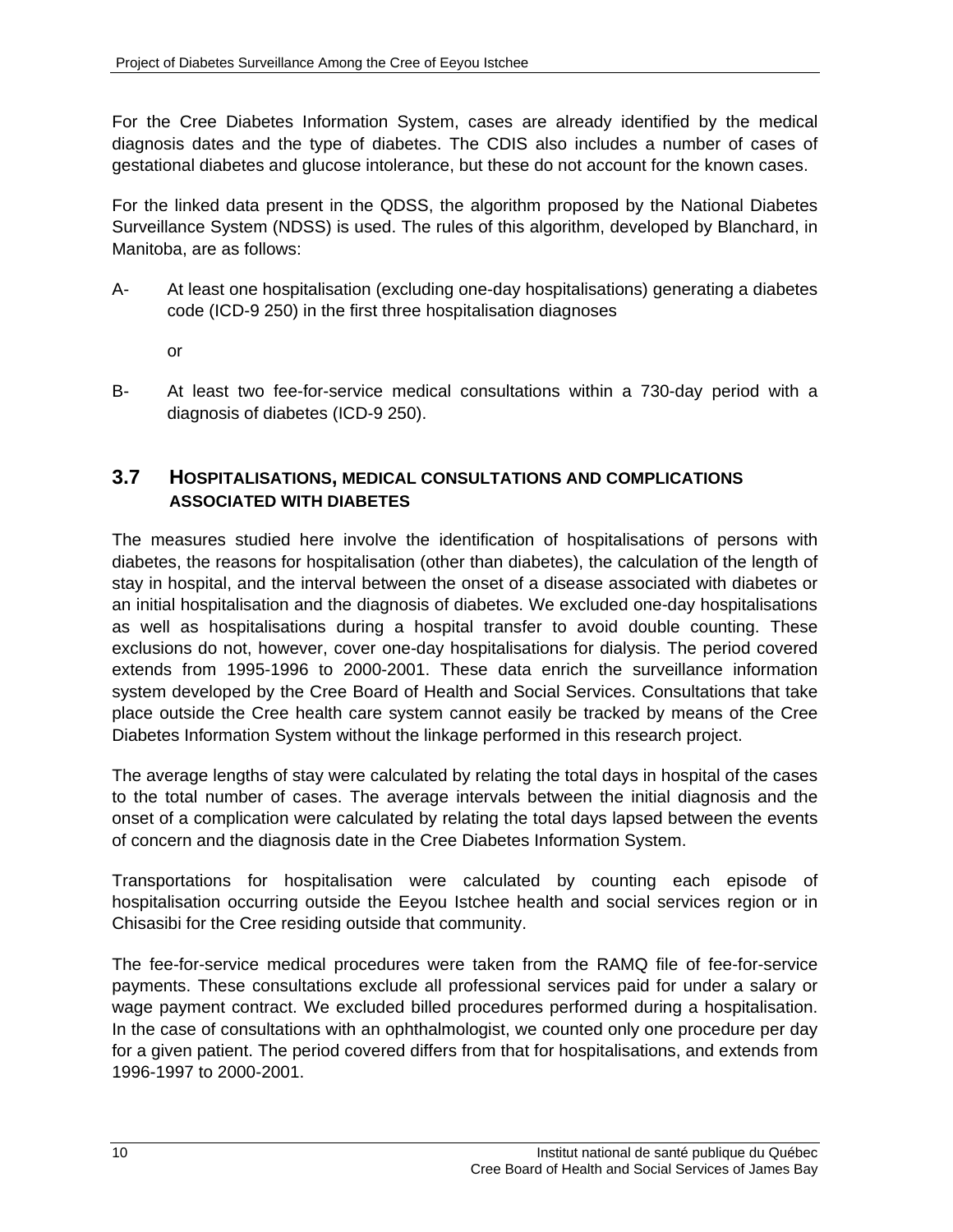### **3.8 COMPLICATIONS ASSOCIATED WITH DIABETES**

The complications associated with diabetes were selected based on the validation operations done at the INSPQ. These complications were evaluated as follows:

- 1- Hospitalisations for heart disease and related surgical procedures reported in one of the 16 hospitalisation diagnoses or in one of the 9 procedures:
	- Acute myocardial infarction (ICD-9 410);
	- Ischemic heart disease (ICD-9 411);
	- Angina (ICD-9 413);
	- Congestive heart failure (ICD-9 428).
- 2- Hospital procedures:
	- Coronary bypass (4810, 4811, 4812, 4813, 4814, 4815, 4816, 4817, 4819);
	- Coronary angioplasty (4892, 4893, 4894, 4895, 4896, 4897, 4898, 4996, 4997);
	- Percutaneous coronary intervention (PCI) (4802, 4803, 4809).

Cases transferred to another hospital centre were excluded to eliminate double counting and one-day hospitalisations and those of less than three days for myocardial infarction were eliminated to reduce the false positives.

- 3- Hospitalisations for renal failure or dialysis reported in one of the 16 hospitalisation diagnoses or in one of the 9 procedures:
	- Acute renal failure (ICD-9 584);
	- Chronic renal failure (ICD-9 585);
	- Unspecified renal failure (ICD-9 586);
	- Hospital procedures associated with dialysis (5127, 5142, 5143, 5195, 6698).

Cases transferred to another hospital centre were excluded to eliminate double counting.

4- Ocular disorders and treatment of diabetic retinopathy (file of fee-for-service medical services):

The estimate of complications associated with retinopathies is based on two types of interventions associated with the treatment of retinopathy: laser photocoagulation, and vitrectomy. The corresponding codes for these interventions are: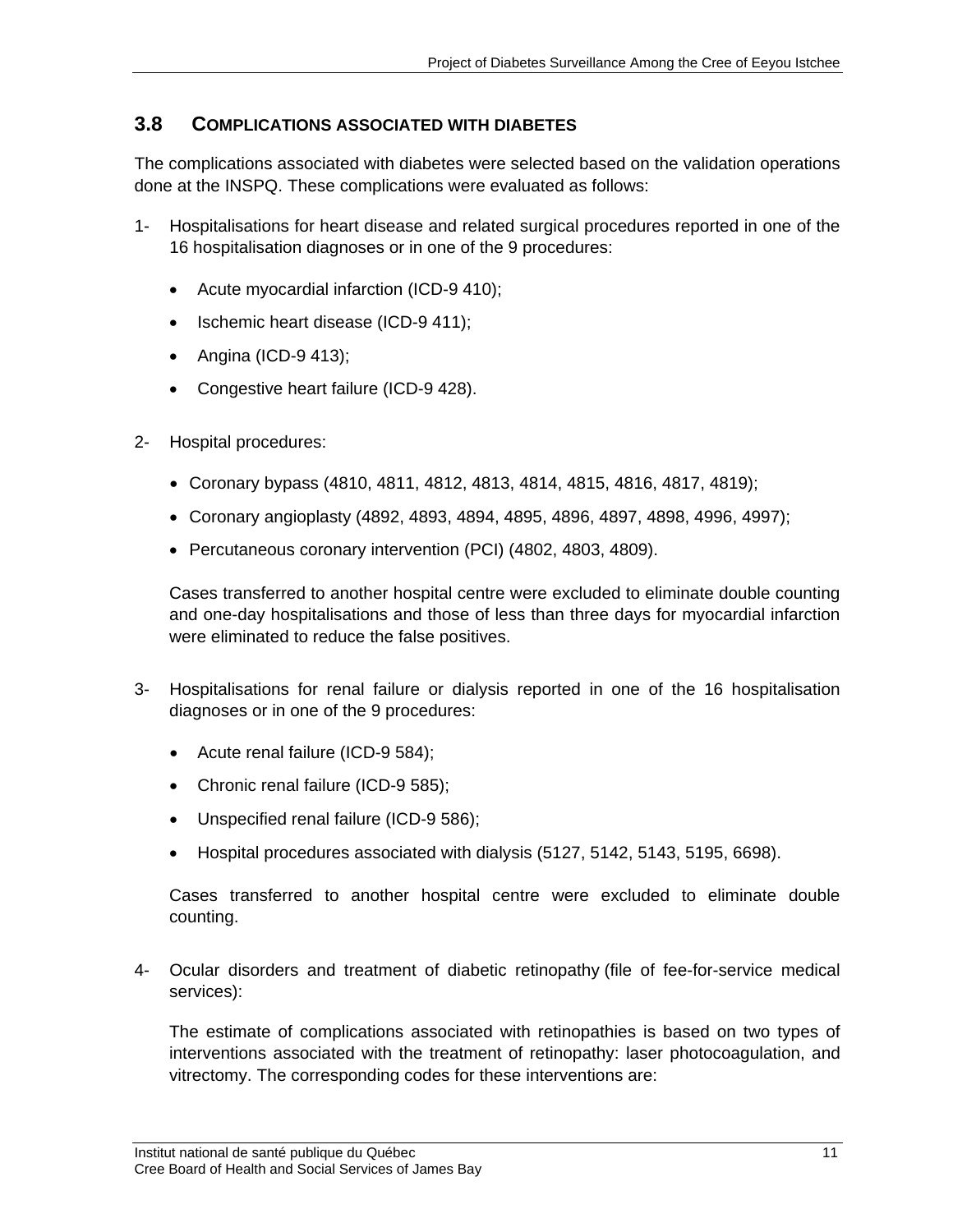- Laser photocoagulation (7292, 7293, 7298, 7299, 7300, 7310, 7311, 7312, 7313, 7314, 7376, 7408, 7409, 7465, 7466);
- Vitrectomy (7022, 7238, 7239, 7240, 7285, 7295, 7309, 7325, 7335, 7336, 7337, 7339, 7375).

Medical consultations with an ophthalmologist in connection with retinopathy (diagnosed or not) were also counted to estimate the proportion of cases that had undergone such an examination.

- 5- Hospitalisations for amputation of a lower limb reported in one of the 9 hospital procedures:
	- Minor amputation (9611, 9612);
	- Major amputation (9613, 9614, 9615).

Hospitalisations for amputations with the following diagnoses were excluded: (ICD-9 170, 171, 213, 730, 740 to 759, 800 to 900, 901 to 904, 940 to 950), as were cases transferred to another hospital centre, to eliminate double counting.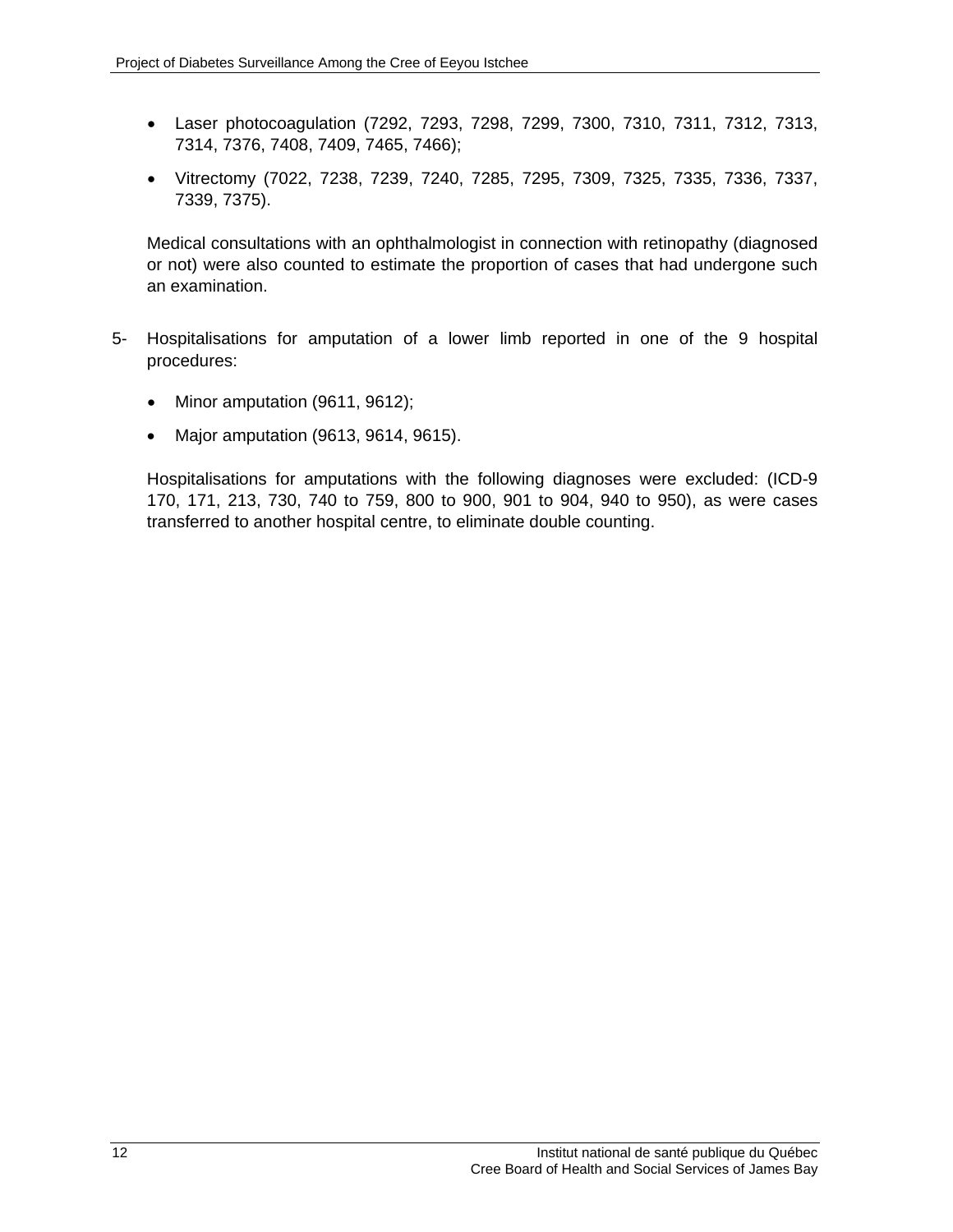### **4 ANALYSIS PLAN**

### **4.1 THE VALIDATION AND DATA QUALITY ANALYSIS**

Validation analyses were carried out to verify the hypothesis that MED-ECHO data can supplement the file of the Cree surveillance system. By means of these analyses it is possible to evaluate the number of cases that might benefit from the addition of information to the Cree surveillance system.

Data quality are measured by such means as the rate of the presence of certain variables in the different files. It is especially interesting to compare the rate of the presence of variables common to the different linked files, and to look for agreement. For purposes of analysis, we consider that the cases from the Cree Diabetes Information System will be identified by the reference diagnosis for determining the distribution of the cases in the QDSS and according to the NDSS method of calculation.

First, we present the prevalences of the types of diabetes of all cases in the Cree Diabetes Information System. Then, we provide the results after linking the files, followed by the proportions of agreement between the data files. Prevalent cases that could be linked are then described. The proportions of hospitalisation and of medical services are briefly discussed. The selected complications associated with diabetes are presented. All these descriptions are by sex, age group and community of residence.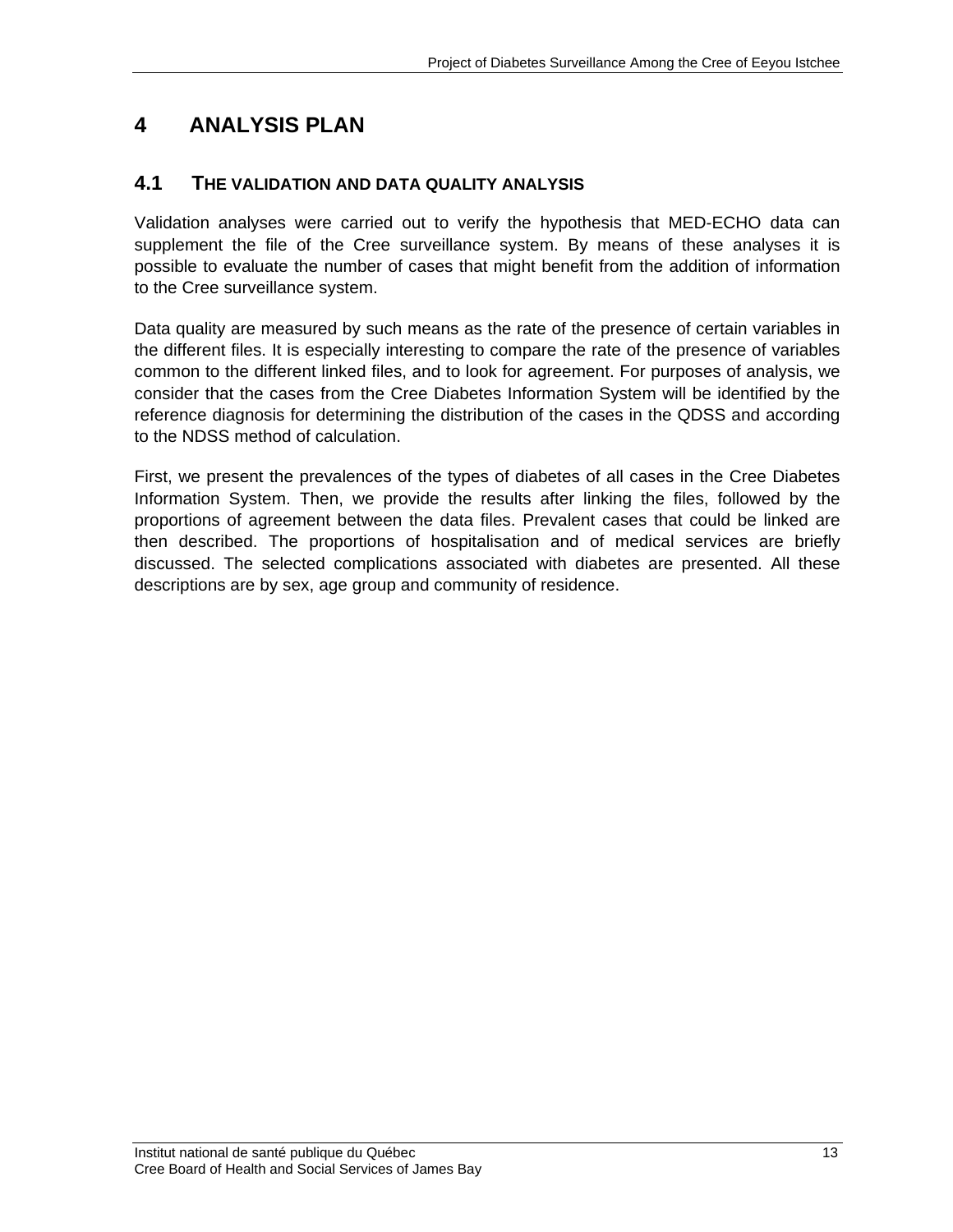## **5 RESULTS**

### **5.1 LINKAGE OF THE CDIS, QDSS AND RAMQ FILES**

### **5.1.1 Description of cases entered in the CDIS**

The Cree Diabetes Information System (CDIS) included 1,480 persons as of March 31, 2002: 10 cases (0.7%) of type 1 diabetes, 1,066 cases (72%) of type 2 diabetes, 205 cases (14%) of glucose intolerance, and 199 cases (13%) of gestational diabetes (Table 1). Overall, women represent nearly two-thirds of the persons entered in the Cree Diabetes Information System. They account for 63% of the cases of type 1 or type 2 diabetes and one-half of the cases of glucose intolerance. Information about sex was absent for 3% (46) of the subjects.

### **Female Male Sex absent Total**  n % n % n % n % Type 1 diabetes 5 0.5 5 1.1 - 10 0.7 Type 2 diabetes 667 69.7 399 83.8 - 1,066 72.0 Subtotal type 1 and type 2 672 70.2 404 84.9 - 1,076 Gestational diabetes<sup>\*</sup> 183 19.1 - 16 34.0 199 13.4 Glucose intolerance\* 102 10.7 72 15.1 31 66.0 205 13.9

**Total 957 100.0 476 100.0 47 100.0 1,480 100.0** 

### **Table 1 - Description of types of cases in the Cree Diabetes Information System, by sex**

\* Only a fraction of these cases are entered in the CDIS.

Source: Cree Diabetes Information System.

Table 2 shows the prevalence distribution of cases of type 1 and type 2 diabetes from the Cree Diabetes Information System for the period ending March 31, 2002. At that time, the information system included 1,076 prevalent cases as of that date: 672 women (62%), and 404 men (38%). The proportion of women with type 1 or type 2 diabetes is higher than that of men for all age groups. The average duration of the disease among the cases of type 1 and type 2 is 14.5 years and 7.8 years respectively. The average duration tends to be higher in women than in men (Table 3). In all, about two-thirds (65.8%) of the cases of type 1 and type 2 diabetes entered in the CDIS have been diagnosed less than 10 years, while in 16.6% of the cases, the duration of the diabetes was 15 years or more (Table 4).

Figure 2 shows the relative prevalence of cases of type 1 and type 2 diabetes by age group and sex for the Eeyou Istchee region and all of Québec. The crude prevalence of cases in Eeyou Istchee among persons aged 20 years and over was 14.7% in 2002, the prevalence being higher among women (18%) than among men (11%). Adjusted to the age structure for all of Québec population in 1996, the prevalence is 19.9%. This prevalence increases with the age groups, from 3% for persons aged 20-29 to 39% for persons aged 80 and over.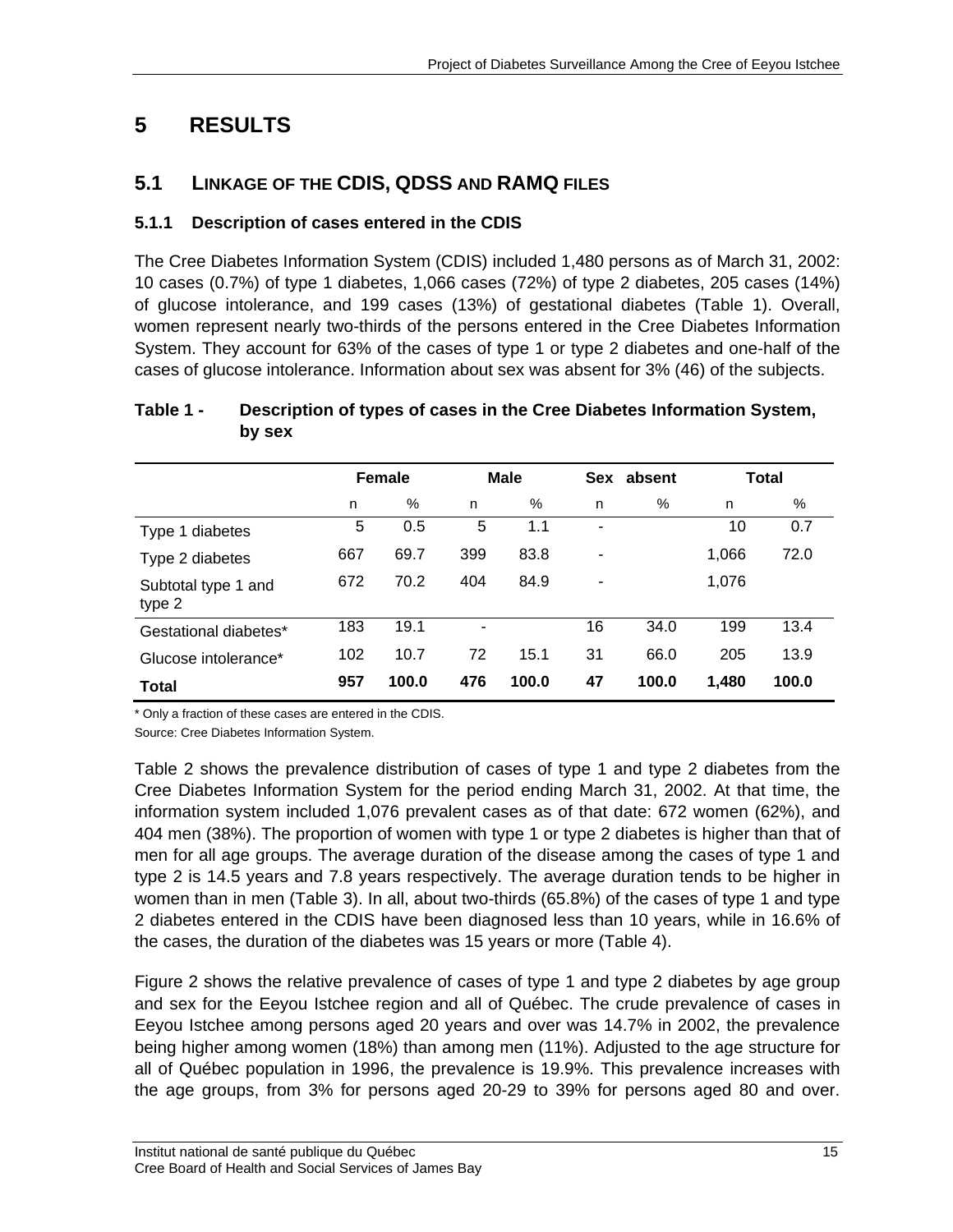In all, 27% of type 1 and type 2 cases are under age 40. The relative prevalence among women shows that one-quarter of women aged 40 to 49 have diabetes, and it climbs to over 40% in women aged 50 to 69. This prevalence is even higher among women aged 70 and over, but here it is necessary to remember the small population under study. The relative prevalences of diabetes are systematically higher among the Cree than among the overall Québec population, and are especially pronounced in women 6 to 8 times higher. The crude relative prevalence of cases among persons aged 15 and over from the Cree region was 12.8% in 2002 and the adjusted prevalence was 18.3%.

Figure 3 shows the crude relative prevalence of cases of type 1 and type 2 diabetes for persons aged 15 and over by community of residence. This prevalence varies considerably from one community to another, ranging from 7% in Whapmagoostui to 18% in Waswanipi. Table A5.7 of Annex 5 show the distribution of prevalent cases entered in the CDIS by age group and sex, for various fiscal years.

| Age group    | Female    | <b>Male</b> | <b>Total</b> |
|--------------|-----------|-------------|--------------|
| 10 to 14     | $\star$   | $\star$     | 6            |
| 15 to 19     | $\star$   | $\star$     | 5            |
| 20 to 24     | 18        | 3           | 21           |
| 25 to 29     | 42        | 19          | 61           |
| 30 to 34     | 53        | 44          | 97           |
| 35 to 39     | 65        | 30          | 95           |
| 40 to 44     | 74        | 40          | 114          |
| 45 to 49     | 72        | 57          | 129          |
| 50 to 54     | 76        | 52          | 128          |
| 55 to 59     | 92        | 58          | 150          |
| 60 to 64     | 61        | 36          | 97           |
| 65 to 69     | 39        | 31          | 70           |
| 70 to 74     | 25        | 13          | 38           |
| 75 to 79     | 25        | 10          | 35           |
| 80 to 84     | 11        | 3           | 14           |
| 85 and older | 11        | 5           | 16           |
| <b>Total</b> | 63% (672) | 37% (404)   | 100% (1,076) |

#### **Table 2 - Prevalence of cases of type 1 and type 2 diabetes in the Cree Diabetes Information System, by age group and sex, 2001-2002 year**

\*: Number lower than 3.

Source: Cree Diabetes Information System.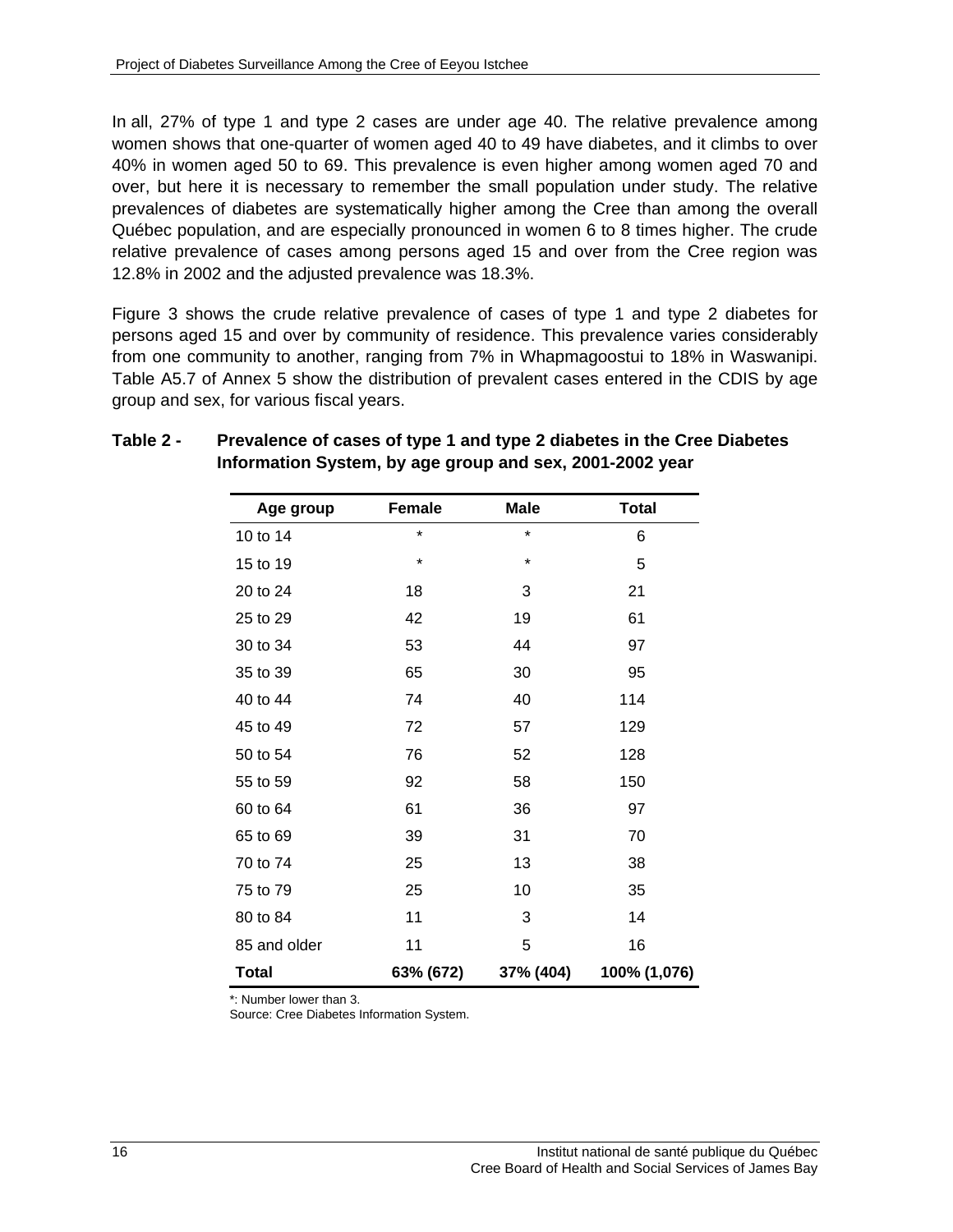|                               | Female              |                       | Male     |                                       | Total    |                       |       |
|-------------------------------|---------------------|-----------------------|----------|---------------------------------------|----------|-----------------------|-------|
|                               | Average<br>duration | Standard<br>deviation | duration | Average Standard Average<br>deviation | duration | Standard<br>deviation | n     |
| Type 1 and type 2<br>diabetes | 8.4                 | 6.4                   | 7.0      | 5.3                                   | 7.9      | 6.0                   | 1.055 |

#### **Table 3 - Average duration of cases of type 1 and type 2 from the Cree Diabetes Information System, by sex, 2001-2002 year**

Source: Cree Diabetes Information System, 21 missing data.

#### **Table 4 - Categories of duration of disease, cases of type 1 and type 2 diabetes from the Cree Diabetes Information System, 2001-2002 year**

| <b>Duration of disease</b> | Total type 1<br>and type 2 |
|----------------------------|----------------------------|
| Less than 5 yrs.           | 38.6% (407)                |
| 5 to 9 yrs.                | 27.2% (287)                |
| 10 to 14 yrs.              | 17.5% (186)                |
| 15 to 19 yrs.              | 12.7% (134)                |
| 20 yrs. or more            | $3.9\%$ (41)               |
| Total                      | 100.0% (1,055)             |

Source: Cree Diabetes Information System, 21 missing data.

#### **Figure 2 - Prevalence of cases of diabetes (type 1 and type 2) of persons aged 20 and over, by age group and sex, Eeyou Istchee region and Québec, 2002**



Source: Cree Diabetes Information System, QDSS, 2001 Statistics Canada Census of Population.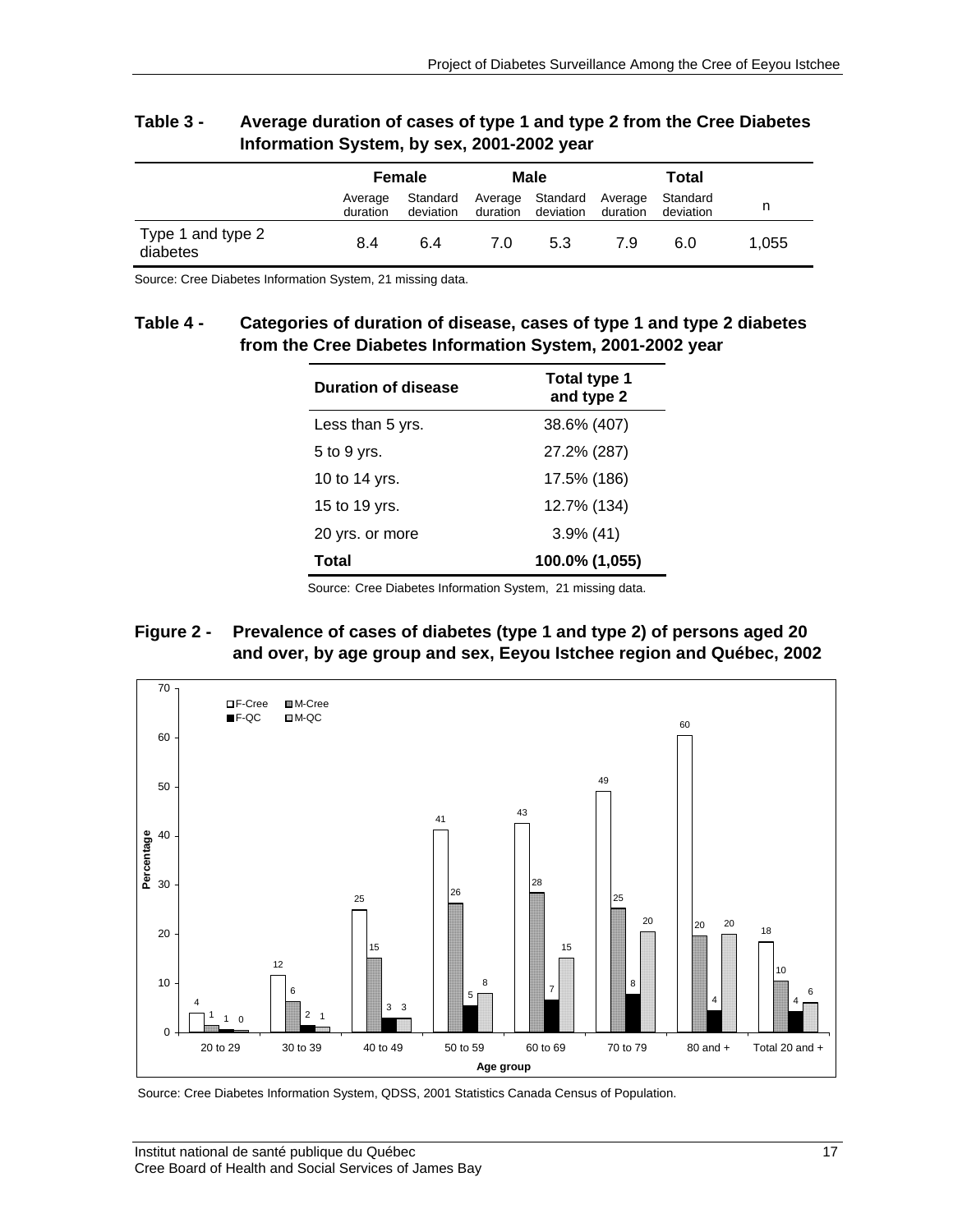#### 12.8 6.8  $78.0$  $78.9$  $710.1$ 11.9 14.8 15.4 15.6 18.3 0.0 2.0 4.0 6.0 8.0 10.0 12.0 14.0 16.0 18.0 20.0 Total Whapmagoostui Wemindii Chisasibi Nemaska Waskaganish Eastmain Oujébougoumou Mistissini Waswanipi **Percentage**

#### **Figure 3 - Prevalence of cases of diabetes (type 1 and type 2) of persons aged 15 and over, by community of residence in the Eeyou Istchee region, 2002**

Table 5 shows the number of incident cases of type 1 and type 2 diabetes for the period 1996-1997 to 2000-2001, with 496 new cases over the six years in question. The number of new cases rose from 60 in 1990-1997 to 107 in 1999-2000 and dropped to 66 in 2001-2002. Figure 4 shows that the number of new cases of women entered in the system is greater than that of men for all years considered. The F/M ratio of new cases varies from 1.8 in 1997-1998 to 1.1 in 2001-2002.

| <b>Fiscal year</b>             | Number of<br>new cases<br>aged 10 and older |
|--------------------------------|---------------------------------------------|
| 1996-1997                      | 60                                          |
| 1997-1998                      | 91                                          |
| 1998-1999                      | 88                                          |
| 1999-2000                      | $107*$                                      |
| 2000-2001                      | 84                                          |
| 2001-2002                      | 66                                          |
| New cases during<br>the period | 496                                         |

### **Table 5 - New cases of type 1 and type 2 diabetes entered in the Cree Diabetes Information System, by fiscal year and age, period 1996-1997 to 2000-2001**

\* A screening was done in two communities in 1999-2000.

Source: Cree Diabetes Information System.

Source: Cree Diabetes Information System, 2001 Statistics Canada Census of Population.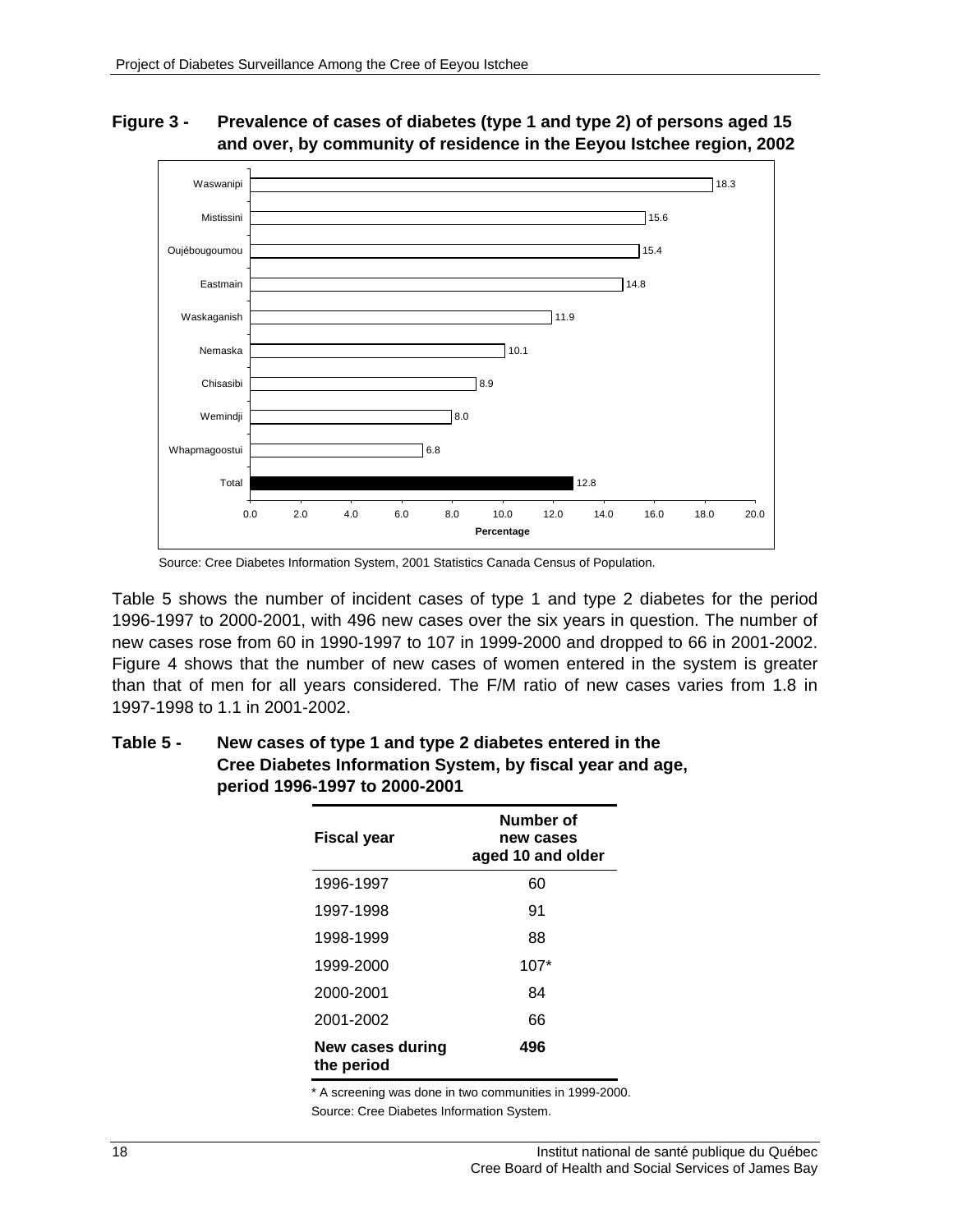**Figure 4 - Incident cases of diabetes (type 1 and type 2) of persons aged 10 and over entered in the Cree Diabetes Information System, by fiscal year and sex, period 1996-1997 to 2001-2002** 



Source: Cree Diabetes Information System, 2001 Statistics Canada Census of Population.

### **5.1.2 Description of cases according to the Cree Diabetes Information System (CDIS), the QDSS and the NDSS definition**

Figure 5 illustrates the operations for linkage of the cases from the Cree Diabetes Information System to the RAMQ files. Subsequently, the validity of the QDSS was assessed by applying Blanchard's rule used in the NDSS. The operations linking the files to the RAMQ revealed 187 persons for whom the linkage key was absent or incorrect and for whom it was not possible to obtain information from the RAMQ files. The cases for which the HIN was absent will be described later. We sent the encrypted numbers for these cases to Cree Diabetes Information System officials so that the necessary corrections could be made.

Of the 1,480 cases in the Cree Diabetes Information System, it was possible to link 87% of the subjects (1,293), including 949 cases of type 1 or 2 diabetes. As a result of this linkage operation, 949 of the 1,076 (88%) cases of type 1 or 2 diabetes were matched. Of these, 701 (54%) were in the QDSS and 46% were not. Of the subjects in the QDSS, the application of Blanchard's rule generated 405 cases, or 34% of the subjects present in the Cree Diabetes Information System as of March 31, 2001, for which there was a valid HIN present.

Of those 405 cases, 391 (97%) were identified as cases of type 1 or 2 diabetes according to the Cree Diabetes Information System, while 3 were cases of glucose intolerance and 11 were cases of gestational diabetes. In all, by applying Blanchard's rule to the cases linked to the QDSS, it was possible to identify only 44.9% of the cases of type 1 or 2 diabetes in the Cree Diabetes Information Systems as of March 31, 2001, for which there was a valid HIN.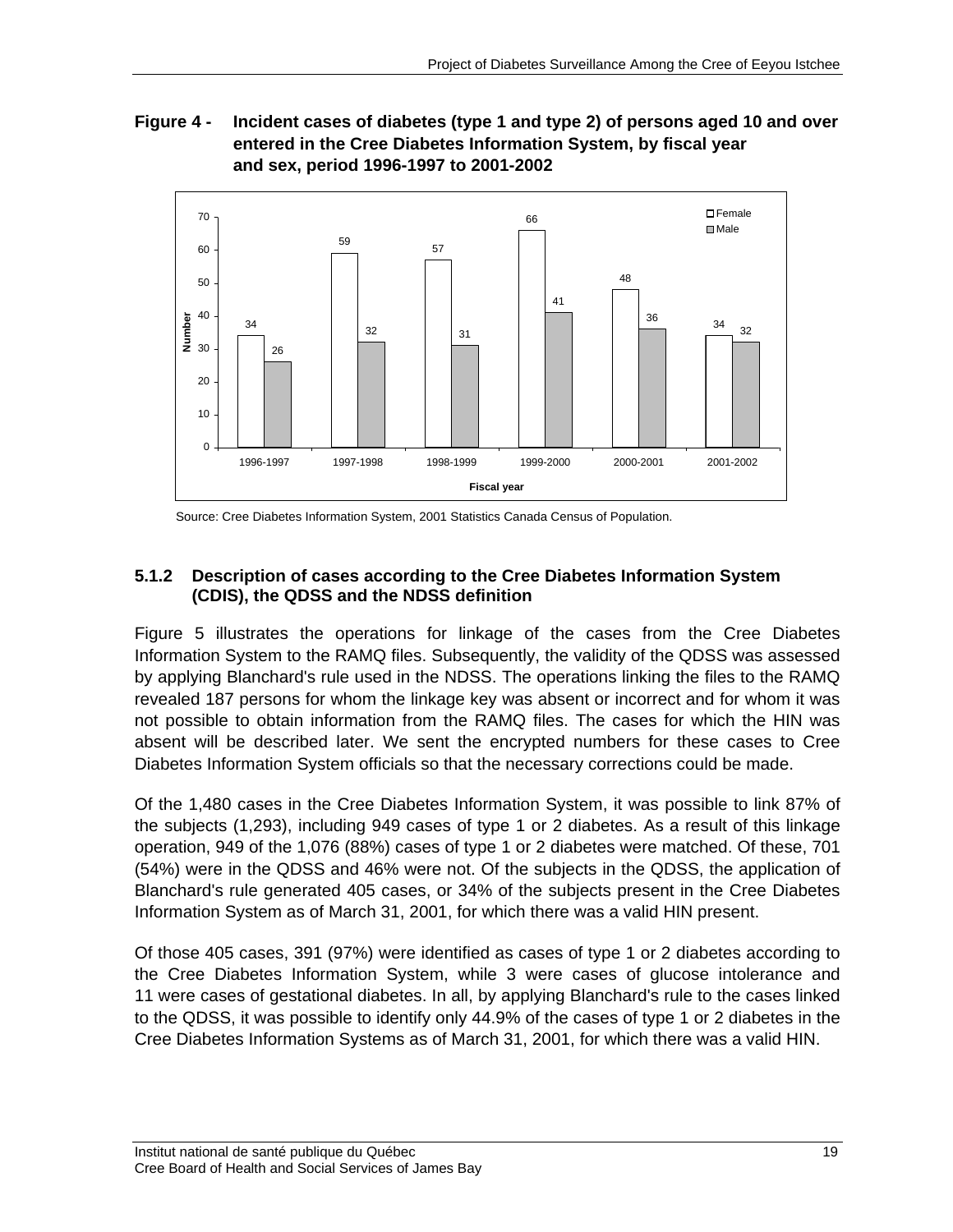#### **Figure 5 - Description of linkage of cases from the Cree Diabetes Information System to the Québec Diabetes Surveillance System**



Table 6 shows the proportion of cases linked at various stages by type of diabetes. The Cree Diabetes Information System contained only 10 cases of type 1 diabetes, all of which were identified in the QDSS, and 70% of which were identified following the application of Blanchard's rule. For type 2 diabetes, 67% of the cases were identified in the QDSS after matching, and just 45% in the NDSS. In all, then, 391 cases of type 1 or 2 diabetes were identified by the medico-administrative databases compared to the Cree Diabetes Information System. The QDSS identified 17% of the cases of glucose intolerance and 20% of the cases of gestational diabetes, whereas these proportions dropped to 2% and 7% after the application of Blanchard's rule. Tables A6.1 and A6.2 in Annex 6 show the distribution of the cases defined according to Blanchard's algorithm by age group, sex and fiscal year.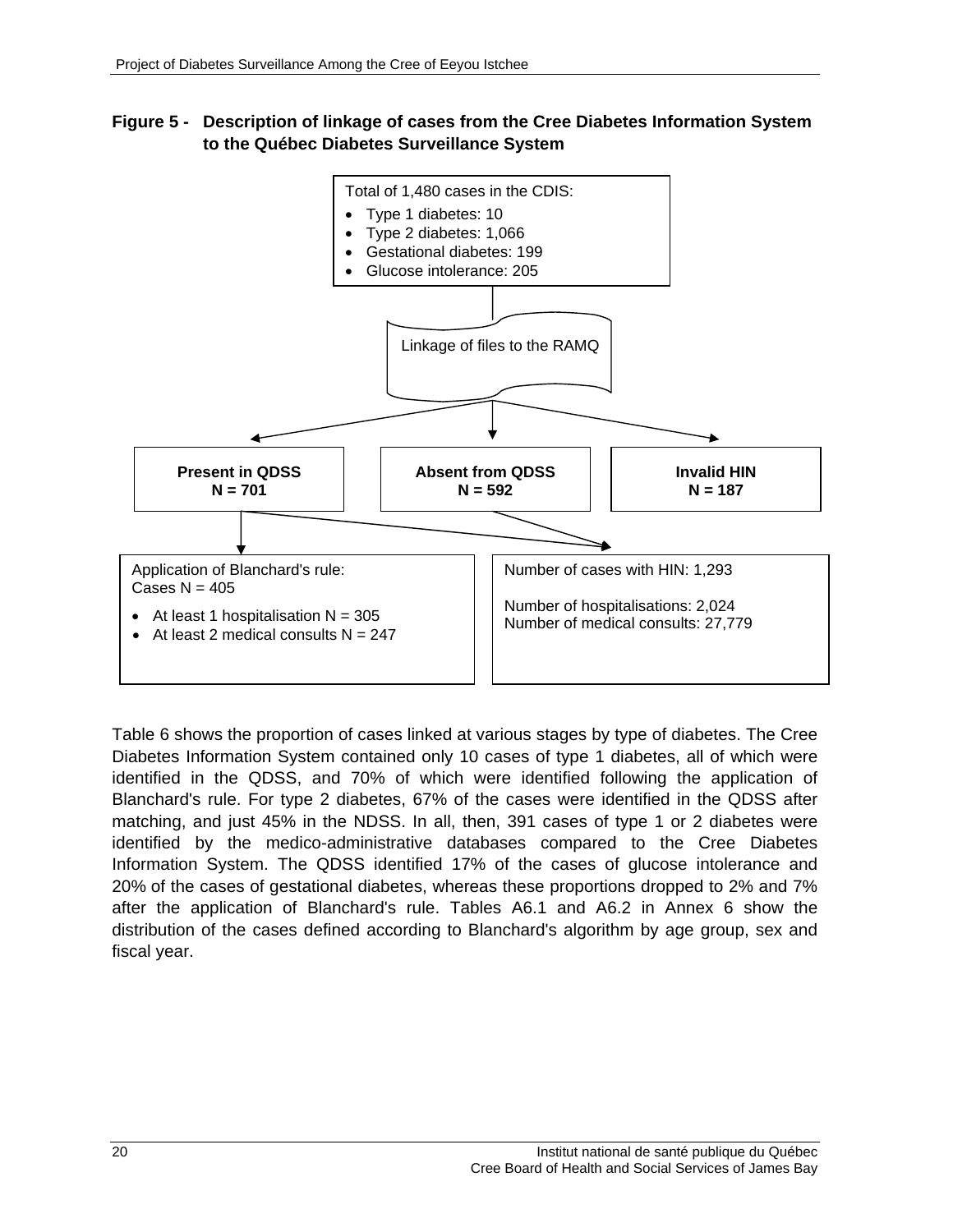| Type of diabetes*          | <b>Cases present in</b><br>the CDIS |     |       | <b>Cases with valid</b><br><b>HIN</b><br>% of CDIS cases |     | <b>Cases linked to</b><br>the QDSS<br>% of cases with a<br>valid HIN | Cases defined acc.<br>to NDSS algorithm<br>% of cases with a<br>valid HIN ** |               |
|----------------------------|-------------------------------------|-----|-------|----------------------------------------------------------|-----|----------------------------------------------------------------------|------------------------------------------------------------------------------|---------------|
|                            | n                                   | %   | n     | %                                                        | n   | %                                                                    | n                                                                            | %             |
| Type 1                     | 10                                  | 100 | 10    | 100                                                      | 10  | 100                                                                  | 7                                                                            | 70            |
| Type 2                     | 1.066                               | 100 | 939   | 88                                                       | 628 | 67                                                                   | 384                                                                          | 45            |
| Subtotal type 1 and type 2 | 1.076                               | 100 | 949   | 88                                                       | 638 | 67                                                                   | 391                                                                          | 45            |
| Glucose intolerance        | 205                                 | 100 | 176   | 86                                                       | 29  | 17                                                                   | 3                                                                            | $\mathcal{P}$ |
| Gestational diabetes       | 199                                 | 100 | 168   | 84                                                       | 34  | 20                                                                   | 11                                                                           | 7             |
| <b>Total</b>               | 1.480                               | 100 | 1.293 | 87                                                       | 701 | 54                                                                   | 405                                                                          | 34            |

#### **Table 6 - Proportion of cases present in the various databases, by type of diabetes, Cree Diabetes Information System, 2002**

\* According to Cree Diabetes Information System.

\*\* Calculated for the period 1995-1996 to 2000-2001.

Just under half (47%) of the cases identified after applying Blanchard's rule were identified by two medical procedures only, 3% by two procedures prior to hospitalisation, and one-half (50%) after a hospitalisation (Table 7). The high proportion of cases identified after a hospitalisation relative to rest of Québec (7%) is attributable to the fact that most physicians working in the Eeyou Istchee territory are paid by salary or wage payment contract and therefore caes are not identified by fee for services physician consultations.

### **Table 7 - Cases of type 1 and type 2 diabetes from the CDIS identified in the Québec Diabetes Surveillance System according to the NDSS algorithm, by services used, 1996 to 2001**

| Services used for case identification                  | <b>CDIS</b> | Québec* |       |  |
|--------------------------------------------------------|-------------|---------|-------|--|
|                                                        | n           | %       | %     |  |
| Hospitalisations with or without medical<br>procedures | 202         | 49.8    | 7.0   |  |
| Medical procedures before hospitalisation              | 11          | 27      | 3.0   |  |
| Two medical procedures only                            | 192         | 47.4    | 90.0  |  |
| Total                                                  | 405         | 100.0   | 100.0 |  |

\* The period covered is 1995-1996 to 2001-2002.

Source: RAMQ and MED-ECHO

We estimated the sensitivity and specificity of the cases present in the CDIS identified by the NDSS algorithm (Table 8). This estimate covers the 1,184 patients entered in the CDIS as of March 31, 2001, and linked to the QDSS. We treated cases of type 1 and type 2 diabetes from the CDIS as diagnosed cases, and persons with a glucose intolerance or gestational diabetes as non-cases. Using Blanchard's rule (two medical consultations with a diagnosis of diabetes within two years or one hospitalisation with a diagnosis of diabetes), it was possible to determine the presence or absence of diabetes.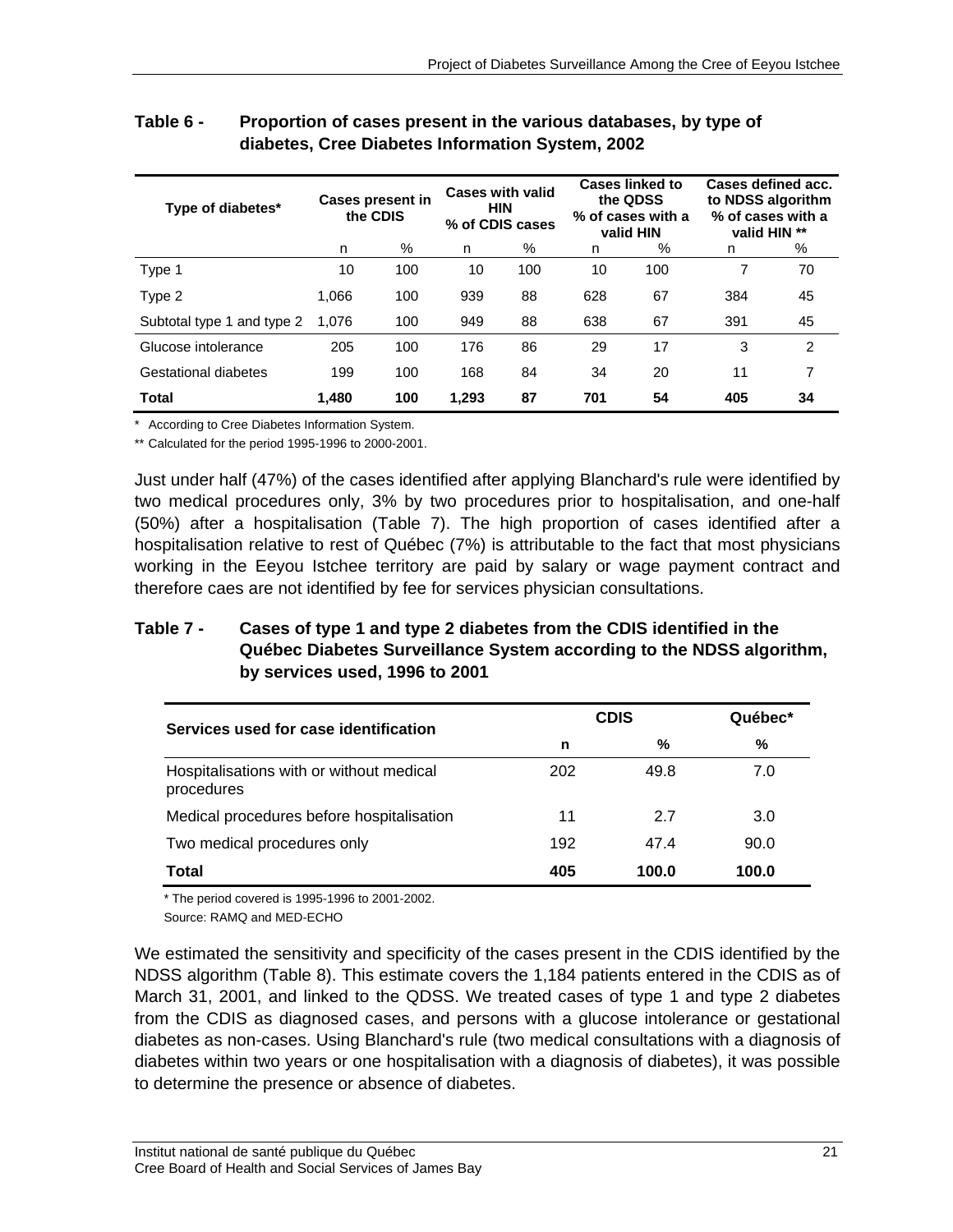### **Table 8 - Validation of cases between the CDIS and the NDSS identified as of March 31, 2001**

|                       |       |            | <b>Cases according to CDIS</b> |       |     |  |  |  |  |  |  |
|-----------------------|-------|------------|--------------------------------|-------|-----|--|--|--|--|--|--|
|                       |       | <b>Yes</b> | %<br>No<br>Total               |       |     |  |  |  |  |  |  |
| <b>NDSS cases Yes</b> |       | 391        | 14                             | 405   | 34  |  |  |  |  |  |  |
|                       | No    | 479        | 300                            | 779   | 66  |  |  |  |  |  |  |
|                       | Total | 870        | 314                            | 1,184 | 100 |  |  |  |  |  |  |

Source: Cree Diabetes Information System.

- Sensitivity: 45%
- Specificity: 96%
- Positive predictive value: 97%

In all, using Blanchard's rule to try identify diabetes in remote Aboriginal communities in James Bay, Quebec, it was possible to identify just 391 cases of the 870 known cases in the CDIS, for a sensitivity of 45%. The specificity of this rule, however, was higher, at 96%, with only 14 false positives. These 14 subjects consisted of 12 women and 2 men, 10 of whom were identified by a hospitalisation noting diabetes and 4 by medical procedures for which payment was claimed under code 250. The use of cases of glucose intolerance and gestational diabetes as non-cases for this validation had the effect of underestimating the specificity measure. A validation study done in Ontario using records from medical clinics produced a sensitivity of 86% with a specificity of 97% and a positive predictive value of 80% (ICES, 2003).

### **5.2 DESCRIPTION OF THE SUBJECTS BY MATCHING**

We then described the cases in the Cree Diabetes Information System based on the presence or absence of a health insurance number by sex, type of diabetes, community of residence, and year of birth (Tables 9 to 12). There is no significant difference between the subjects in the Cree Diabetes Information System matched to the FIPA data and those not matched by sex (P = 0.44), type of diabetes (P = 0.27) and year of birth (P = 0.25). However, a significant association ( $P = 0.001$ ) in the proportion of matching is found, however, between communities of residence.

Tables A7.1 to A7.3 in Annex 7 show the distribution of the 187 subjects not matched by age group, type, community of residence and sex.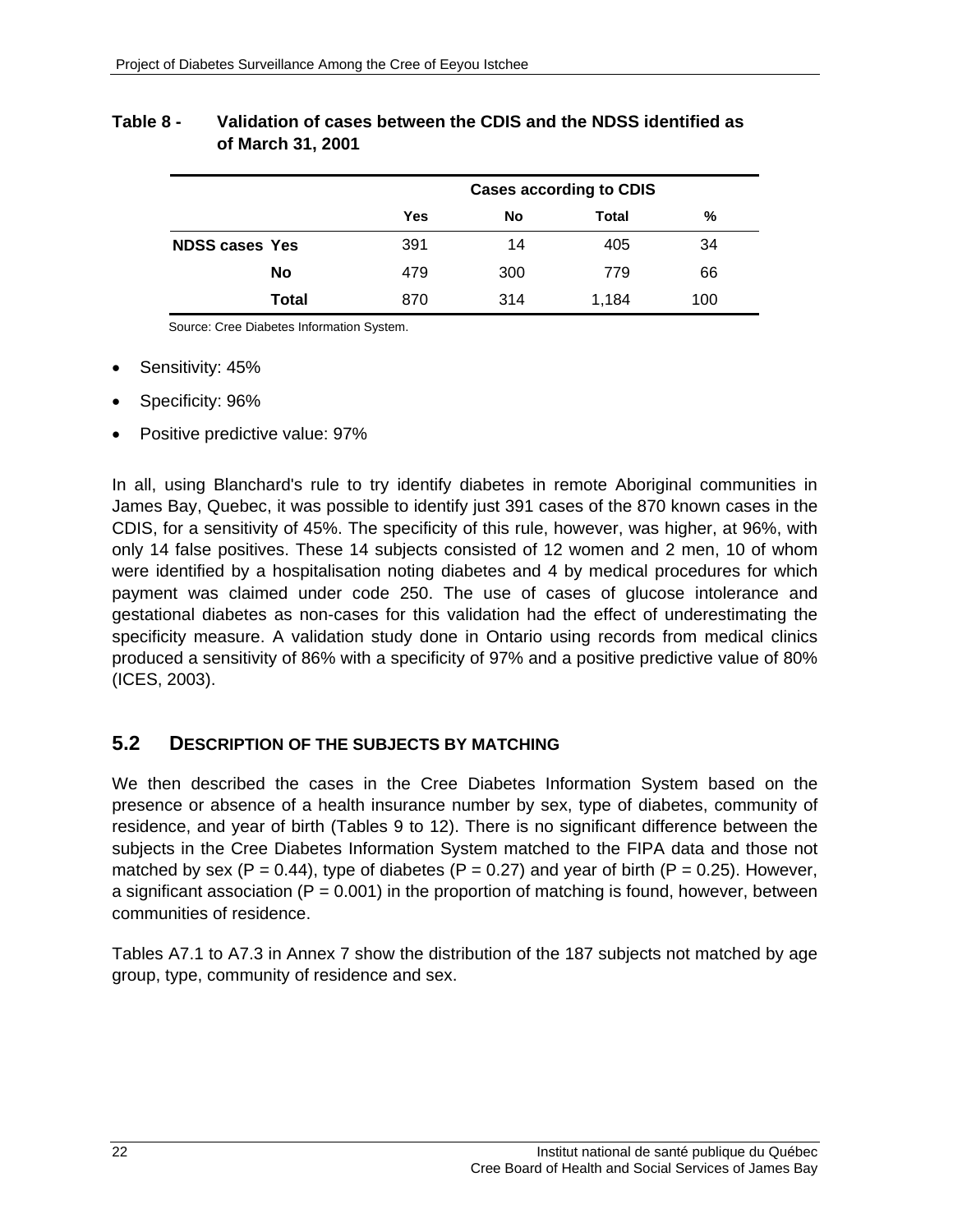|        |       | <b>Present</b> |     | <b>Absent (invalid HIN)</b> |       | <b>Total</b> |  |  |
|--------|-------|----------------|-----|-----------------------------|-------|--------------|--|--|
|        | n     | $\%$           | n   | %                           | n     | %            |  |  |
| Absent | 2     | 15.4           | 11  | 84.6                        | 13    | 0.9          |  |  |
| Female | 853   | 87.5           | 122 | 12.5                        | 975   | 65.9         |  |  |
| Male   | 438   | 89.0           | 54  | 11.0                        | 492   | 33.2         |  |  |
| Total  | 1,293 | 87.4           | 187 | 12.6                        | 1.480 | 100.0        |  |  |

### **Table 9 - Reporting of the HIN in cases from the Cree Diabetes Information System, by sex\***

Khi-two corrected (excluding sex absent)  $P = 0.44$ .

\* Sex according to the FIPA.

Source: Cree Diabetes Information System.

### **Table 10 - Reporting of the HIN in cases from the Cree Diabetes Information System, by type of diabetes**

| Type of diabetes     |       | <b>Present</b> |     | <b>Absent (invalid HIN)</b> | Total |       |  |
|----------------------|-------|----------------|-----|-----------------------------|-------|-------|--|
|                      | n     | %              | n   | %                           | n     | %     |  |
| Gestational diabetes | 168   | 84.4           | 31  | 15.6                        | 199   | 13.4  |  |
| Glucose intolerance  | 176   | 85.9           | 29  | 14.1                        | 205   | 13.9  |  |
| Type 1 and type 2    | 949   | 88.2           | 127 | 11.8                        | 1,076 | 72.7  |  |
| Total                | 1.293 | 87.4           | 187 | 12.6                        | 1.480 | 100.0 |  |

Khi-two =  $3.93$  P = 0.27.

Source: Cree Diabetes Information System.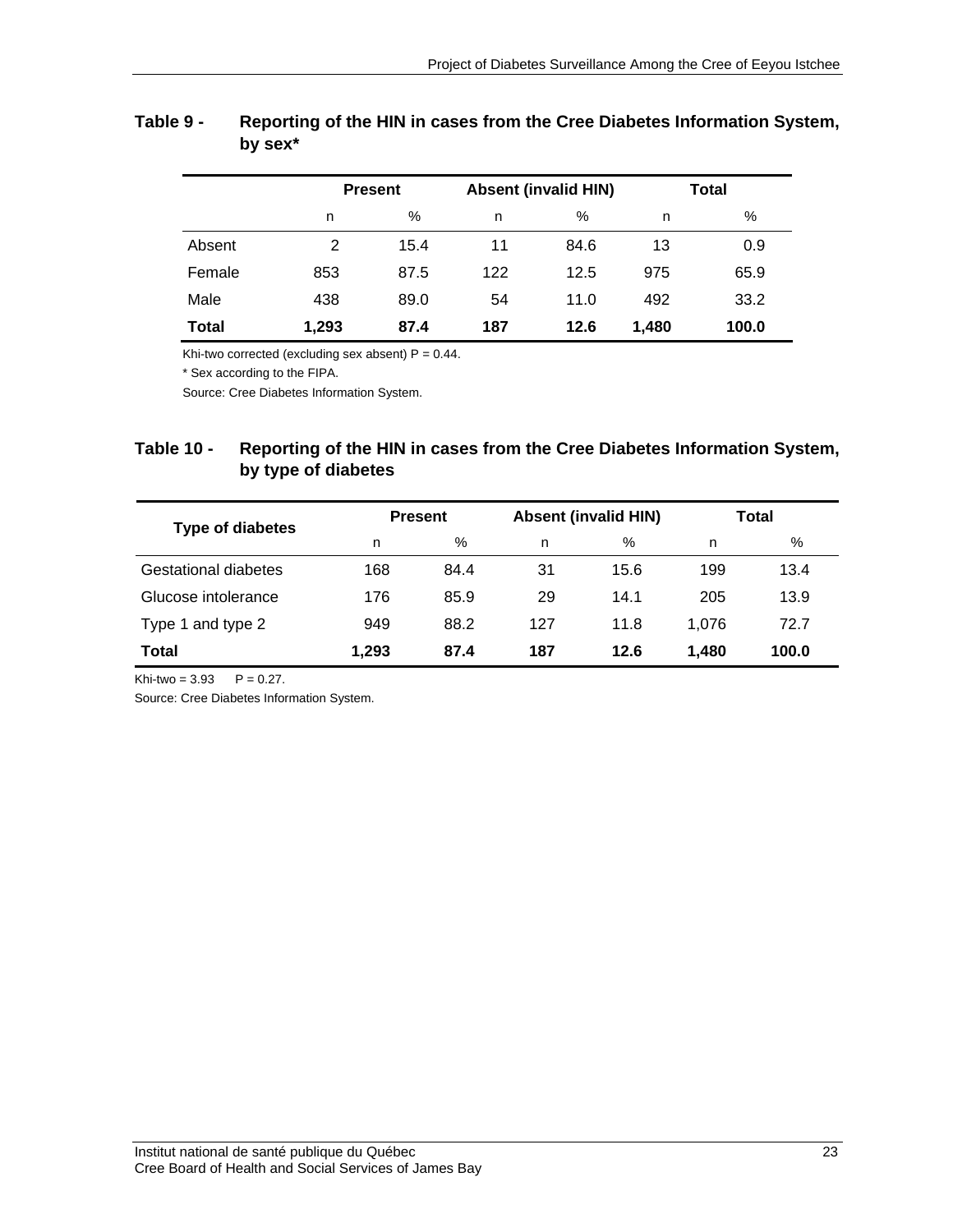| <b>Community of</b> |       | <b>Present</b> |                | <b>Absent</b> | Total |       |
|---------------------|-------|----------------|----------------|---------------|-------|-------|
| residence           | n     | $\%$           | n              | $\%$          | n     | %     |
| Chisasibi           | 228   | 84.4           | 42             | 15.6          | 270   | 18.2  |
| Eastmain            | 67    | 93.1           | 5              | 6.9           | 72    | 4.9   |
| Mistissini          | 354   | 83.3           | 71             | 16.7          | 425   | 28.7  |
| Nemaska             | 51    | 92.7           | 4              | 7.3           | 55    | 3.7   |
| Other               | 11    | 84.6           | $\overline{2}$ | 15.4          | 13    | 0.9   |
| Oujébougoumou       | 68    | 94.4           | 4              | 5.6           | 72    | 4.9   |
| Waskaganish         | 202   | 91.8           | 18             | 8.2           | 220   | 14.9  |
| Waswanipi           | 202   | 91.4           | 19             | 8.6           | 221   | 14.9  |
| Wemindji            | 78    | 88.6           | 10             | 11.4          | 88    | 5.9   |
| Whapmagoostui       | 32    | 72.7           | 12             | 27.3          | 44    | 3.0   |
| Total               | 1,293 | 87.4           | 187            | 12.6          | 1,480 | 100.0 |

### **Table 11 - Reporting of the HIN in cases from the Cree Diabetes Information System, by community of residence**

 $Khi$ -two = 31.3  $P = 0.001$ .

Source: Cree Diabetes Information System.

### **Table 12 - Reporting of the HIN in cases from the Cree Diabetes Information System, by year of birth**

| Year of birth |       | <b>Present</b> |     | <b>Absent</b> | <b>Total</b> |       |  |
|---------------|-------|----------------|-----|---------------|--------------|-------|--|
|               | n     | %              | n   | $\%$          | n            | %     |  |
| 1900-1929     | 96    | 89.7           | 11  | 10.3          | 107          | 7.2   |  |
| 1930-1939     | 150   | 86.2           | 24  | 13.8          | 174          | 11.8  |  |
| 1940-1949     | 270   | 87.1           | 40  | 12.9          | 310          | 21.0  |  |
| 1950-1959     | 275   | 87.6           | 39  | 12.4          | 314          | 21.2  |  |
| 1960-1969     | 267   | 87.3           | 39  | 12.7          | 306          | 20.7  |  |
| 1970-1979     | 213   | 89.1           | 26  | 10.9          | 239          | 16.2  |  |
| 1980 and $+$  | 20    | 71.4           | 8   | 28.6          | 28           | 1.9   |  |
| Total         | 1,291 | 87.3           | 187 | 12.7          | 1,478        | 100.0 |  |

Khi-two =  $7.89$   $P = 0.25$ , 2 missing data.

Source: Cree Diabetes Information System.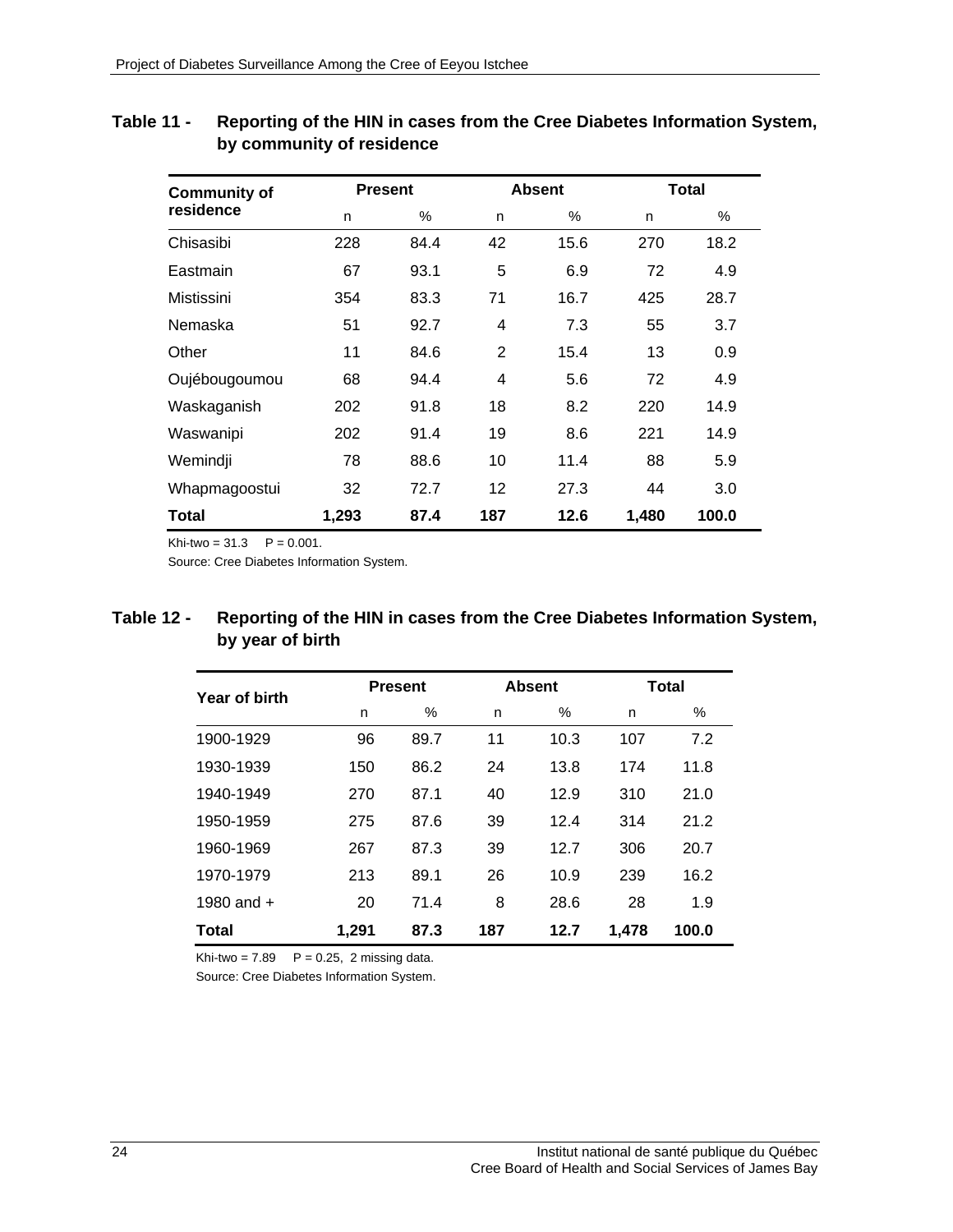### **5.3 VALIDATION OF THE VARIABLES: SEX, AGE, DATE OF DIAGNOSIS, COMMUNITY OF RESIDENCE**

After matching, there was 97% agreement of sex data between the Cree Diabetes Information System file and the FIPA file. This variable was missing for 35 subjects in the Cree Diabetes Information System (Table 13). If we consider only the cases of type 1 and type 2 diabetes, there was 99% agreement of the sex variable (939/948) (data not shown). After verification of the cases that did not match, it appeared that the FIPA data were more reliable. We then sent the unmatched cases to CDIS officials for verification; these cases were mainly cases of gestational diabetes.

| Sex according to<br><b>CDIS</b> | Sex according to FIPA |      |             |      |                |      |       |       |  |
|---------------------------------|-----------------------|------|-------------|------|----------------|------|-------|-------|--|
|                                 | <b>Female</b>         |      | <b>Male</b> |      | <b>Missing</b> |      | Total |       |  |
|                                 | n                     | %    | n           | %    | n              | $\%$ | n     | %     |  |
| Female                          | 827                   | 64.0 | 6           | 0.5  | 2              | 0.2  | 835   | 64.6  |  |
| Male                            | 3                     | 0.2  | 420         | 32.9 | ٠              |      | 423   | 32.7  |  |
| Missing                         | 23                    | 1.8  | 12          | 0.9  | ۰              |      | 35    | 2.7   |  |
| <b>Total</b>                    | 853                   | 66.0 | 438         | 33.9 | $\mathbf{2}$   | 0.1  | 1,293 | 100.0 |  |

### **Table 13 - Agreement in sex distribution, by data source (Cree Diabetes Information System (CDIS) and file of registered persons (FIPA)), HIN valid**

% calculated for all subjects.

Source: Cree Diabetes Information System and RAMQ.

There was 93.5% agreement about the year of birth of the 1,291 subjects in the Cree Diabetes Information System matched with the FIPA (Table 14). Just over half of the discrepancies involved a period of less than 5 years, and 63% of the years of birth that did not agree were for persons born before the 1950s (data not shown). It should be noted that many elderly Cree are not sure of their exact birth date, and this may account for the discrepancies in the older Cree population. The average discrepancy between the two data sources was - 0.72 years. The proportion of agreement was 94.4% for the cases of type 1 and type 2 diabetes, with an average discrepancy of - 0.03 years between the year of birth in the Cree Diabetes Information System and that in the FIPA (data not shown). Following discussions with Cree Diabetes Information System officials, we used the FIPA data for the rest of the analyses.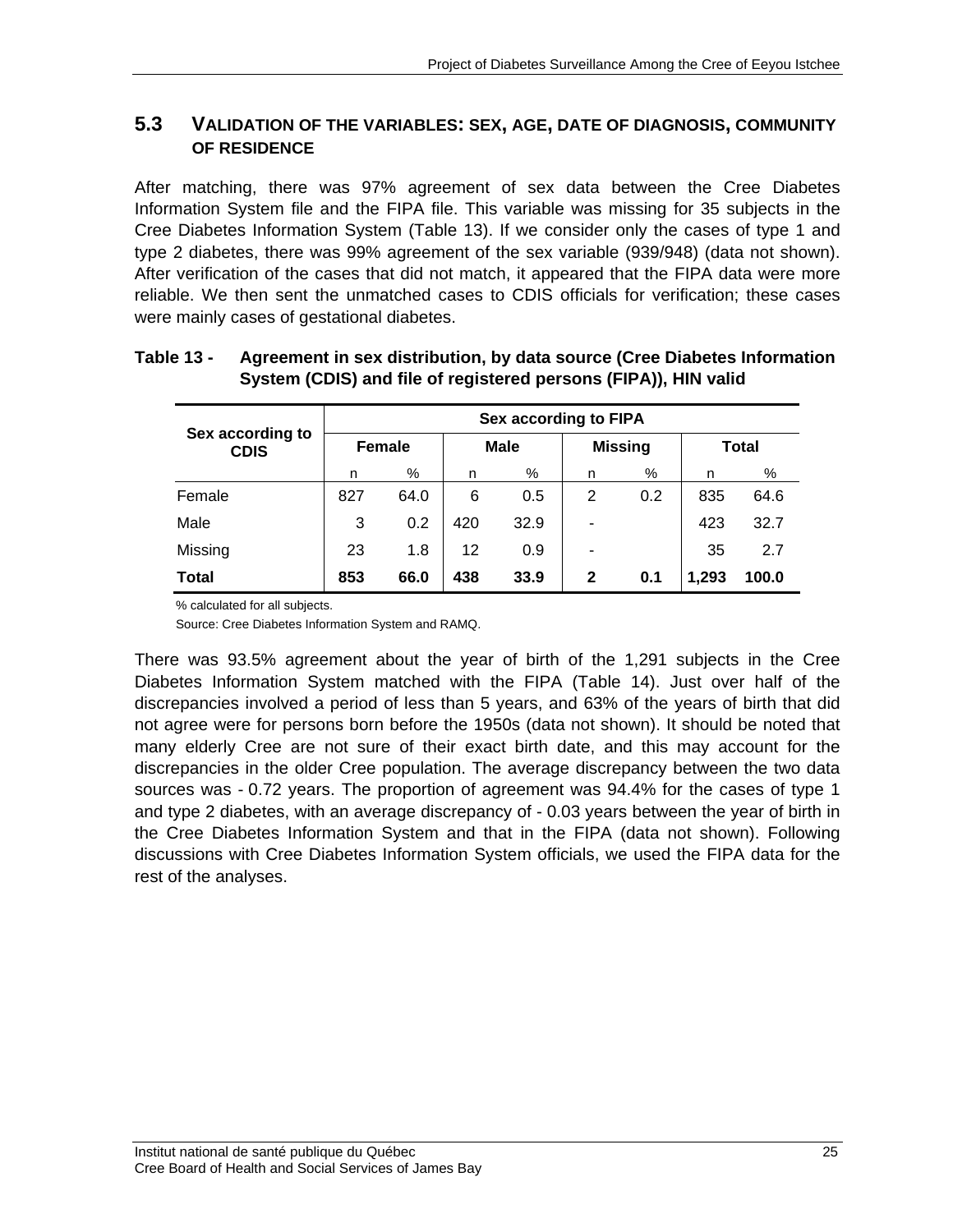| Table 14 - | Distribution of discrepancies in year of birth beween the Cree Diabetes |
|------------|-------------------------------------------------------------------------|
|            | Information System (CDIS) and in the file of registered persons (FIPA), |
|            | by sex,* HIN valid                                                      |

| <b>Discrepancy between</b> |               |       |             | <b>Sex</b> |       |              |  |
|----------------------------|---------------|-------|-------------|------------|-------|--------------|--|
| <b>CDIS and FIPA</b>       | <b>Female</b> |       | <b>Male</b> |            |       | <b>Total</b> |  |
|                            | n             | %     | n           | %          | n     | %            |  |
| None                       | 800           | 93.8  | 407         | 92.9       | 1,207 | 93.5         |  |
| $+ - 1$ year               | 20            | 2.3   | 15          | 3.4        | 35    | 2.7          |  |
| $+ - 2$ to 5 years         | 12            | 1.4   | 7           | 1.6        | 19    | 1.5          |  |
| $+ - 5$ to 9 years         | 4             | 0.5   | 1           | 0.2        | 5     | 0.4          |  |
| + - 10 years and more      | 17            | 2.0   | 8           | 1.8        | 25    | 1.9          |  |
| <b>Total</b>               | 853           | 100.0 | 438         | 100.0      | 1.291 | 100.0        |  |

\* Sex according to FIPA, 2 missing data.

Source: Cree Diabetes Information System and RAMQ.

There was 94% agreement among the data for the community of between the two data sources (Table 15). This proportion was 87% for cases of type 1 and type 2 diabetes (data not shown).

### **Table 15 - Agreement in the distribution of community of residence between the Cree Diabetes Information System (CDIS) and the file of registered persons (FIPA), HIN valid**

| <b>Municipality of</b><br>residence according | <b>Same</b><br>municipality |    |    | Other<br>municipalities,<br>Cree region |                | Other<br>municipalities.<br>other regions |    | <b>Unknown</b> | <b>Total</b> |     |
|-----------------------------------------------|-----------------------------|----|----|-----------------------------------------|----------------|-------------------------------------------|----|----------------|--------------|-----|
| to CDIS                                       | n                           | %  | n  | %                                       | n              | %                                         | n  | %              | n            | %   |
| Chisasibi                                     | 222                         | 97 | 4  |                                         | $\overline{2}$ |                                           |    |                | 228          | 18  |
| Eastmain                                      | 65                          | 98 |    |                                         |                |                                           |    |                | 67           | 5   |
| Mistissini                                    | 332                         | 94 | 9  |                                         | 11             |                                           | 2  |                | 354          | 27  |
| Nemiscau                                      | 47                          | 92 | 3  |                                         |                |                                           |    |                | 51           | 4   |
| Oujé-Bougoumou                                | 54                          | 98 | 4  |                                         | 8              |                                           | 2  |                | 68           | 5   |
| Waskaganish                                   | 193                         | 96 | 4  |                                         | 2              |                                           | 3  |                | 202          | 16  |
| Waswanipi                                     | 191                         | 95 | 1  |                                         | 10             |                                           |    |                | 202          | 16  |
| Wemindji                                      | 77                          | 99 |    |                                         |                |                                           |    |                | 78           | 6   |
| Whapmagoostui                                 | 27                          | 84 | 2  |                                         | 2              |                                           |    |                | 32           | 2   |
| Other municipalities                          |                             |    | 5  |                                         | 4              |                                           | 2  |                | 11           | 1   |
| Total                                         | 1,212                       | 94 | 32 | 2                                       | 37             | 3                                         | 12 | 1              | 1,293        | 100 |

Source: Cree Diabetes Information System and RAMQ.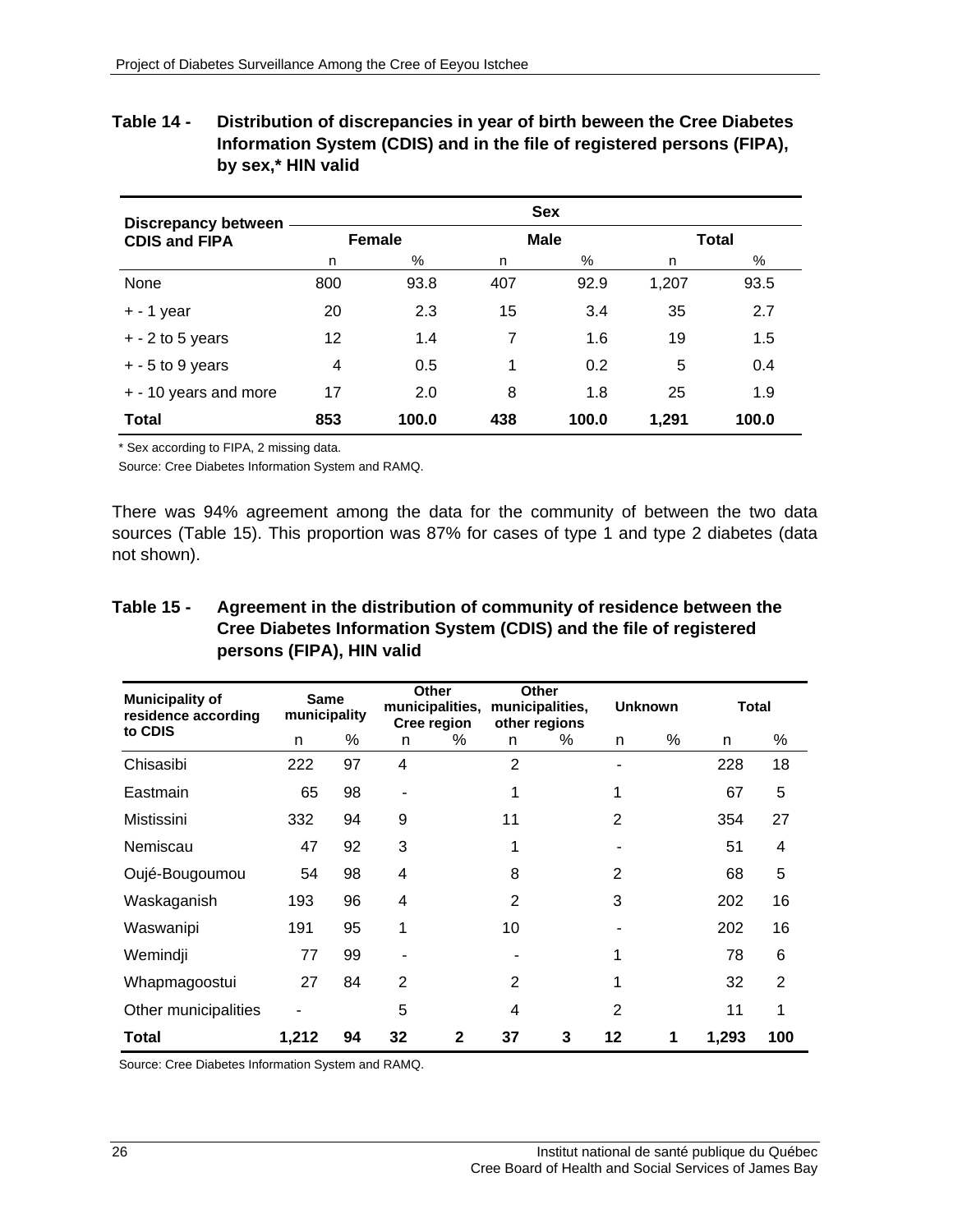We also verified the agreement between the dates of diagnosis of cases of type 1 and type 2 diabetes for subjects matched and identified according to the algorithm used in the NDSS context (Blanchard) (Table 16). In nearly all cases (94%), the date identified in the Cree Diabetes Information System preceded the date in the NDSS. This may be owing to the fact that diagnostic or screening activities carried out in the Eeyou Istchee territory are logged in this information system locally and usually by salaried professionals. We also looked at the 26 subjects for whom the date of diagnosis of diabetes in the NDSS preceded the date in the Cree Diabetes Information System. The discrepancy was less than one year for 11 subjects, from one to two years for 10 other subjects, and was more than two years for the remaining 5 subjects. The average discrepancy in days for these 26 subjects was 490 days.

#### **Table 16 - Discrepancies in diagnosis dates of diabetes (type 1 and type 2) cases in the Cree Diabetes Information System and cases identified in the Québec Diabetes Surveillance System using the NDSS algorithm**

| Discrepancy in the diagnosis date                                     | %     |     |  |
|-----------------------------------------------------------------------|-------|-----|--|
| Date of diagnosis in the CDIS prior to or<br>same as that in the NDSS | 93.6  | 379 |  |
| Date of diagnosis in the NDSS prior to the<br>date in the CDIS        | 6.4   | 26  |  |
| Total                                                                 | 100.0 | 405 |  |

Source: Cree Diabetes Information System, RAMQ and MED-ECHO.

Following discussions with Cree Diabetes Information System officials, we used the FIPA data for sex and year of birth for the rest of the analyses. It seems that the update of the Cree Diabetes Information System ensures that the information on community of residence is more recent than that obtained from the FIPA. We also noted some discrepancies with respect to place of residence between the FIPA and MED-ECHO files, with a few errors in the latter case. For example, the community of residence of Mistissini (region 18) was sometimes coded under the municipality of Mistassini (region 02) in the MED-ECHO file, thereby excluding these residents from their region. In addition, we used the date of diagnosis from the Cree Diabetes Information System when calculating the duration of the disease before complications.

## **5.4 DESCRIPTION BY TYPE OF DIABETES, ACCORDING TO AGE, SEX, COMMUNITY OF RESIDENCE**

Tables 17 to 20 describe the subjects in the Cree Diabetes Information System linked to the FIPA by type of diabetes, according to age group, sex, average age at the time of diagnosis, and community of residence. After linkage, 73% of the subjects were cases of type 1 or type 2 diabetes, 14% were persons with glucose intolerance, and 13% were women with gestational diabetes. The prevalences of the various types of diabetes are highest among persons aged 30 to 59 but lower in the older age groups. In all, two-thirds (66%) of the subjects entered in the Cree Diabetes Information System linked to the FIPA are women. Nearly two-thirds (62%) of the cases of type 1 and type 2 diabetes are women. The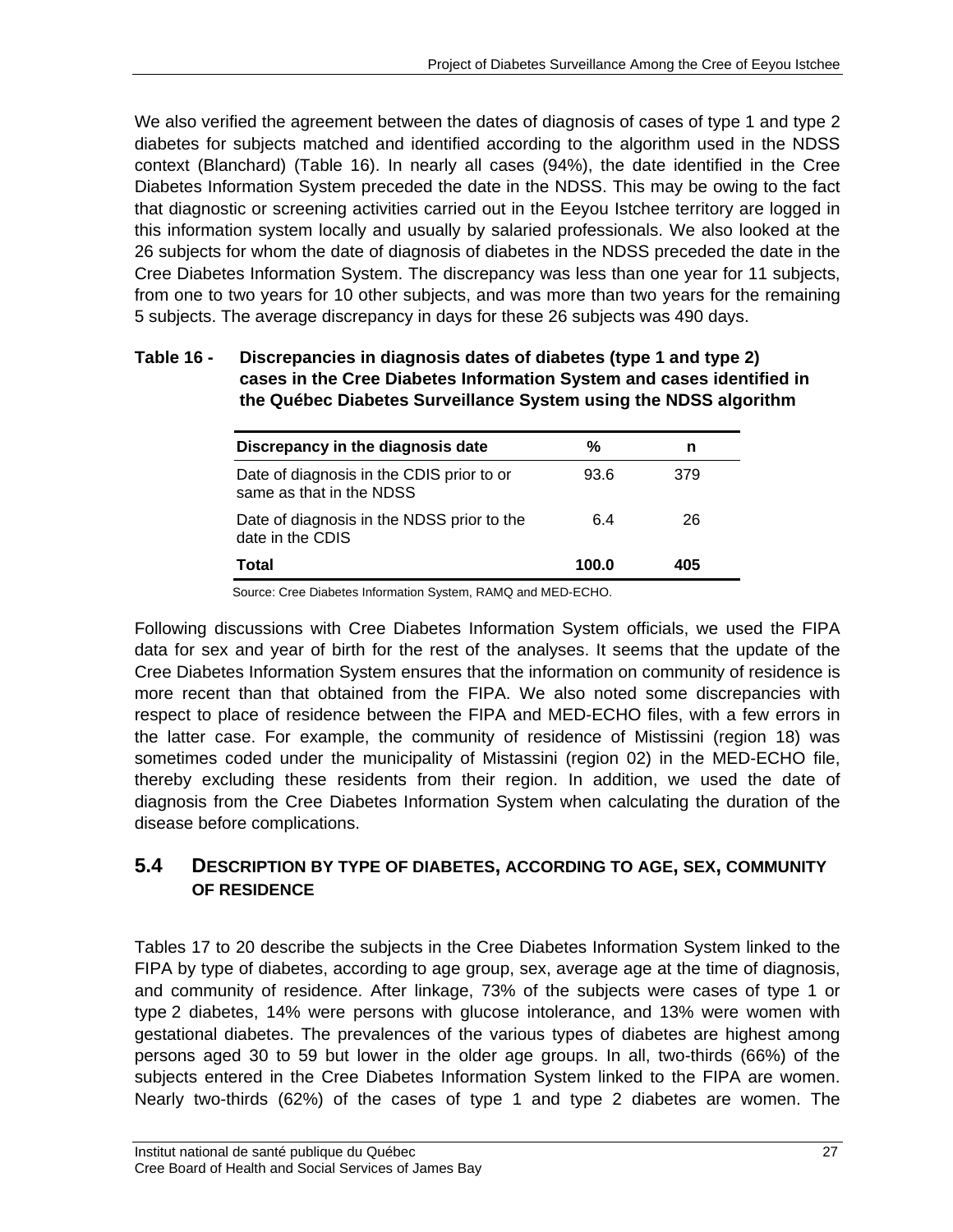proportion of women among persons with glucose intolerance is 59%. The average age at the time of diagnosis is 45 for cases of type 1 and type 2, 50 for cases of glucose intolerance, and 27 for gestational diabetes. The difference in the average age of women versus men at the time of diagnosis of type 1 or type 2 diabetes is less than 3 years but rises to 18 years for glucose intolerance.

|              |     |                         |     | <b>Type of diabetes</b> |     |                      |       |              |  |
|--------------|-----|-------------------------|-----|-------------------------|-----|----------------------|-------|--------------|--|
| Age group    |     | Gestational<br>diabetes |     | Glucose<br>intolerance  |     | Type 1 and<br>type 2 |       | <b>Total</b> |  |
|              | n   | %                       | n   | %                       | n   | %                    | n     | %            |  |
| 10 to 29     | 69  | 41.3                    | 12  | 6.8                     | 70  | 7.3                  | 151   | 11.7         |  |
| 30 to 39     | 73  | 43.7                    | 35  | 19.9                    | 164 | 17.3                 | 272   | 21.1         |  |
| 40 to 49     | 25  | 15.0                    | 39  | 22.2                    | 214 | 22.6                 | 278   | 21.5         |  |
| 50 to 59     |     |                         | 35  | 19.9                    | 242 | 25.5                 | 277   | 21.5         |  |
| 60 to 69     |     |                         | 28  | 15.9                    | 154 | 16.2                 | 182   | 14.1         |  |
| 70 to 79     |     |                         | 23  | 13.1                    | 64  | 6.8                  | 87    | 6.7          |  |
| $80$ and $+$ |     |                         | 4   | 2.3                     | 40  | 4.2                  | 44    | 3.4          |  |
| <b>Total</b> | 167 | 100.0                   | 176 | 100.0                   | 948 | 100.0                | 1,291 | 100.0        |  |

### **Table 17 - Distribution of cases from the Cree Diabetes Information System linked to the FIPA, by type of diabetes and age group\* as of March 31, 2002**

\* Age in 2002 according to FIPA.

Source: Cree Diabetes Information System.

### **Table 18 - Distribution of cases from the Cree Diabetes Information System (all types) linked to the FIPA, by sex\* and age group\* as of March 31, 2002**

|              | <b>Sex</b> |               |     |             |       |              |  |
|--------------|------------|---------------|-----|-------------|-------|--------------|--|
| Age group    |            | <b>Female</b> |     | <b>Male</b> |       | <b>Total</b> |  |
|              | n          | %             | n   | %           | n     | %            |  |
| 10 to 19     | 8          | 0.9           | 3   | 0.7         | 11    | 0.9          |  |
| 20 to 29     | 119        | 14.0          | 21  | 4.8         | 140   | 10.8         |  |
| 30 to 39     | 202        | 23.7          | 70  | 16.0        | 272   | 21.1         |  |
| 40 to 49     | 182        | 21.3          | 96  | 21.9        | 278   | 21.5         |  |
| 50 to 59     | 158        | 18.5          | 119 | 27.2        | 277   | 21.5         |  |
| 60 to 69     | 104        | 12.2          | 78  | 17.8        | 182   | 14.1         |  |
| 70 to 79     | 51         | 6.0           | 36  | 8.2         | 87    | 6.7          |  |
| $80$ and $+$ | 29         | 3.4           | 15  | 3.4         | 44    | 3.4          |  |
| <b>Total</b> | 853        | 100.0         | 438 | 100.0       | 1,291 | 100.0        |  |

\* Sex and age in 2002 according to FIPA.

Source: Cree Diabetes Information System.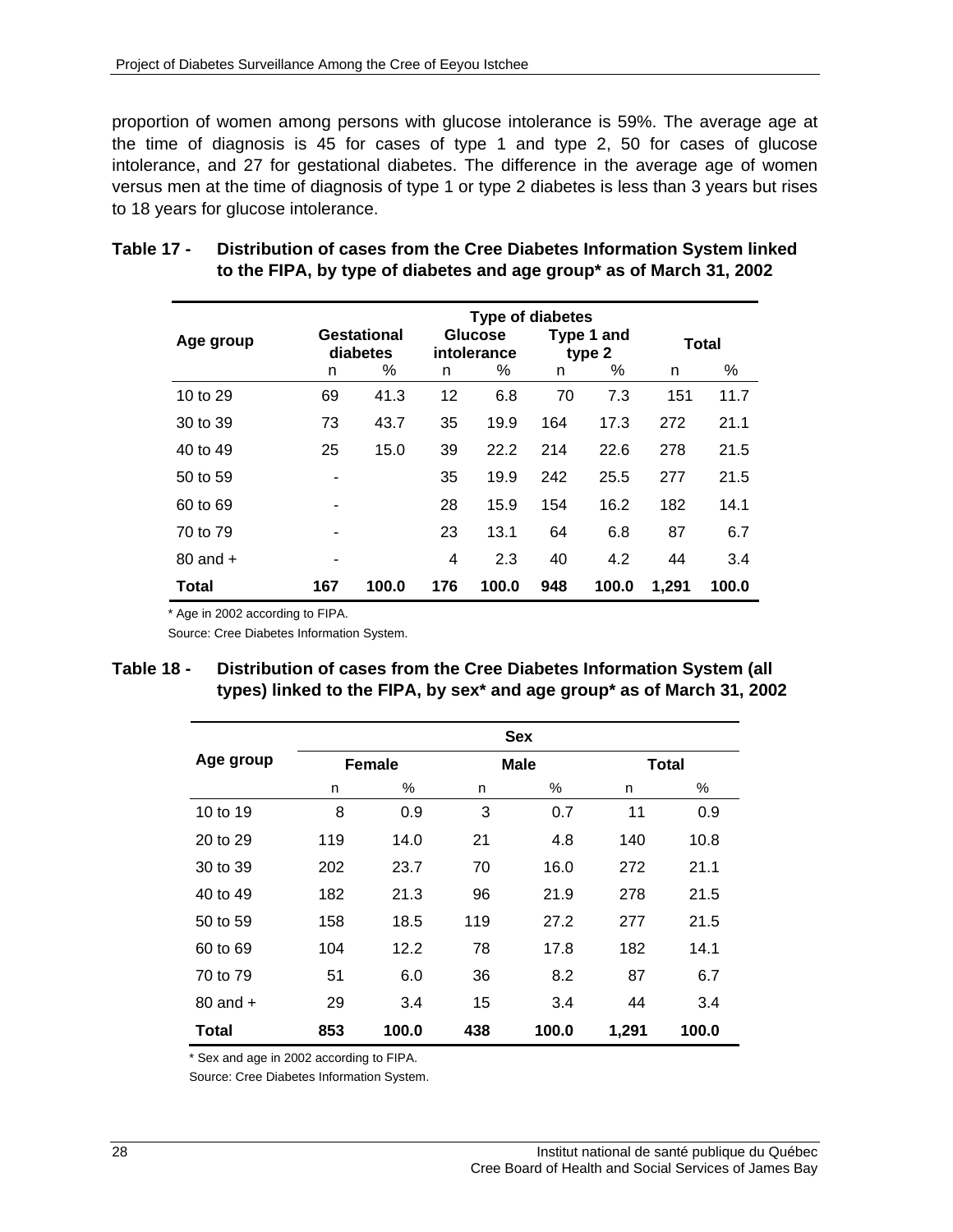**Table 19 - Average age at the time of diagnosis, by categories of cases in the Cree Diabetes Information System linked to the FIPA and by sex\* as of March 31, 2002** 

| <b>Type of diabetes</b>     |               | n    |       |       |  |
|-----------------------------|---------------|------|-------|-------|--|
|                             | <b>Female</b> | Male | Total |       |  |
| Type 1 and type 2           | 43.9          | 46.6 | 45.1  | 949   |  |
| Glucose intolerance         | 42.3          | 59.8 | 50.1  | 176   |  |
| <b>Gestational diabetes</b> | 27.2          | ۰    | 27.2  | 167   |  |
| Total                       | 42.5          | 47.3 | 44.2  | 1.293 |  |

\* Sex according to FIPA.

Source: Cree Diabetes Information System.

**Table 20 - Distribution of cases from the Cree Diabetes Information System (all types) linked to the FIPA, by sex\* and community of residence\*\* as of March 31, 2002** 

|                                  |                |               |     | <b>Sex</b> |       |              |
|----------------------------------|----------------|---------------|-----|------------|-------|--------------|
| <b>Community of</b><br>residence |                | <b>Female</b> |     | Male       |       | <b>Total</b> |
|                                  | n              | %             | n   | %          | n     | %            |
| Chisasibi                        | 161            | 18.9          | 67  | 15.3       | 228   | 17.7         |
| Eastmain                         | 38             | 4.5           | 28  | 6.4        | 66    | 5.1          |
| Mistissini                       | 223            | 26.1          | 131 | 29.9       | 354   | 27.4         |
| Nemaska                          | 34             | 4.0           | 17  | 3.9        | 51    | 4.0          |
| Oujébougoumou                    | 50             | 5.9           | 18  | 4.1        | 68    | 5.3          |
| Waskaganish                      | 141            | 16.5          | 61  | 13.9       | 202   | 15.6         |
| Waswanipi                        | 119            | 14.0          | 83  | 18.9       | 202   | 15.6         |
| Wemindji                         | 54             | 6.3           | 23  | 5.3        | 77    | 6.0          |
| Whapmagoostui                    | 26             | 3.0           | 6   | 1.4        | 32    | $2.5\,$      |
| Other communities                | $\overline{7}$ | 0.8           | 4   | 0.9        | 11    | 0.9          |
| Total                            | 853            | 100.0         | 438 | 100.0      | 1,291 | 100.0        |

\* Sex according to FIPA, 2 missing data.

\*\* Community of residence according to the Cree Diabetes Information System.

Source: Cree Diabetes Information System.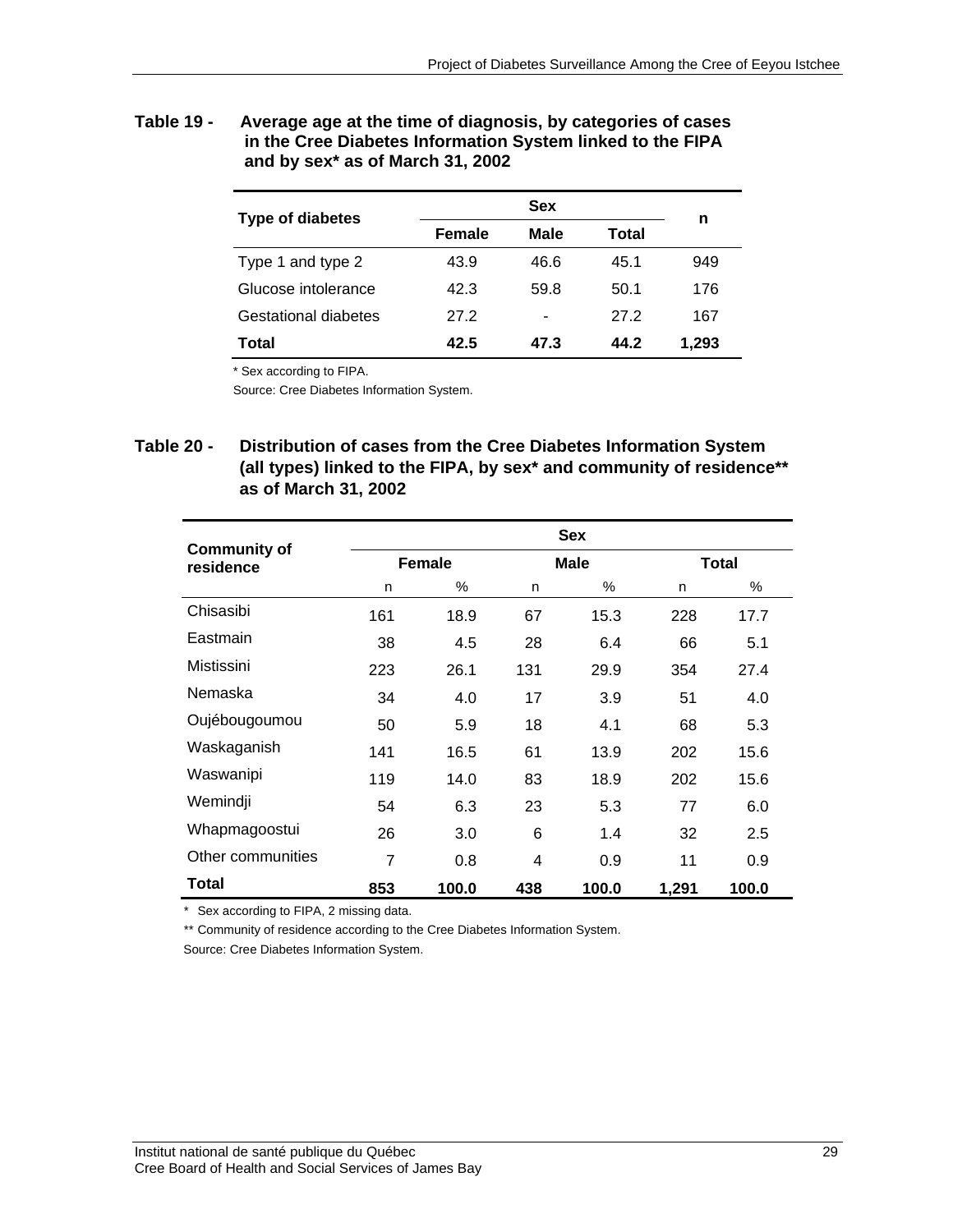## **5.5 TOTAL HOSPITALISATIONS BY PLACE, NUMBER AND DURATION**

We calculated the proportion of hospitalised cases (all reasons) for the subjects linked with the FIPA (Table 21). In all, slightly over one-half of the linked subjects (52%) were hospitalised at least once in the period 1995-1996 to 2000-2001. This proportion was 48% for cases of type 1 and type 2 diabetes and 40% for persons with glucose intolerance. Since most births take place in a hospital, the proportion was 86% for cases of gestational diabetes. The average number of hospitalisations for the period of study ranged from 2.5 for cases of type 1 diabetes to 1.1 for glucose intolerants.

### **Table 21 - Proportion of cases from the Cree Diabetes Information System (all types) linked to the FIPA that had at least one hospitalisation, average number of days of hospitalisation by type of diabetes, period 1995-1996 to 2000-2001**

| <b>Type of diabetes</b> | <b>Proportion of</b><br>hospitalised cases (n) | Average number<br>οf<br>hospitalisations |  |  |
|-------------------------|------------------------------------------------|------------------------------------------|--|--|
| Type 1 and type 2       | 48% (456/949)                                  | 1.5                                      |  |  |
| Gestational diabetes    | 86% (145/168)                                  | 2.1                                      |  |  |
| Glucose intolerance     | 40% (71/176)                                   | 1.2                                      |  |  |
| <b>Total</b>            | 52% (672/1,293)                                | 1.3                                      |  |  |

Source: Cree Diabetes Information System, MED-ECHO.

In all, the 672 subjects from the Cree Diabetes Information System linked to the FIPA accounted for 1,672 hospitalisations with an average duration of 6 days (Table 22). These hospitalisations resulted in a total of 1,516 transportations, or about 250 annually. The proportion of hospitalised cases varies from one community to another, ranging from 37% in Nemaska to 75% in Whapmagoostui (Table 23). Nearly one-half of hospitalisations (44%) were at the Centre hospitalier de Chibougamau, one-quarter (25%) at the Centre hospitalier de Val d'Or, 14% at Chisasibi, and 11% in another hospital centre in Montréal (Table 24). Women accounted for about three-quarters (76%) of the hospitalisations, with higher proportions among women aged 20 to 39 (Table 25). Hospitalisations were more frequent among men aged 40 to 69.

A clinical severity indicator was established based on the DRG at the time of each hospitalisation. Figure 6 shows that the proportion of hospitalisations rated high or extreme on the index among type 1 and type 2 cases increased steadily over the years, from 8% in 1995-1996 to 29% in 2001-2002.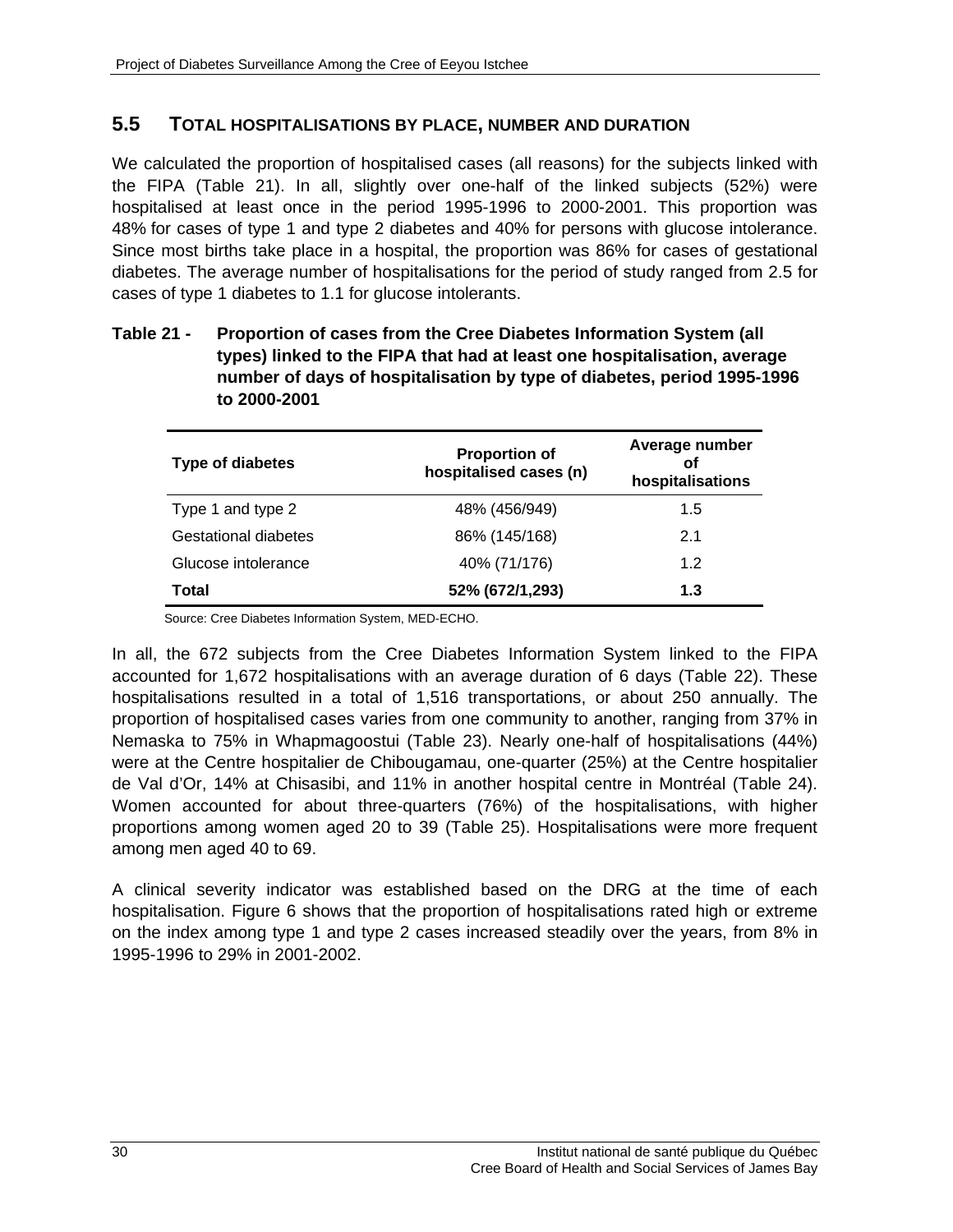**Table 22 - Number of hospitalisations of cases from the Cree Diabetes Information System (all types) linked to the FIPA, average duration of hospitalisation and number of transportations, by fiscal year, period 1995-1996 to 2000-2001** 

| <b>Fiscal year</b> | Number of<br>hospitalisations | Average duration of<br>hospitalisation,<br>in days | Number of<br>transportations |
|--------------------|-------------------------------|----------------------------------------------------|------------------------------|
| 1995-1996          | 298                           | 5.1                                                | 266                          |
| 1996-1997          | 280                           | 6.2                                                | 254                          |
| 1997-1998          | 285                           | 4.9                                                | 270                          |
| 1998-1999          | 279                           | 5.3                                                | 254                          |
| 1999-2000          | 315                           | 7.4                                                | 289                          |
| 2000-2001          | 215                           | 7.5                                                | 183                          |
| <b>Total</b>       | 1,672                         | 6.0                                                | 1,516                        |

Source: Cree Diabetes Information System, MED-ECHO.

**Table 23 - Number of hospitalisations of cases from the Cree Diabetes Information System (all types) linked to the FIPA, average duration of hospitalisation and number of transportations, by community of residence, period 1995- 1996 to 2000-2001** 

| <b>Community</b>                | Number of<br>hospitalisations | Number of<br>transportations | <b>Average duration</b><br>of hospitalisation,<br>in days | <b>Proportion of</b><br>hospitalised cases |
|---------------------------------|-------------------------------|------------------------------|-----------------------------------------------------------|--------------------------------------------|
| Chisasibi                       | 297                           | 140                          | 6.2                                                       | 54%                                        |
| Eastmain                        | 48                            | 48                           | 6.1                                                       | 44%                                        |
| Mistissini                      | 546                           | 546                          | 5.8                                                       | 54%                                        |
| Nemaska                         | 68                            | 68                           | 7.9                                                       | 37%                                        |
| Oujébougoumou                   | 122                           | 122                          | 4.3                                                       | 63%                                        |
| Waskaganish                     | 144                           | 144                          | 5.1                                                       | 41%                                        |
| Waswanipi                       | 280                           | 280                          | 5.8                                                       | 58%                                        |
| Wemindji                        | 71                            | 72                           | 5.9                                                       | 49%                                        |
| Whapmagoostui                   | 65                            | 65                           | 6.9                                                       | 75%                                        |
| Outside Eeyou<br><b>Istchee</b> | 31                            | 31                           | 17.5                                                      | 73%                                        |
| Total                           | 1,672                         | 1,516                        | 6.0                                                       | 52%                                        |

Source: Cree Diabetes Information System, MED-ECHO.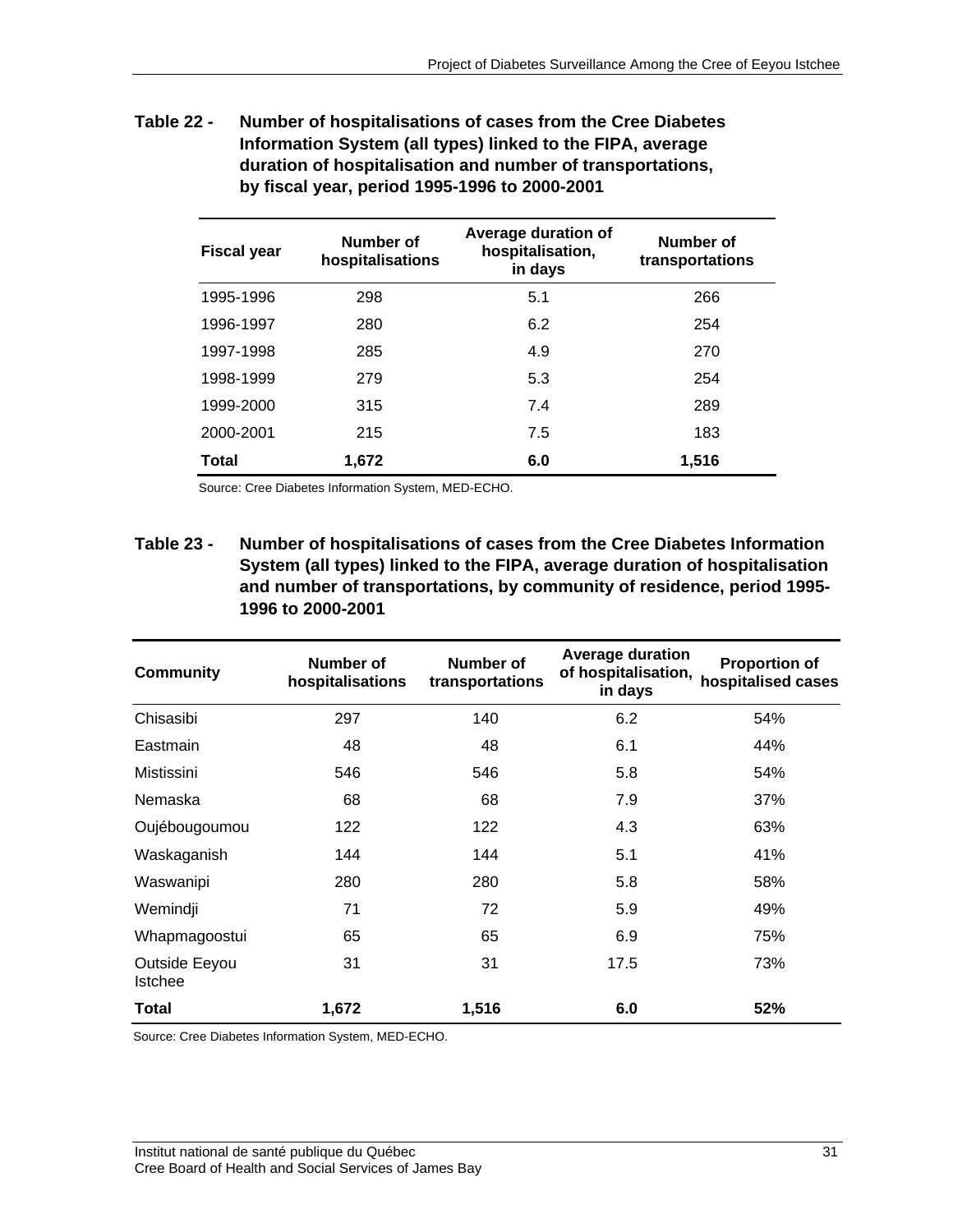**Table 24 - Hospital centre of destinations of cases from the Cree Diabetes Information System (all types) linked to the FIPA, period 1995-1996 to 2000-2001** 

| <b>Hospital centre</b>            | Number of<br>hospitalisations |     |  |  |
|-----------------------------------|-------------------------------|-----|--|--|
|                                   | n                             | %   |  |  |
| Centre hospitalier de Val d'Or    | 410                           | 25  |  |  |
| Centre hospitalier de Chibougamau | 731                           | 44  |  |  |
| <b>CSSS Chisasibi</b>             | 229                           | 14  |  |  |
| Montréal General Hospital         | 69                            | 4   |  |  |
| Royal Victoria Hospital           | 46                            | 3   |  |  |
| Other Montréal hospital centres   | 69                            | 4   |  |  |
| Other hospital centres            | 118                           | 7   |  |  |
| Total                             | 1,672                         | 100 |  |  |

Source: Cree Diabetes Information System, MED-ECHO.

**Table 25 - Distribution of hospitalisations of cases from the Cree Diabetes Information System (all types) linked to the FIPA, by age group and sex, period 1995-1996 to 2000-2001** 

| Age group   | <b>Female</b><br>$\%$ | <b>Male</b><br>$\%$ | <b>Total</b><br>% | <b>Number of</b><br>hospitalisations |
|-------------|-----------------------|---------------------|-------------------|--------------------------------------|
| Under 20    | 4                     | $\overline{2}$      | 4                 | 59                                   |
| $20 - 29$   | 27                    | 8                   | 23                | 379                                  |
| 30-39       | 24                    | 9                   | 20                | 336                                  |
| 40-49       | 10                    | 20                  | 13                | 212                                  |
| 50-59       | 14                    | 18                  | 15                | 251                                  |
| 60-69       | 11                    | 22                  | 14                | 232                                  |
| 70-79       | 5                     | 11                  | 6                 | 104                                  |
| 80 and over | 4                     | 11                  | 6                 | 99                                   |
| Total % (n) | 76 (1,274)            | 24 (398)            | 100               | (1,672)                              |

Source: Cree Diabetes Information System, MED-ECHO.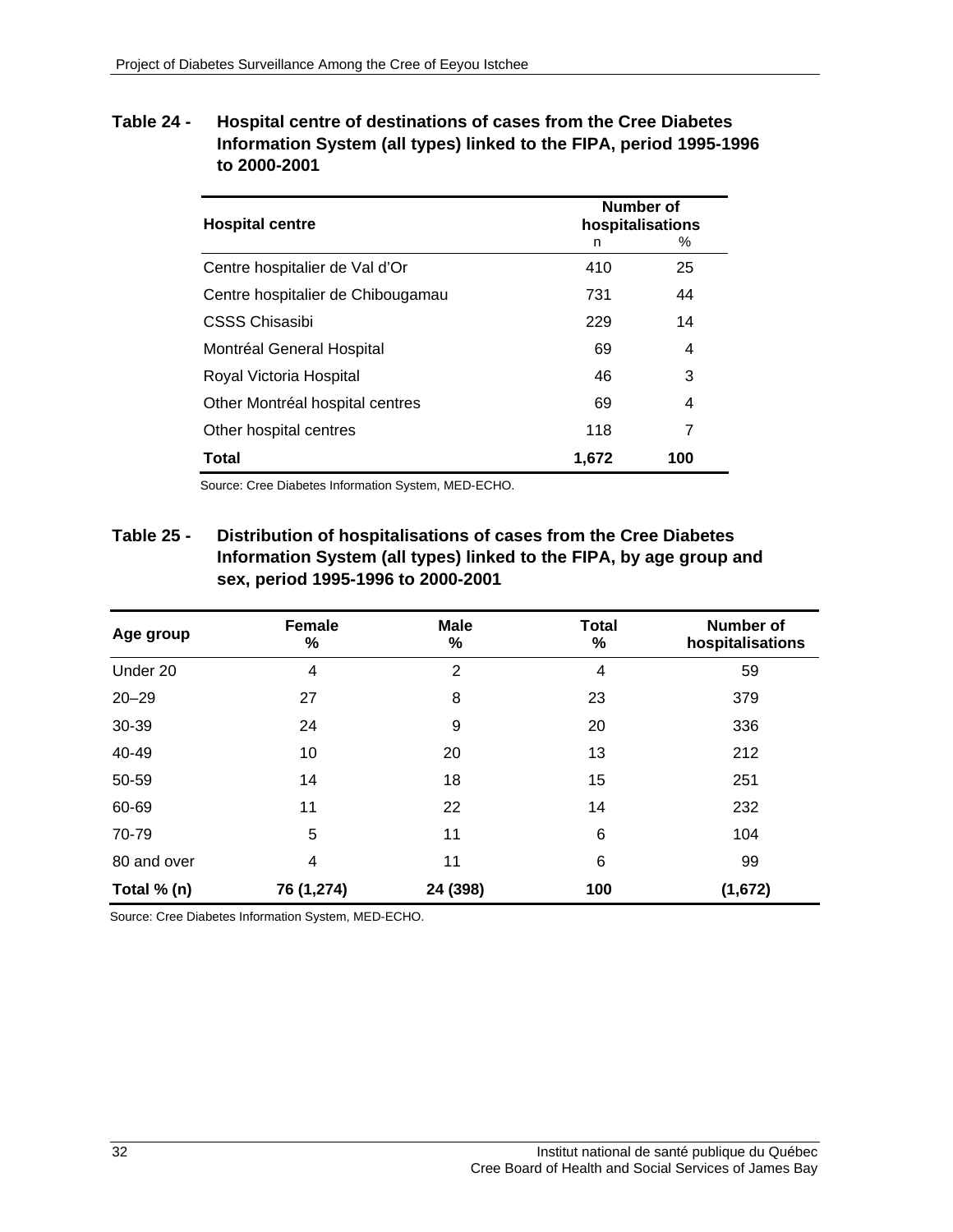**Figure 6 - Proportion of hospitalisations rated high/extreme according to the clinical severity index for cases of type 1 and type 2 diabetes entered in the Cree Diabetes Information System, by fiscal year, period 1995-1996 to 2000-2001** 



Source: Cree Diabetes Information System, MED-ECHO.

## **5.6 MEDICAL CONSULTATIONS OF CASES FROM THE CREE DIABETES INFORMATION SYSTEM**

We calculated the billed medical procedures received by cases from the Cree Diabetes Information System for the period 1996-1997 to 2000-2001. We might recall that procedures performed during hospitalisations were excluded from the calculations. In all, over 23,000 billed medical procedures were entered for this clientele during the period of study (Figure 7). We might recall that these 23,000 procedures exclude all procedures performed by salaried physicians working in Cree communities. The vast majority of physicians who work in this region are paid by salary or wage payment contract. Ophthalmologists, however, are paid on a fee-for-service basis.

Most billed medical procedures (73%) were for cases of type 1 and type 2 diabetes, 14% involving women with gestational diabetes and 12% involving glucose intolerance. The number of medical procedures tends to increase over the years, from 3,970 in 1996-1997 to 6,241 in 2000-2001 (Table 26). Nearly 4 in 10 billed procedures were performed in the Abitibi region, 30% in the Montréal region, 15% in the Northern Québec region, and 10% in the Eeyou Istchee territory (Table 27).

One-fifth of the procedures (21%) involved ultrasonography, 13% general surgery, 12% ophthalmology and 7% obstetrics (Table 28). It should be noted that no procedure billed by an optometrist was reported.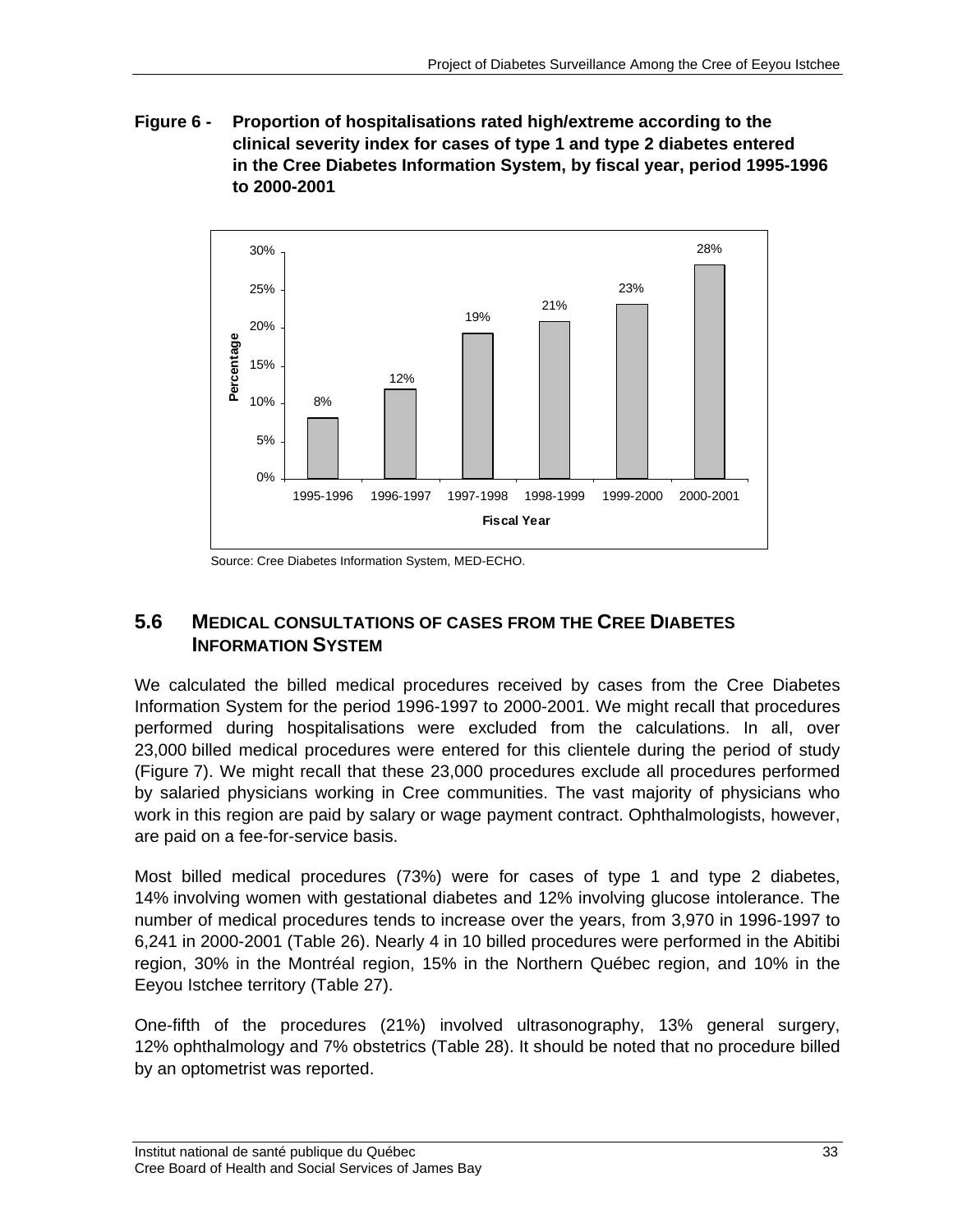### **Figure 7 - Number of medical procedures\* performed in cases from the Cree Diabetes Information System (all types) linked to the FIPA, by type of diabetes, period 1996-1997 to 2000-2001**



\* Excluding procedures performed during hospitalisation. Source: Cree Diabetes Information System and RAMQ.

**Table 26 - Distribution of medical procedures\* performed in cases from the Cree Diabetes Information System (all types) linked to the FIPA, by fiscal year, period 1996-1997 to 2000-2001** 

| <b>Fiscal year</b> | Number of<br>consultations |
|--------------------|----------------------------|
| 1996-1997          | 3,970                      |
| 1997-1998          | 4,198                      |
| 1998-1999          | 3,939                      |
| 1999-2000          | 4,934                      |
| 2000-2001          | 6,241                      |
| Total              | 23,282                     |
|                    |                            |

\* Excluding procedures performed during hospitalisation.

Source: Cree Diabetes Information System and RAMQ.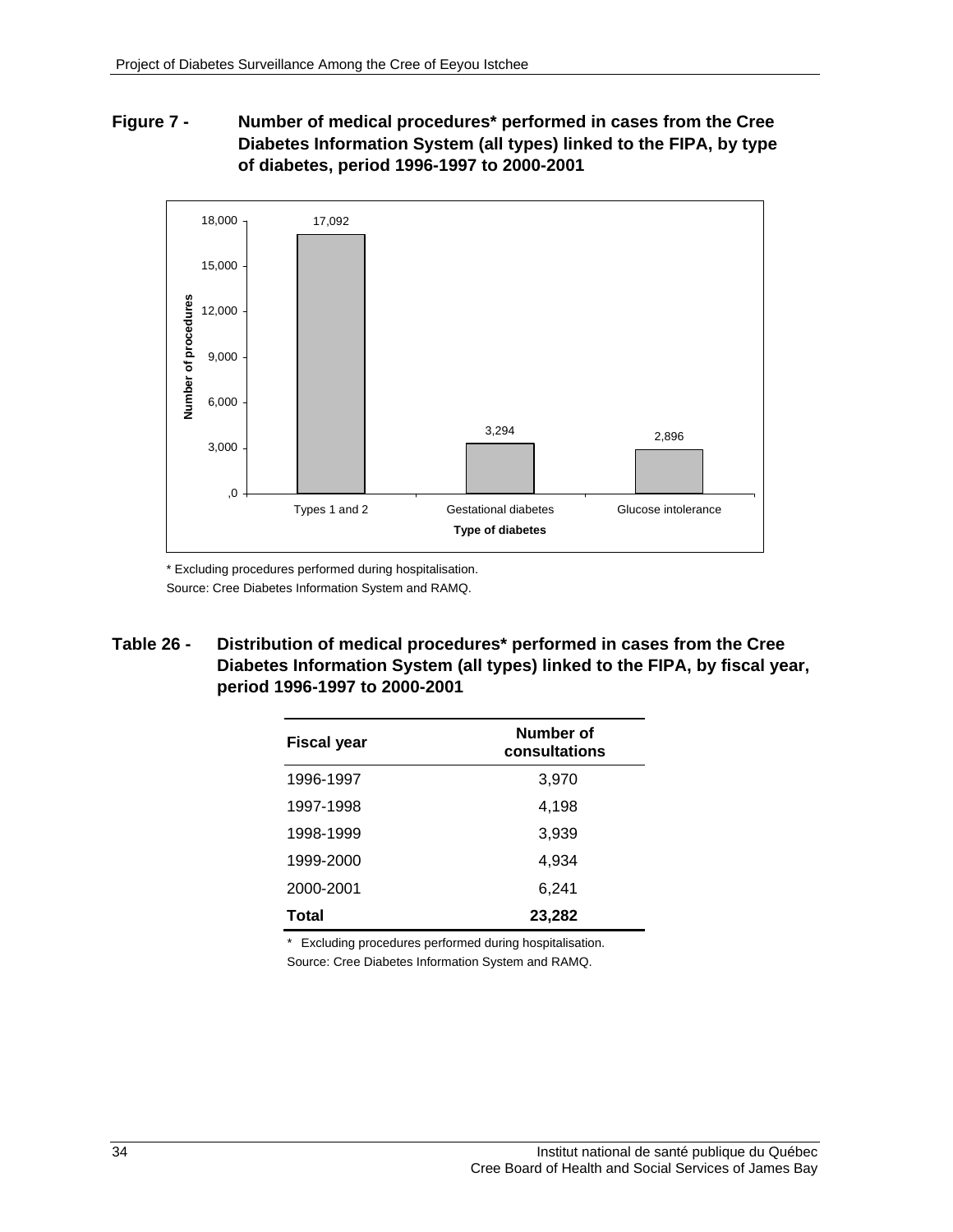| <b>Table 27 -</b> | Distribution of medical procedures* performed in cases from the Cree  |
|-------------------|-----------------------------------------------------------------------|
|                   | Diabetes Information System (all types) linked to the FIPA, by region |
|                   | where performed, period 1996-1997 to 2000-2001                        |

| <b>Region of consultation</b> | Number of<br>consultations | %   |
|-------------------------------|----------------------------|-----|
| Abitibi                       | 9,825                      | 43  |
| Montréal-Centre               | 6,521                      | 29  |
| Northern Québec               | 3,349                      | 15  |
| Eeyou Istchee                 | 2,337                      | 10  |
| Other regions                 | 734                        | 3   |
| Total                         | 22,766                     | 100 |

\* Excluding procedures performed during hospitalisation, 516 missing data. Source: Cree Diabetes Information System and RAMQ.

**Table 28 - Distribution of medical procedures\* performed in cases from the Cree Diabetes Information System (all types) linked to the FIPA, by medical specialty, period 1996-1997 to 2000-2001** 

| <b>Medical specialty</b> | Number of<br>consultations | %   |
|--------------------------|----------------------------|-----|
| Ultrasonography          | 4,045                      | 21  |
| General surgery          | 2,507                      | 13  |
| Ophthalmology            | 2,298                      | 12  |
| Obstetrics               | 1,441                      | 7   |
| Nephrology               | 1,078                      | 6   |
| Diagnostic cardiology    | 888                        | 5   |
| Orthopedics              | 728                        | 4   |
| Otorhinolaryngology      | 653                        | 3   |
| Internal medicine        | 620                        | 3   |
| Cardiology               | 581                        | 3   |
| Pneumology               | 564                        | 3   |
| Endocrinology            | 542                        | 3   |
| Gastroenterology         | 493                        | 3   |
| Other                    | 2,420                      | 13  |
| Total                    | 19,237                     | 100 |

\* Excluding procedures performed during hospitalisation, 4424 missing data. Source: Cree Diabetes Information System and RAMQ.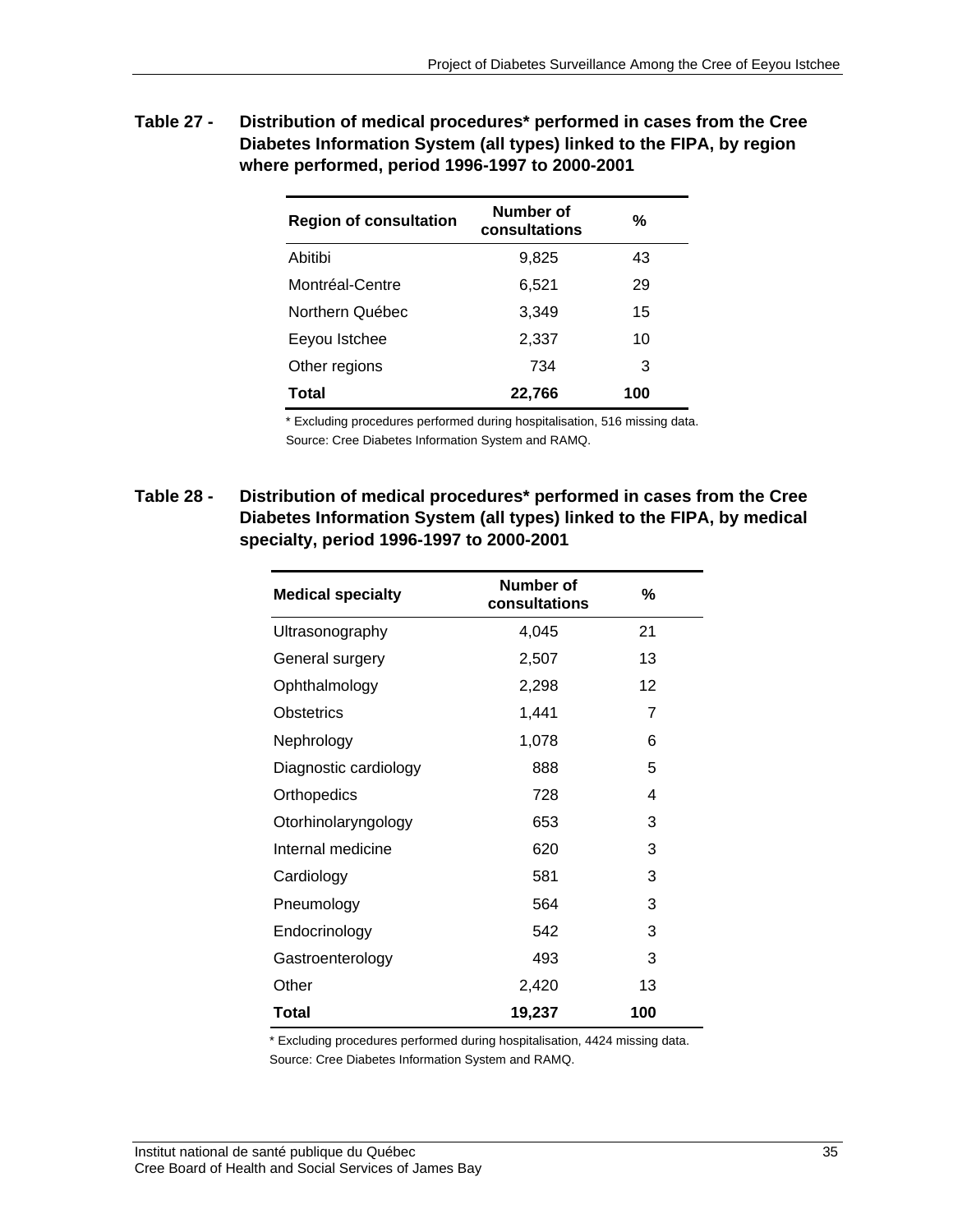## **5.7 HOSPITALISATIONS FOR DIABETES MELLITUS**

In all, over the six years considered, for the cases entered in the Cree Diabetes Information System (Table 29) there were 109 hospitalisations with diabetes as the main diagnosis (ICD-9 250). The number of these hospitalisations dropped from 30 in 1995-1996 to 13 in 2000-2001.

| Table 29 - | Number of hospitalisations with diabetes mellitus as the main diagnosis  |
|------------|--------------------------------------------------------------------------|
|            | (ICD-9 250) of cases from the Cree Diabetes Information System linked to |
|            | the FIPA, by fiscal year, period 1995-1996 to 2000-2001                  |

| Fiscal year | Number of<br>hospitalisations |
|-------------|-------------------------------|
|             |                               |
| 1995-1996   | 30                            |
| 1996-1997   | 13                            |
| 1997-1998   | 16                            |
| 1998-1999   | 16                            |
| 1999-2000   | 21                            |
| 2000-2001   | 13                            |
| Total       | 109                           |

Source: MED-ECHO file.

### **5.8 COMPLICATIONS ASSOCIATED WITH DIABETES**

#### **5.8.1 Hospitalisations for a complication of cardiovascular disease**

In all, 63 cases of type 2 diabetes (no type 1 involved) were hospitalised for a complication of cardiovascular disease during the period of study, representing 6.6% of all cases of type 1 and type 2 diabetes from the Cree Diabetes Information System linked to the FIPA (Table 30). The average number of hospitalisations is 2.3 and seems to increase with age, from 1.6 for the 40-49 age group to 3.9 in the 80-and-over age group. The number of hospitalisations is higher among women (Table 31) and tends to increase annually over the period considered, from 10 in 1995-1996 to 33 in 2000-2001 (Table 32).

In addition, the average interval between the date of diagnosis of diabetes and the initial hospitalisation for a complication of cardiovascular disease is 10.3 years (Table 33). It should be noted that cases that had a hospitalisation prior to the date of diagnosis of diabetes have been excluded from this calculation.

In all, the 147 hospitalisations for a complication of cardiovascular disease generated 1,402 days in hospital, for an average of 9.5 days per episode (Table 34). Just over one-third (38%) of the 147 hospitalisations were at the Centre hospitalier de Chibougamau, 21% were at the Centre hospitalier de Val-d'Or, and 20% at the Centre hospitalier de Chisasibi (Table 35).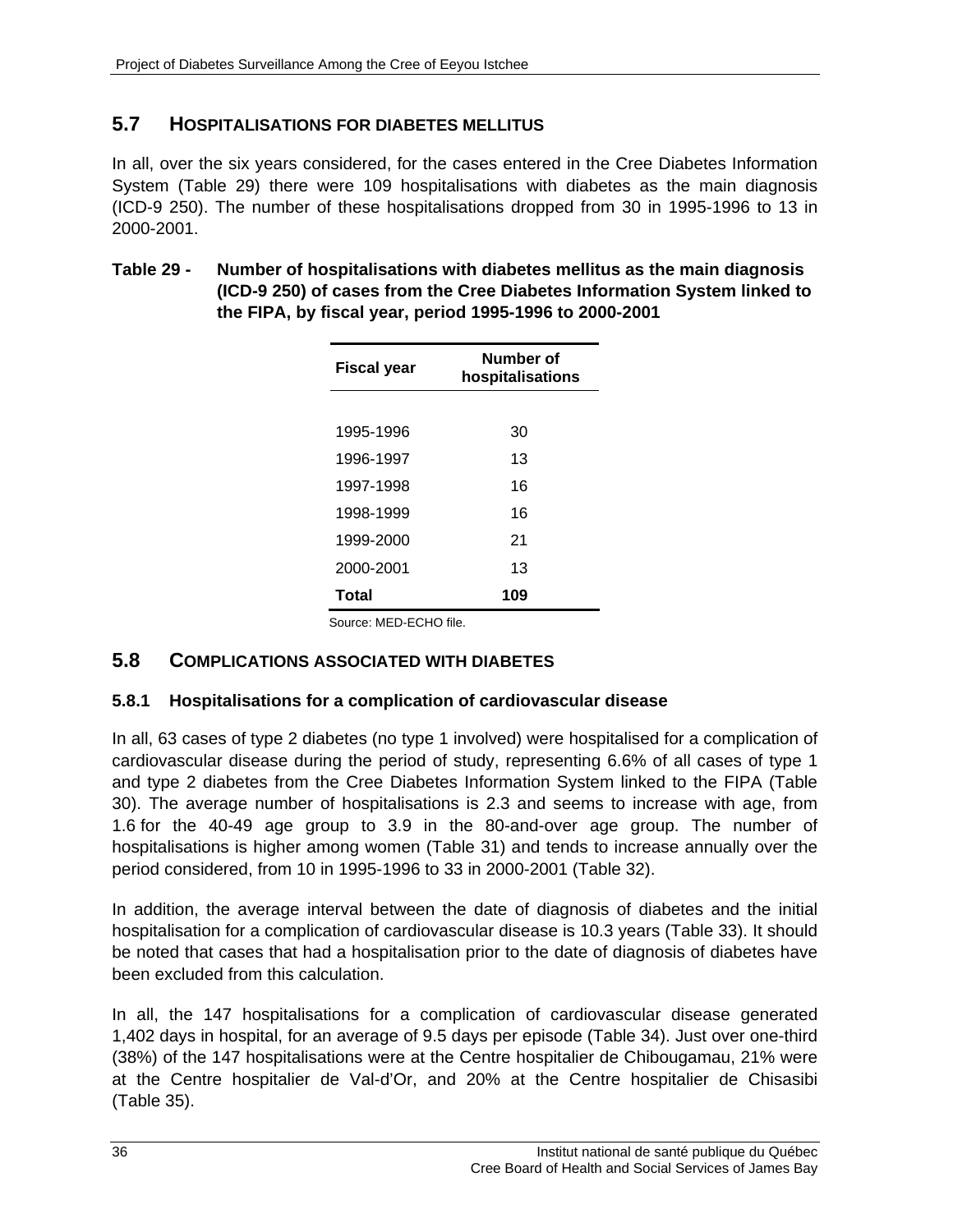**Table 30 - Number of hospitalisations, average hospitalisations and number of cases from the Cree Diabetes Information System (type 2) linked to the FIPA for a complication of cardiovascular disease, by age group, period 1995-1996 to 2000-2001** 

| Age group    | Number of<br>hospitalisations | Average number of<br>hospitalisations | Number of<br>cases |
|--------------|-------------------------------|---------------------------------------|--------------------|
| 40 to 49     | 11                            | 16                                    |                    |
| 50 to 59     | 37                            | 1.5                                   | 25                 |
| 60 to 69     | 44                            | 3.4                                   | 13                 |
| 70 to 79     | 20                            | 2.2                                   | 9                  |
| 80 and over  | 35                            | 3.9                                   | 9                  |
| <b>Total</b> | 147                           | 2.3                                   | 63                 |

Source: MED-ECHO.

**Table 31 - Number of hospitalisations of cases from the Cree Diabetes Information System (type 2) linked to the FIPA for a complication of cardiovascular disease, by sex and age group, period 1995-1996 to 2000-2001** 

| Age group   | Female | <b>Male</b> | <b>Total</b> |       |
|-------------|--------|-------------|--------------|-------|
|             |        |             | n            | %     |
| 40 to 49    | 8      | 3           | 11           | 7.5   |
| 50 to 59    | 23     | 14          | 37           | 25.2  |
| 60 to 69    | 33     | 11          | 44           | 29.9  |
| 70 and over | 44     | 11          | 55           | 37.4  |
| Total       | 108    | 39          | 147          | 100.0 |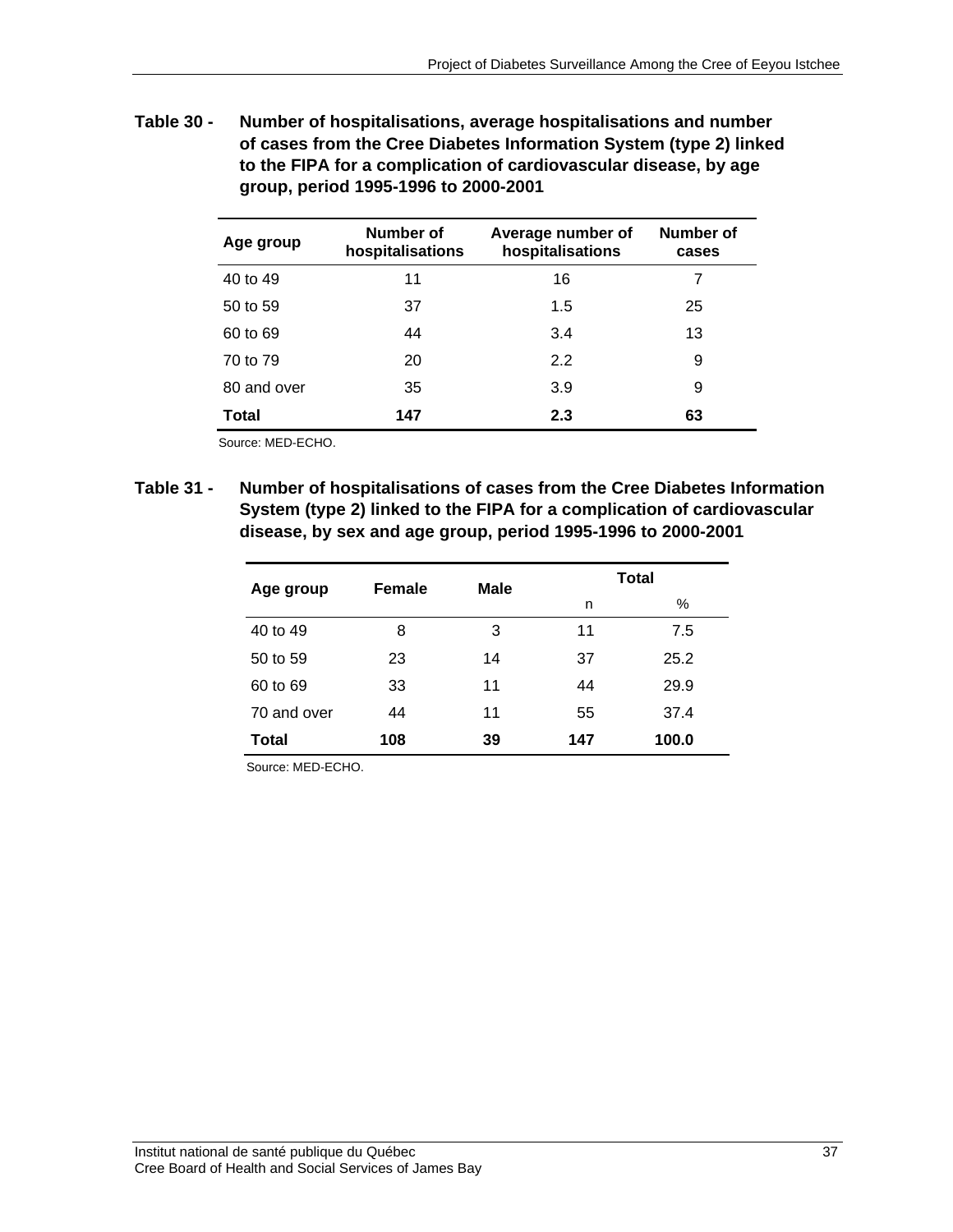**Table 32 - Number of hospitalisations of cases from the Cree Diabetes Information System (type 2) linked to the FIPA for a complication of cardiovascular disease, by sex and fiscal year, period 1995-1996 to 2000-2001** 

| <b>Fiscal year</b> | Female  | <b>Male</b> | <b>Total</b> |       |
|--------------------|---------|-------------|--------------|-------|
|                    |         |             | n            | %     |
| 1995-1996          | 7       | 3           | 10           | 6.8   |
| 1996-1997          | $\star$ | $\star$     | 15           | 10.2  |
| 1997-1998          | $\star$ | $\star$     | 24           | 16.3  |
| 1998-1999          | 25      | 6           | 31           | 21.1  |
| 1999-2000          | 22      | 12          | 34           | 23.1  |
| 2000-2001          | 21      | 12          | 33           | 22.4  |
| Total              | 108     | 39          | 147          | 100.0 |

Source: MED-ECHO.

**Table 33 - Average interval (in years) between the diagnosis of diabetes and the initial hospitalisation of cases from the Cree Diabetes Information System (type 2) linked to the FIPA for a complication of cardiovascular disease, by age group, period 1995-1996 to 2000-2001** 

| Age group    | Average duration of<br>disease | Number of<br>cases* |
|--------------|--------------------------------|---------------------|
| 40 to 49     | 9.5                            |                     |
| 50 to 59     | 9.6                            | 20                  |
| 60 to 69     | 13.8                           | 10                  |
| 70 to 79     | 7.0                            | 9                   |
| 80 and over  | 12.2                           | 8                   |
| <b>Total</b> | 10.3                           | 54                  |

\* 9 subjects were excluded because their hospitalisation date preceded that of the Cree Diabetes Information System.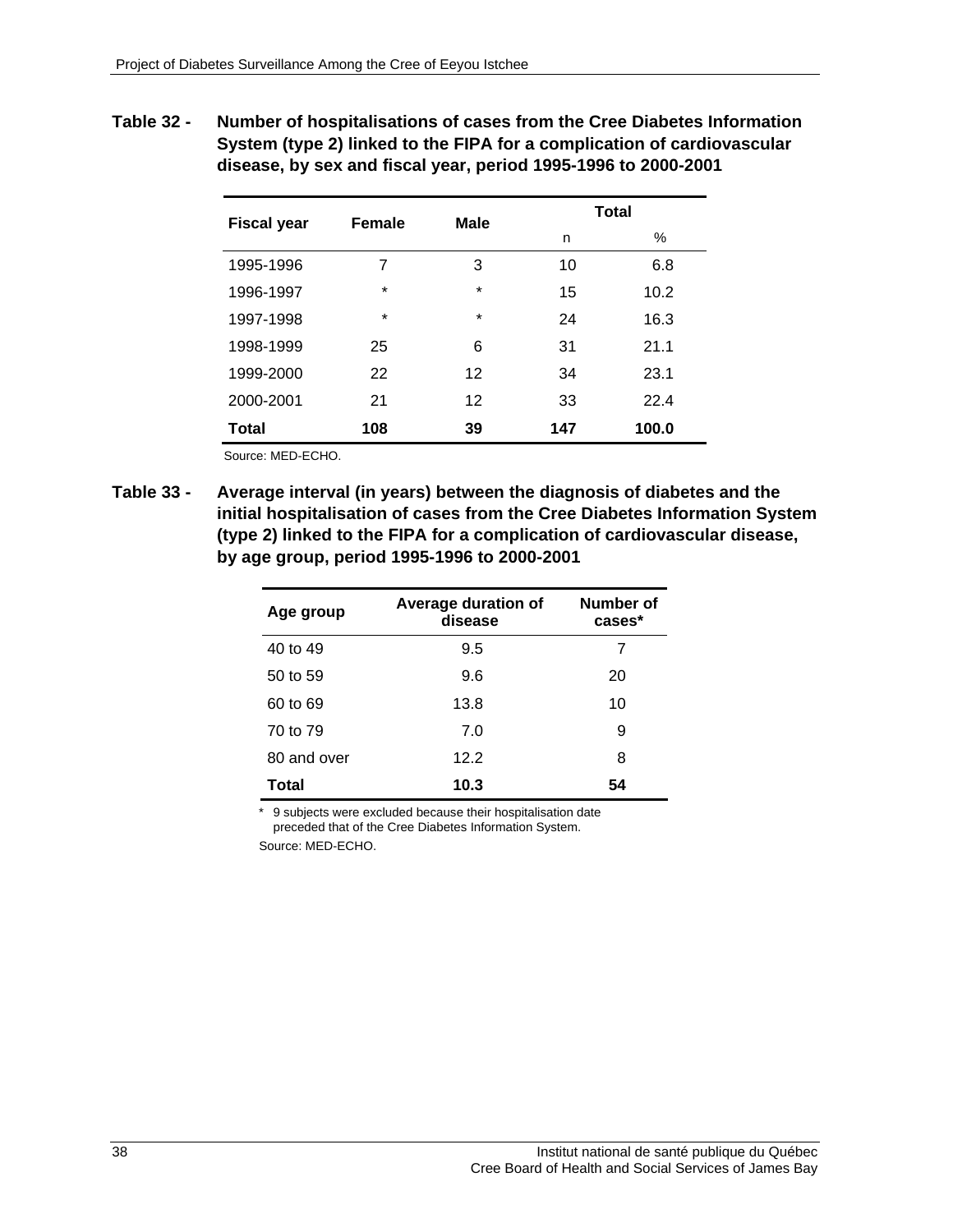| Table 34 - | Total duration (in days) of hospitalisations of cases from the   |
|------------|------------------------------------------------------------------|
|            | Cree Diabetes Information System (type 2) linked to the FIPA for |
|            | a complication of cardiovascular disease, by sex and age group,  |
|            | period 1995-1996 to 2000-2001                                    |

| Age group   | Female | Male | Total |
|-------------|--------|------|-------|
| 40 to 49    | 49     | 23   | 72    |
| 50 to 59    | 129    | 188  | 317   |
| 60 to 69    | 242    | 56   | 298   |
| 70 to 79    | 50     | 56   | 106   |
| 80 and over | 602    | 7    | 609   |
| Total       | 1,072  | 330  | 1,402 |
|             |        |      |       |

Source: MED-ECHO.

**Table 35 - Number of hospitalisations of cases from the Cree Diabetes Information System (type 2) linked to the FIPA for a complication of cardiovascular disease, by institution, period 1995-1996 to 2000-2001** 

| <b>Name of institution</b>                                           | <b>Number of hospitalisations</b> |       |
|----------------------------------------------------------------------|-----------------------------------|-------|
|                                                                      | n                                 | $\%$  |
| Centre hospitalier Chibougamau                                       | 56                                | 38.1  |
| Centre Hospitalier de Val-d'Or                                       | 31                                | 21.1  |
| Conseil Cri de la santé et des services sociaux de la Baie-<br>James | 29                                | 19.7  |
| Centre hospitalier Hôtel-Dieu d'Amos                                 | 10                                | 6.8   |
| Hôpital Général de Montréal                                          | 4                                 | 2.7   |
| MUHC : Hôpital Royal Victoria                                        | 3                                 | 2.0   |
| Hôpital du Sacré-Coeur de Montréal                                   | 3                                 | 2.0   |
| Hôtel-Dieu de Roberval                                               | 3                                 | 2.0   |
| Other hospitals                                                      | 8                                 | 5.6   |
| <b>Total</b>                                                         | 147                               | 100.0 |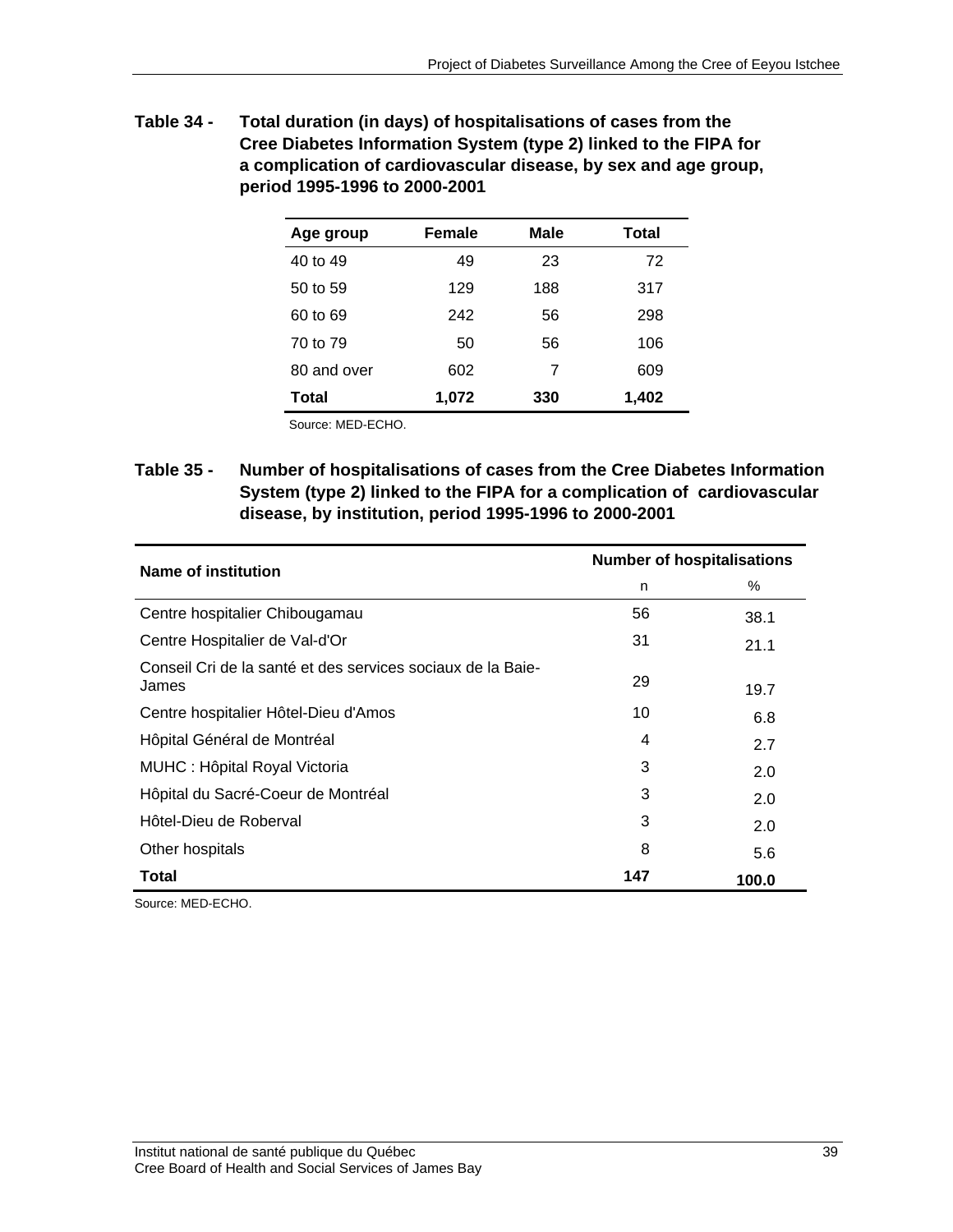#### **5.8.2 Hospitalisations for renal failure and dialysis**

In all, 34 cases of type 1 and type 2 diabetes were hospitalised for renal failure or dialysis during the period of study, representing 3.6% of all cases of type 1 and type 2 diabetes entered in the Cree Diabetes Information System linked to the FIPA (Table 36). The average number of hospitalisations is 2.8. The number of hospitalisations is higher among women (Table 37) and tends to increase annually over the period considered, from 6 in 1995-1996 to 28 in 2000-2001 (Table 38). Of the 34 cases identified, 9 underwent dialysis one or more times.

The average interval between the date of diagnosis of diabetes and the initial hospitalisation for renal failure or dialysis is 10.4 years (Table 39). The average interval is just 3.2 years for cases in the 30-to-39 age group and increases to 11.6 years in the 80-and-over age group.

In all, the 96 hospitalisations for renal failure or dialysis generated 759 days in hospital, for an average of 7.9 days per episode (Table 40). One-third (33%) of the 96 hospitalisations were at the Centre hospitalier de Chibougamau, 16% at Montréal General Hospital, and 10% at the Centre hospitalier de l'Hôtel-Dieu-d'Amos (Table 41).

| Number of<br>Age group<br>hospitalisations |    | Average number<br>of hospitalisations | Number of cases |  |
|--------------------------------------------|----|---------------------------------------|-----------------|--|
| 30 to 39                                   | 7  | 1.8                                   | 4               |  |
| 40 to 49                                   | 8  | 2.7                                   | 3               |  |
| 50 to 59                                   | 39 | 3.9                                   | 9               |  |
| 60 to 69                                   | 31 | 2.6                                   | 12              |  |
| 70 and over                                | 11 | 1.9                                   | 6               |  |
| Total                                      | 96 | 2.8                                   | 34              |  |

**Table 36 - Number of hospitalisations, average hospitalisations and number of cases from the Cree Diabetes Information System (type 1 and type 2) linked to the FIPA for renal failure and dialysis, by age group, period 1995-1996 to 2000-2001**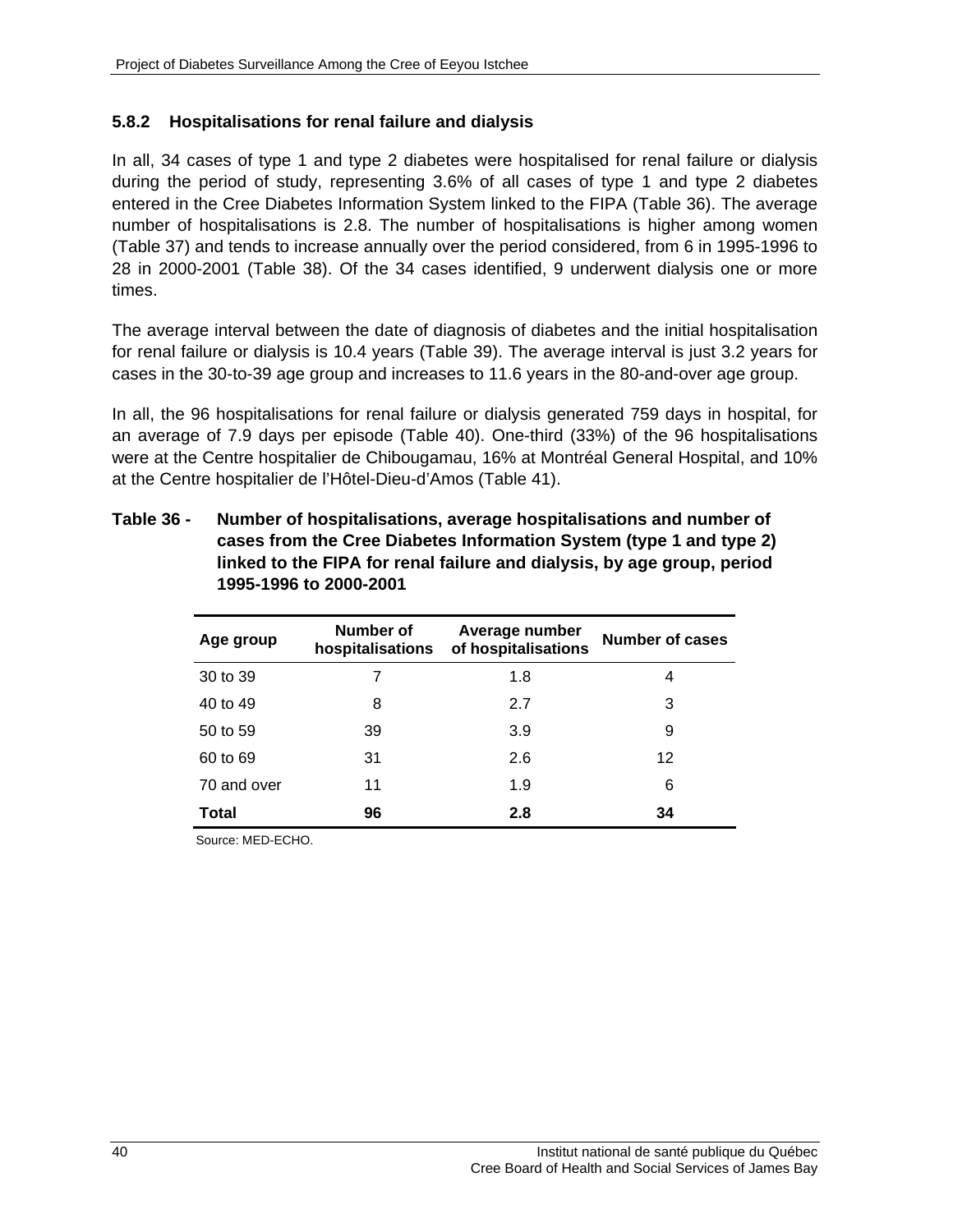**Table 37 - Number of hospitalisations of cases from the Cree Diabetes Information System (type 1 and type 2) linked to the FIPA for renal failure and dialysis, by sex and age group, period 1995-1996 to 2000-2001** 

| Age group    | <b>Female</b> | <b>Male</b> | <b>Total</b> |       |  |
|--------------|---------------|-------------|--------------|-------|--|
|              |               |             | n            | $\%$  |  |
| 30 to 39     | 3             | 4           | 7            | 7.3   |  |
| 40 to 49     | 3             | 5           | 8            | 8.3   |  |
| 50 to 59     | 26            | 13          | 39           | 40.6  |  |
| 60 to 69     | 24            | 7           | 31           | 32.3  |  |
| 70 and over  | 6             | 5           | 11           | 11.5  |  |
| <b>Total</b> | 62            | 34          | 96           | 100.0 |  |

Source: MED-ECHO.

**Table 38 - Number of hospitalisations of cases from the Cree Diabetes Information System (type 1 and type 2) linked to the FIPA for renal failure and dialysis, by sex and fiscal year, period 1995-1996 to 2000-2001** 

| <b>Fiscal year</b> | <b>Female</b> | <b>Male</b> | <b>Total</b> |       |  |
|--------------------|---------------|-------------|--------------|-------|--|
|                    |               |             | n            | $\%$  |  |
| 1995-1996          | $\star$       | $\star$     | 6            | 6.3   |  |
| 1996-1997          | $\star$       | $\star$     | 11           | 11.5  |  |
| 1997-1998          | $\star$       | $\star$     | 9            | 9.4   |  |
| 1998-1999          | 7             | 9           | 16           | 16.7  |  |
| 1999-2000          | 15            | 11          | 26           | 27.1  |  |
| 2000-2001          | 18            | 10          | 28           | 29.2  |  |
| <b>Total</b>       | 62            | 34          | 96           | 100.0 |  |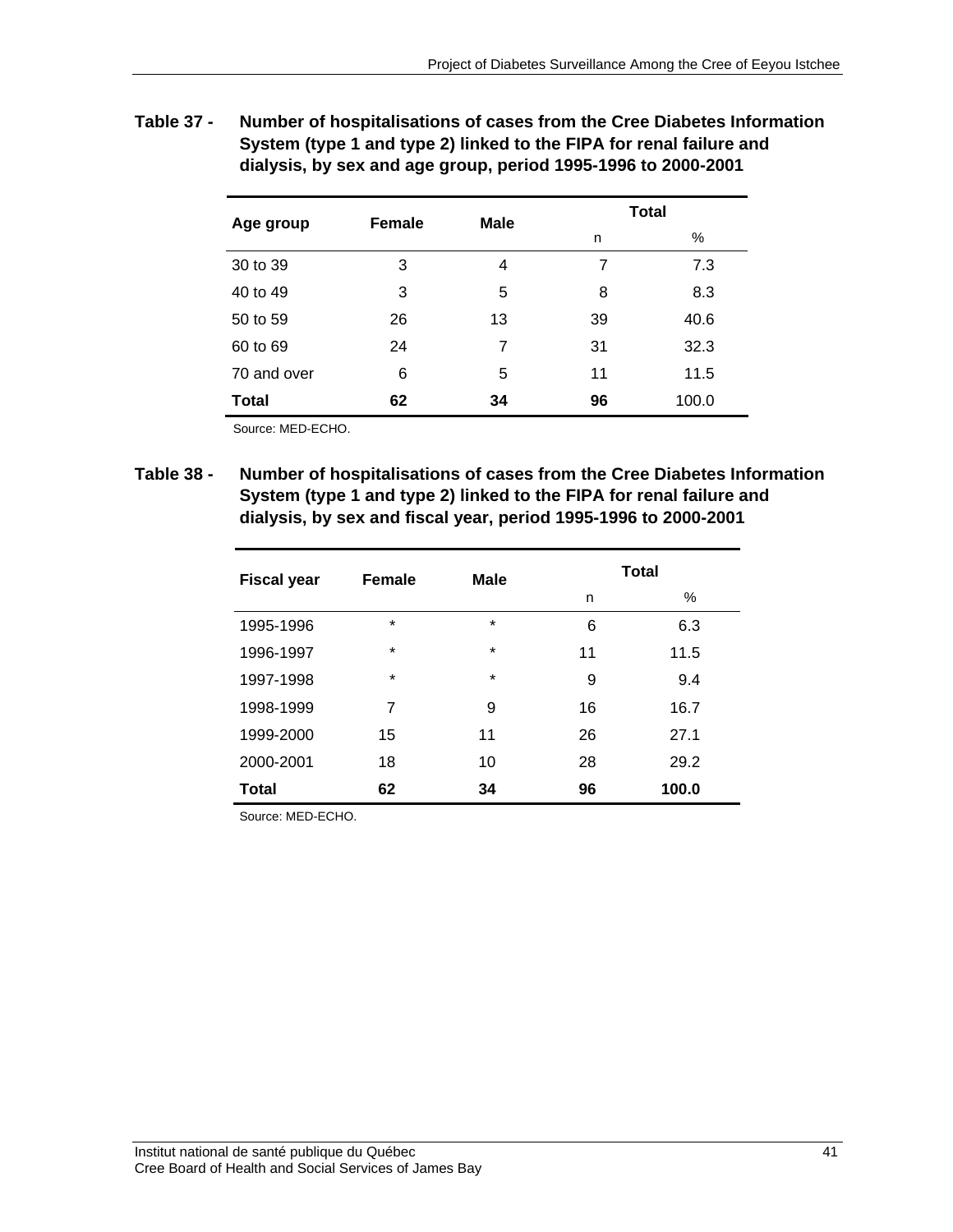**Table 39 - Average interval (in years) between the diagnosis of diabetes and the first hospitalisation of cases from the Cree Diabetes Information System (type 1 and type 2) linked to the FIPA for renal failure and dialysis, by age group, period 1995-1996 to 2000-2001** 

| Age group    | Average<br>duration of<br>disease | Number of<br>cases |
|--------------|-----------------------------------|--------------------|
| 30 to 39     | 3.2                               | 4                  |
| 40 to 49     | 14.4                              | 3                  |
| 50 to 59     | 10.6                              | 9                  |
| 60 to 69     | 11.3                              | 12                 |
| 70 and over  | 11.4                              | 6                  |
| <b>Total</b> | 10.4                              | 34                 |

Source: MED-ECHO.

**Table 40 - Total duration (in days) of hospitalisations of cases from the Cree Diabetes Information System (type 1 and type 2) linked to the FIPA for renal failure and dialysis, by sex and age group, period 1995-1996 to 2000-2001** 

| Age group   | <b>Female</b> | <b>Male</b> | <b>Total</b> |
|-------------|---------------|-------------|--------------|
| 30 to 39    | 20            | 9           | 29           |
| 40 to 49    | 30            | 47          | 77           |
| 50 to 59    | 209           | 142         | 351          |
| 60 to 69    | 150           | 79          | 229          |
| 70 to 79    | 18            | 25          | 43           |
| 80 and over | 30            |             | 30           |
| Total       | 457           | 302         | 759          |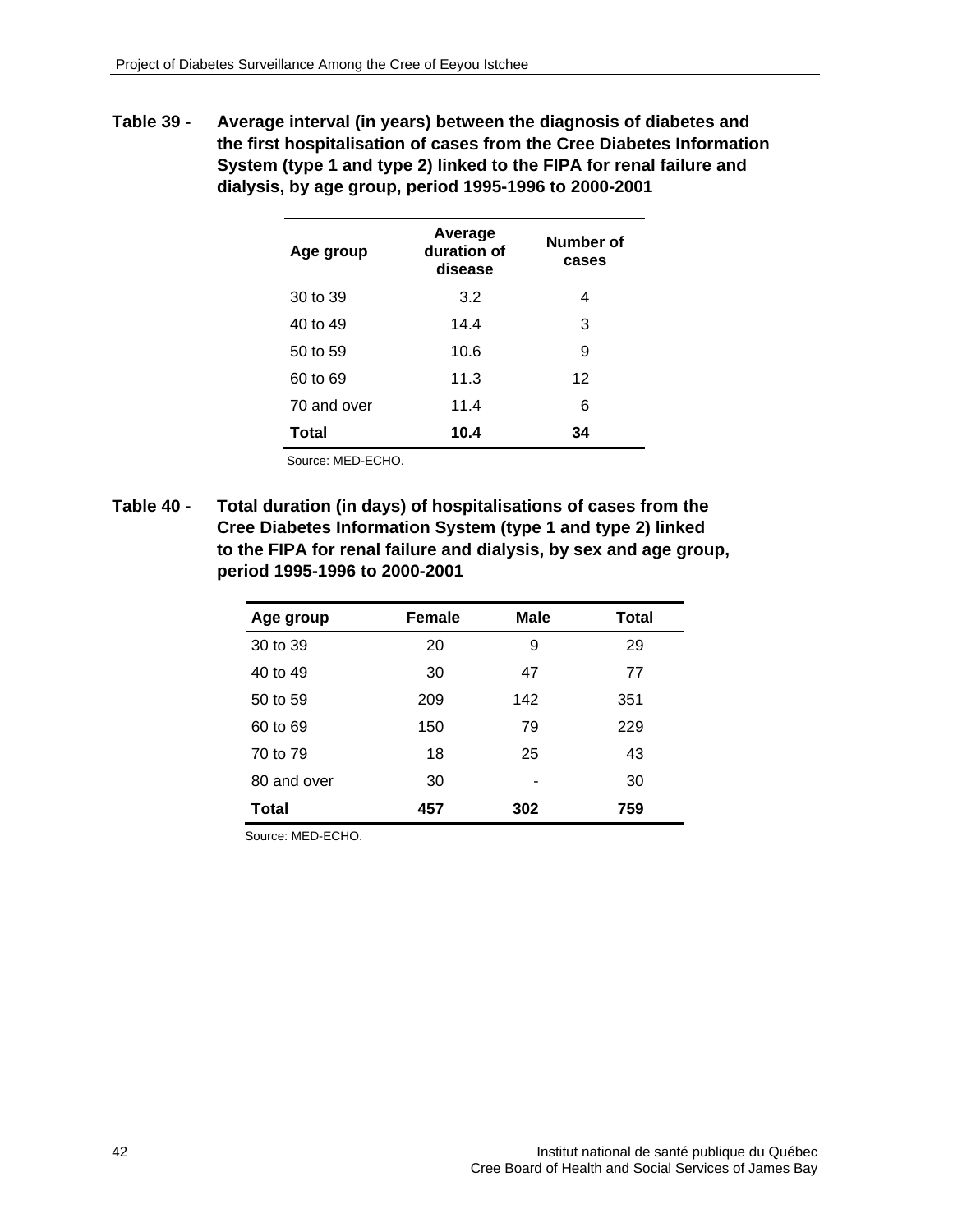| Name of institution                                   | <b>Number of hospitalisations</b> |       |  |
|-------------------------------------------------------|-----------------------------------|-------|--|
|                                                       | n                                 | $\%$  |  |
| Centre hospitalier Chibougamau                        | 32                                | 33.3  |  |
| Centre hospitalier de Val-d'Or                        | 23                                | 24.0  |  |
| Montréal General Hospital                             | 15                                | 15.6  |  |
| Centre hospitalier Hôtel-Dieu d'Amos                  | 10                                | 10.4  |  |
| Cree Board of Health and Social Services of James Bay | 5                                 | 5.2   |  |
| <b>MUHC: Royal Victoria Hospital</b>                  | 6                                 | 6.3   |  |
| Other hospitals                                       | 5                                 | 5.0   |  |
| Total                                                 | 96                                | 100.0 |  |

**Table 41 - Number of hospitalisations of cases from the Cree Diabetes Information System (type 1 and type 2) linked to the FIPA for renal failure and dialysis, by institution, period 1995-1996 to 2000-2001** 

Source: MED-ECHO.

### **5.8.3 Hospitalisations for amputation of a leg or toe**

In all, there were 7 hospitalisations involving 5 cases of type 2 diabetes for amputation of a lower limb during our study period: 4 involving women and 3 involving men (Table 42). Of these 7 hospitalisations, 6 were for the amputation of a toe or foot and 1 for the amputation of a leg. The average interval between the diagnosis and the initial hospitalisation for amputation is 18.1 years (data not shown). Four (4) hospitalisations were in 1997-1998, 2 in 1999-2000, and 1 in fiscal year 2000-2001. These hospitalisations totalled 81 days (data not shown). Five (5) of the 7 hospitalisations were at the Centre hospitalier de Val-d'Or, 1 was at the Centre hospitalier universitaire de Québec, and 1 at Royal Victoria Hospital (data not shown).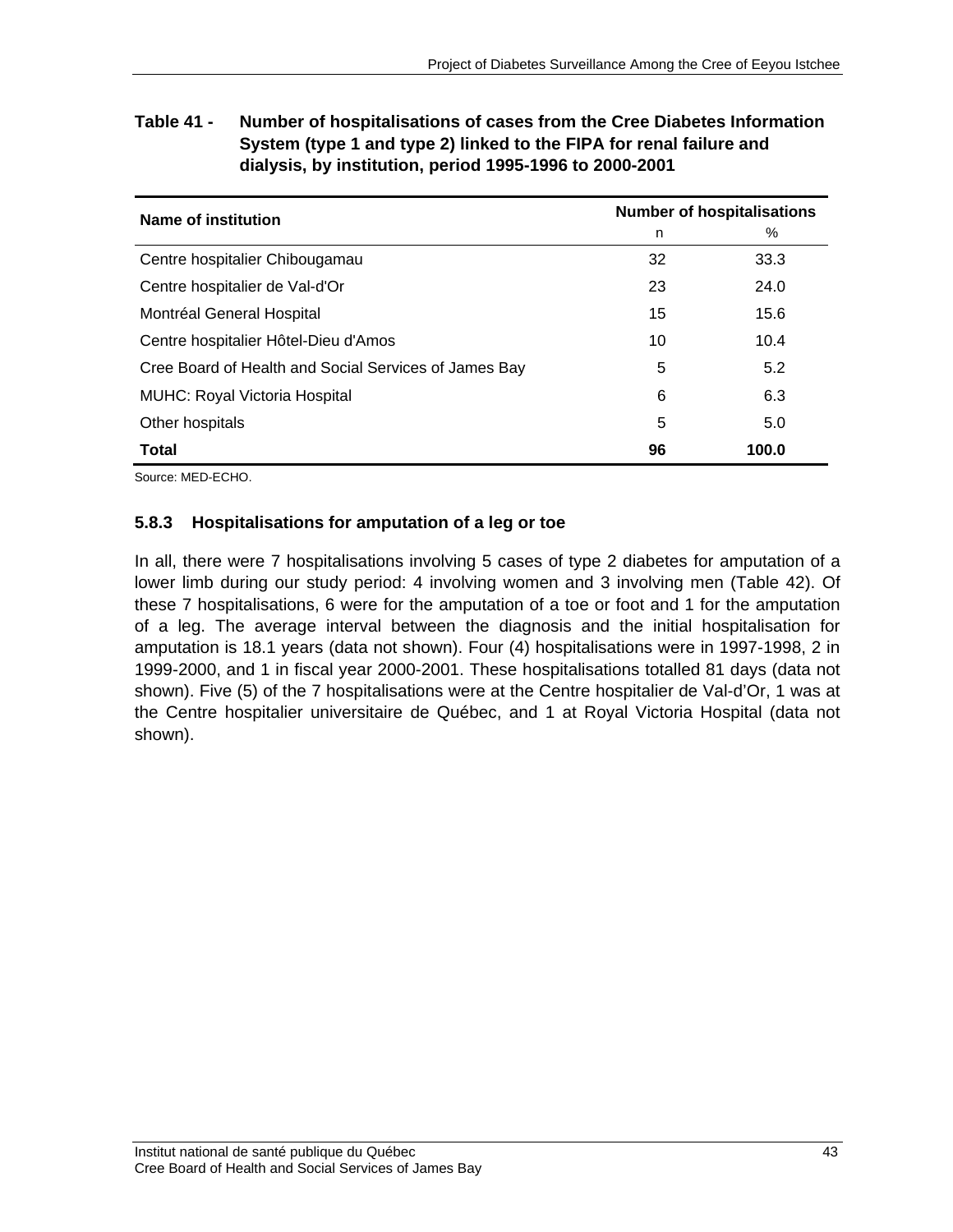#### **Table 42 - Number of hospitalisations from the Cree Diabetes Information System (type 2) linked to the FIPA for amputation of a leg or toe, by age group, period 1995-1996 to 2000-2001**

| Age group   | Number of<br>hospitalisations |  |  |
|-------------|-------------------------------|--|--|
| 40 to 59    | З                             |  |  |
| 70 and over |                               |  |  |
| Total       |                               |  |  |

Source: MED-ECHO.

#### **5.8.4 Medical consultations for laser photocoagulation or vitrectomy**

Estimates of complications for retinopathy were based on medical consultations for two types of ophthalmological procedures: laser photocoagulation, and vitrectomy. In all, 25 cases of diabetes underwent a laser photocoagulation or vitrectomy in the period from January 1, 1996, to March 31, 2001, representing 2.8% of all diabetes cases entered in the Cree Diabetes Information System linked to the FIPA (Table 43). The average number of consultations is 2.7 for a total of 67 consultations. The number of consultations is higher among women (Table 44) and varies annually over the period considered, from 3 in the latter part of 1995-1996 (partial data) to 23 the following year and dropping to 6 in 2000-2001 (Table 45).

In addition, the average interval between the date of diagnosis of diabetes and the initial consultation for a laser photocoagulation or vitrectomy is 13.3 years (Table 46). This average interval tends to increase with age, from 6.7 years in the 40-to-49 age group to 18.4 years in the 80-and-over age group. It should be noted that cases that had a consultation before the date of diagnosis of diabetes were excluded from this calculation.

All 67 consultations for a laser photocoagulation or vitrectomy took place in a hospital centre: 9% were during a hospitalisation, and 91% on an outpatient basis (data not shown). Just over one-half (58%) of the 67 consultations took place in the region of Montréal-Centre, 32% in Abitibi, and 10% in another region (Table 47).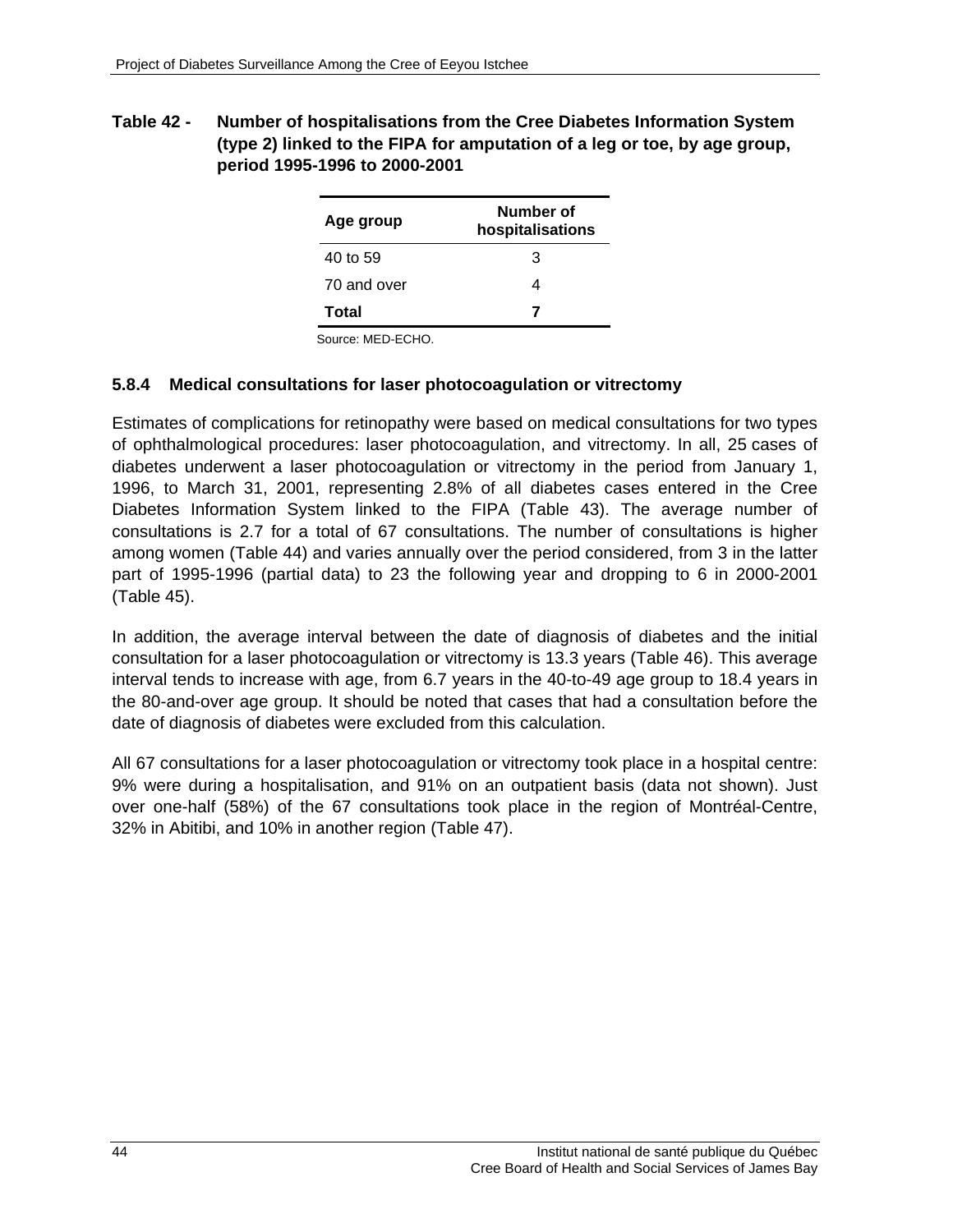**Table 43 - Number of medical consultations, average consultations and number of cases from the Cree Diabetes Information System (type 1 and type 2) linked to the FIPA for laser photocoagulation or vitrectomy, by age group, period from January 1, 1996, to March 31, 2001** 

| Age group    | Number of<br>consultations | Average number<br>of consultations | Number of<br>cases |
|--------------|----------------------------|------------------------------------|--------------------|
| 30 to 49     | 24                         | 3.4                                | 7                  |
| 50 to 59     | 31                         | 3.1                                | 10                 |
| 60 to 69     |                            | 1.8                                | 4                  |
| 70 to 79     | 5                          | 1.3                                | 4                  |
| <b>Total</b> | 67                         | 2.7                                | 25                 |

Source: RAMQ.

**Table 44 - Number of medical consultations of cases from the Cree Diabetes Information System (type 1 and type 2) linked to the FIPA for laser photocoagulation or vitrectomy, by sex and age group, period from January 1, 1996, to March 31, 2001** 

| Age group    | <b>Female</b> | <b>Male</b> | <b>Total</b> |       |  |
|--------------|---------------|-------------|--------------|-------|--|
|              |               |             | n            | %     |  |
| 30 to 39     | 8             | ٠           | 8            | 11.9  |  |
| 40 to 49     | 4             | 12          | 16           | 23.9  |  |
| 50 to 59     | 22            | 9           | 31           | 46.3  |  |
| 60 to 79     | 8             | 4           | 12           | 17.9  |  |
| <b>Total</b> | 42            | 25          | 67           | 100.0 |  |

Source: RAMQ.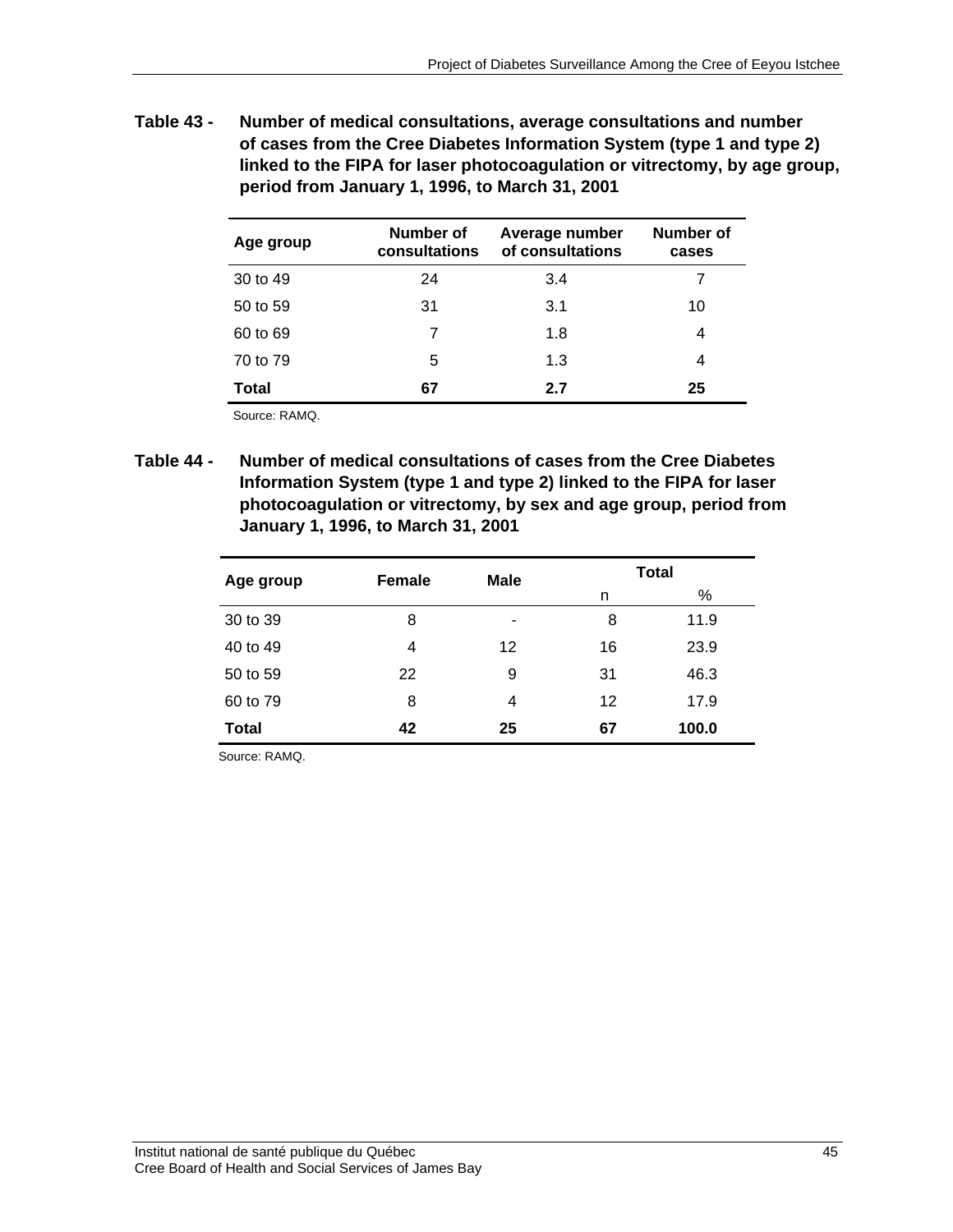**Table 45 - Number of medical consultations of cases from the Cree Diabetes Information System (type 1 and type 2) linked to the FIPA for laser photocoagulation or vitrectomy, by sex and fiscal year, period from January 1, 1996, to March 31, 2001** 

| <b>Fiscal year</b> | Female |                          | Total                      |       |                    |
|--------------------|--------|--------------------------|----------------------------|-------|--------------------|
|                    |        | <b>Male</b>              | Number of<br>consultations | %     | Number of<br>cases |
| January 1996-1997  | 16     | 10                       | 26                         | 38.8  | 12                 |
| 1997-1998          | 6      | $\overline{\phantom{0}}$ | 6                          | 9.0   | 4                  |
| 1998-1999          | 10     | 6                        | 16                         | 23.9  | 8                  |
| 1999-2000          |        | 6                        | 13                         | 19.4  | 7                  |
| 2000-2001          | 3      | 3                        | 6                          | 9.0   | 5                  |
| <b>Total</b>       | 42     | 25                       | 67                         | 100.0 | $25*$              |

Source: RAMQ. \* Sum of cases is greater than total due to multiple years consultations.

**Table 46 - Average interval (in years) between the diagnosis of diabetes and the first medical consultation of cases from the Cree Diabetes Information System (type 1 and type 2) linked to the FIPA for laser photocoagulation or vitrectomy, by age group, period from January 1, 1996, to March 31, 2001** 

| Age group          | Number of<br>Average duration of the<br>disease |    |  |  |
|--------------------|-------------------------------------------------|----|--|--|
| 30 to 49           | 9.8                                             |    |  |  |
| 50 to 59           | 13.2                                            | 10 |  |  |
| 60 to 69           | 15.1                                            | 4  |  |  |
| 70 to 79           | 18.4                                            | 4  |  |  |
| <b>Grand total</b> | 13.3                                            | 25 |  |  |

Source: RAMQ.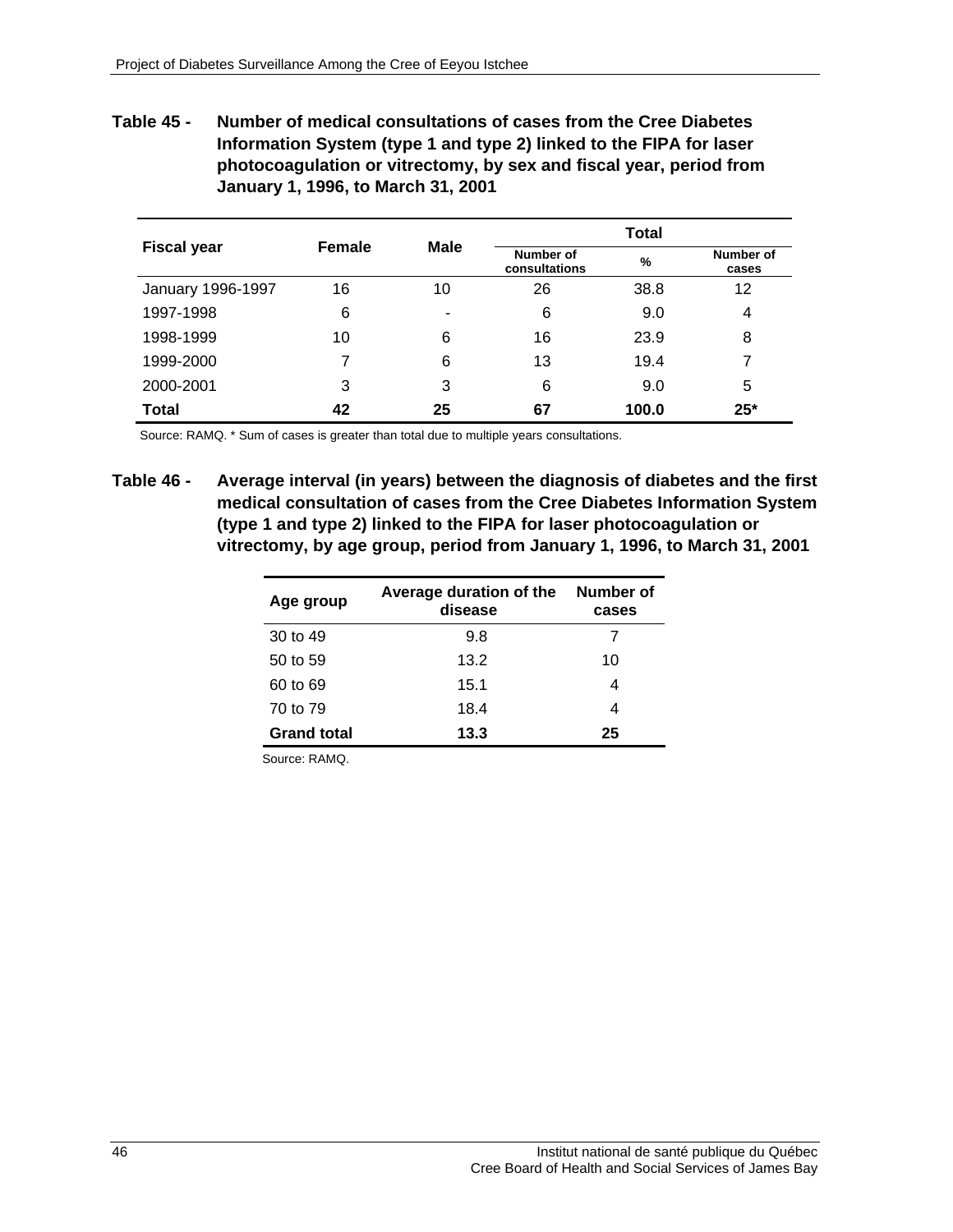**Table 47 - Number of medical consultations of cases from the Cree Diabetes Information System (type 1 and type 2) linked to the FIPA for laser photocoagulation or vitrectomy, by region where procedure was performed, period January 1, 1996, to March 31, 2001** 

| Region where procedure was | <b>Number of consultations</b> |       |  |  |
|----------------------------|--------------------------------|-------|--|--|
| performed                  | n                              | ℅     |  |  |
| Montréal-Centre            | 39                             | 58.2  |  |  |
| Abitibi                    | 22                             | 32.8  |  |  |
| Saguenay-Lac-Saint-Jean    | 3                              | 4.5   |  |  |
| Region unknown             | 3                              | 4.5   |  |  |
| <b>Grand total</b>         | 67                             | 100.0 |  |  |

Source: RAMQ.

## **5.9 MEDICAL CONSULTATIONS WITH AN OPHTHALMOLOGIST**

We also estimated the proportion of cases of type 1 and type 2 diabetes who had consulted an ophthalmologist in the period extending from January 1, 1996, to March 31, 2001 (Table 48). In over half the cases, the purpose of the consultation was to follow up patients with diabetes, and in the remaining cases it was to provide follow-up for other reasons (e.g. cataract, glaucoma, etc.). The proportion of cases of type 1 and type 2 diabetes that had at least one consultation with an ophthalmologist paid on a fee-for-service basis is 69% for the period January 1, 1996, to March 31, 2001. This proportion varies according to the duration of the disease, from 37% for persons who had been diagnosed a year or less before the consultation, increasing gradually to 83% for persons who had been diagnosed five or more years before.

The *Clinical Practice Guidelines* of the Canadian Diabetes Association recommend a frequency of ophthalmological consultations according to the type of diabetes and the complications present (CDA 2003) (ACD 2003). Based on the ophthalmological consultations, we estimated the proportion of subjects who had been seen in the previous two years, i.e., the maximum interval between consultations as recommended by the CDA. Table 49 shows the proportion of cases entered in the CDIS that were seen by an ophthalmologist over a two-year period, by sex. The proportion of cases of type 1 and type 2 diabetes that had at least one consultation with an ophthalmologist paid on a fee-for-service basis was 62% for the 15 months period between january 1, 1996 and march 31, 1997, dropping to 47% for the period 1999-2000 to 2000-2001. The proportion of ophthalmological consultations does not appear to differ according to sex for the period considered. In all, for the period between January 1, 1996, and March 31, 2001, 69% of cases consulted an ophthalmologist at least once.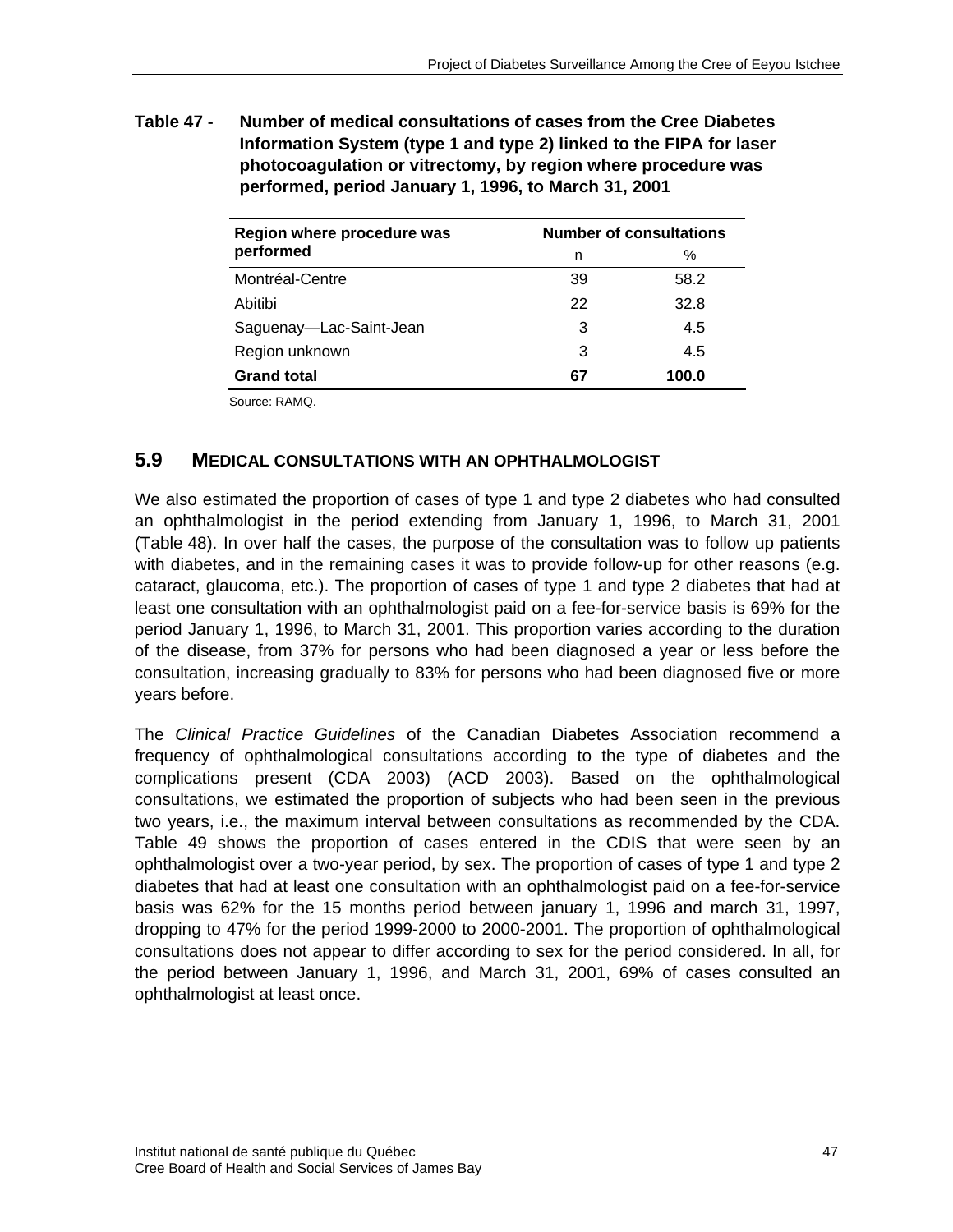**Table 48 - Proportion of cases of type 1 and type 2 diabetes from the Cree Diabetes Information System linked to the FIPA that had an ophthalmological consultation, by number of consultations and number of years since the diagnosis of diabetes, for the period January 1, 1996, to March 31, 2001** 

| Duration of the disease | <b>Number of consultations</b> | Total |      |           |       |
|-------------------------|--------------------------------|-------|------|-----------|-------|
|                         | None                           | 1     | 2    | 3 or more |       |
| Less than one year      | 64.9                           | 18.9  | 10.8 | 5.6       | 8.5   |
| One year                | 63.2                           | 26.4  | 5.8  | 4.6       | 10.0  |
| Two years               | 48.7                           | 32.9  | 5.3  | 13.1      | 8.7   |
| Three years             | 34.1                           | 27.3  | 15.9 | 22.7      | 10.1  |
| Four years              | 25.9                           | 18.5  | 31.5 | 24.1      | 6.2   |
| Five or more years      | 17.5                           | 24.0  | 17.7 | 40.7      | 56.4  |
| Total*                  | 31.3                           | 24.6  | 15.5 | 28.9      | 100.0 |

\* Proportion of cases that had at least one consultation during the period. Source: RAMQ.

**Table 49 - Proportion of cases of type 1 and type 2 diabetes from the Cree Diabetes Information System linked to the FIPA that had an ophthalmological consultation in the previous two years, by period and sex, period 1995-1996 to 2000-2001** 

| <b>Consultation period</b> | Female |      | <b>Male</b> |      | Total |      |
|----------------------------|--------|------|-------------|------|-------|------|
|                            | n      | %    | n           | $\%$ | n     | %    |
| 01-01-1996 to 1996-1997    | 207    | 65.3 | 128         | 63.7 | 335   | 61.5 |
| 1996-1997 to 1997-1998     | 258    | 64.7 | 164         | 70.1 | 422   | 66.7 |
| 1997-1998 to 1998-1999     | 227    | 50.7 | 140         | 53.6 | 367   | 51.8 |
| 1998-1999 to 1999-2000     | 235    | 46.7 | 132         | 45.1 | 367   | 46.1 |
| 1999-2000 to 2000-2001     | 254    | 46.5 | 151         | 46.6 | 405   | 46.6 |
| All years*                 | 378    | 69.2 | 222         | 68.5 | 600   | 69.5 |

\* Proportion of cases that had at least one consultation during the period. Source: RAMQ.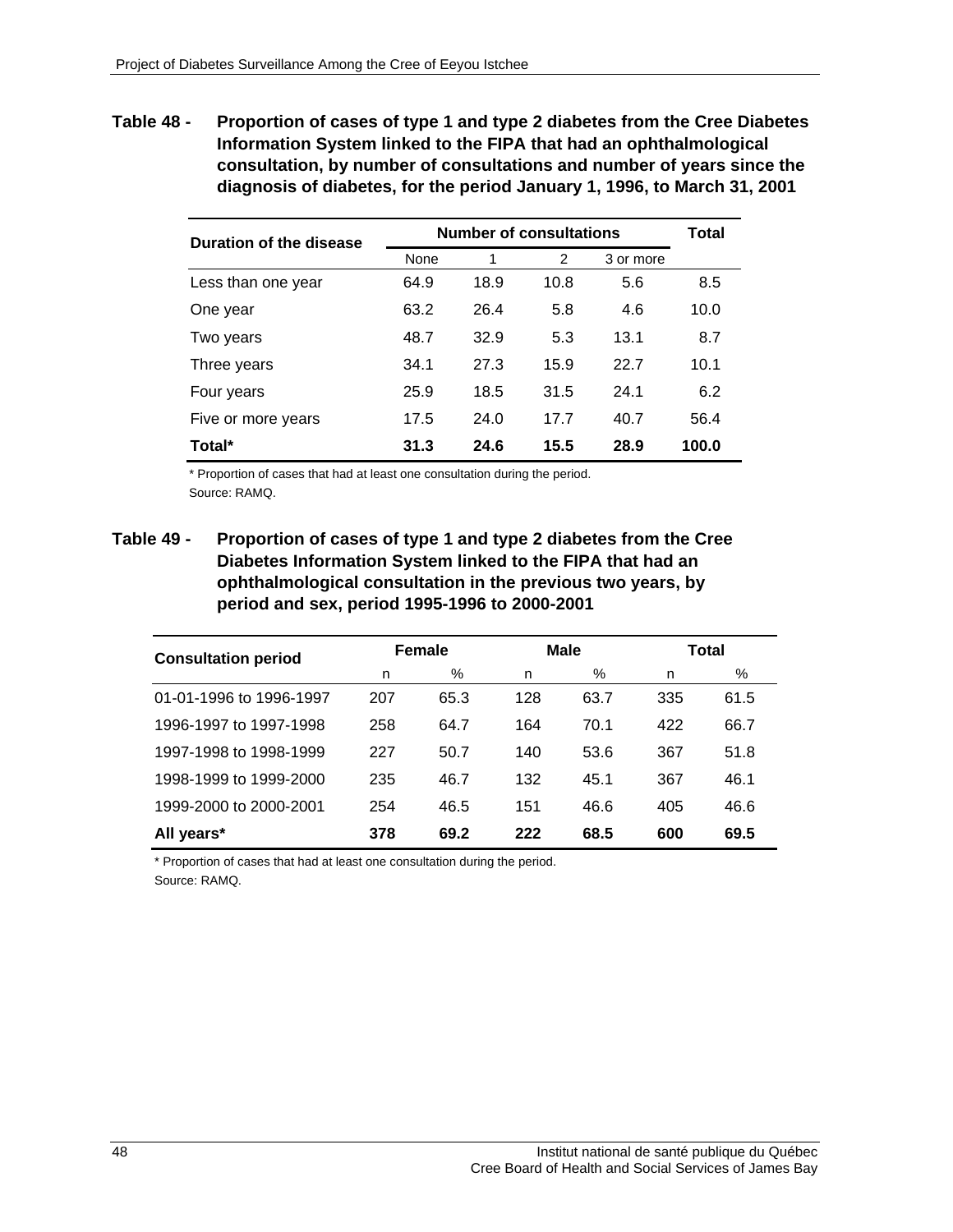# **6 DISCUSSION**

The aim of this research report was to validate the data on diabetes cases in the Cree Diabetes Information System (CDIS) with the administrative data used in the Québec Diabetes Surveillance System (QDSS) and the National Diabetes Surveillance System (NDSS). One objective of this study was to describe the prevalence of diabetes among the Cree and the complications associated with it.

The initial source was the Cree Diabetes Information System as of spring 2002, witch included 1,480 subjects: 10 cases of type 1 diabetes, 1,066 cases of type 2 diabetes, 199 cases of gestational diabetes, and 205 cases of glucose intolerance. The crude relative prevalence of cases of type 1 or type 2 diabetes aged 15 and over was 12.8% in 2002, while that of cases aged 20 and over was 14.7%. In 2002, the crude relative prevalence was 19% among Cree women aged 20 and over, and 11% among men. In all, nearly one-quarter of cases (26%) were under age 40, including 11 cases under age 20. The average duration of the disease was 14.5 years in the 10 cases of type 1 and 7.8 years in type 2 diabetes.

Diabetes is three times more prevalent in the Cree population of Eeyou Istchee than in the rest of Québec. The estimated prevalence in the Cree population is higher than the crude prevalence measured among the Cree of Moose Factory (6.2%) of western James Bay (Maberley, King et al. 2000) and close of that measured in Manitoba (11.7%) (Jacobs, Blanchard et al. 2000) and to the prevalences estimated for the Aboriginal populations of Ontario (13.2%) (Shah, Anand et al. 2003) and for two Algonquin communities of Québec (15%) (Delisle and Ekoé 1993). Unlike the situation observed in Québec and in Canada, among the Cree, diabetes is more prevalent among women than among men. This situation is identical, however, to that revealed by other studies of Aboriginal populations.

File linkage operations made it possible to match 87% of the subjects entered in the Cree Diabetes Information System. Because of errors in the health insurance numbers (linkage key) in the Cree Diabetes Information System, 187 subjects could not be linked. We sent the necessary data to Cree Diabetes Information System officials to be corrected. On the whole, the omitted cases were the result of an error made when entering the health insurance number in the Cree Diabetes Information System.

Of the 1,293 matched subjects, 700 were found in the Québec Diabetes Surveillance System and 592 were not. Applying Blanchard's algorithm, used in the context of the NDSS, it was possible to identify 405 cases of diabetes of the 700 subjects present in the Québec Diabetes Surveillance System. The NDSS algorithm identified only 45% of the cases from the Cree Diabetes Information System for which a match was possible. The proportion of linked cases of type 1 and type 2 diabetes identified in the Québec Diabetes Surveillance System was 67%. As was to be expected, the use of administrative data significantly underestimates the number of cases of diabetes in the geographically remote Eeyou Istchee population. The vast majority of medical services provided in this region are provided by physicians paid by salary or wage payment contract, and the procedures are therefore excluded from the administrative files. In Canada and Québec, the file of medical procedures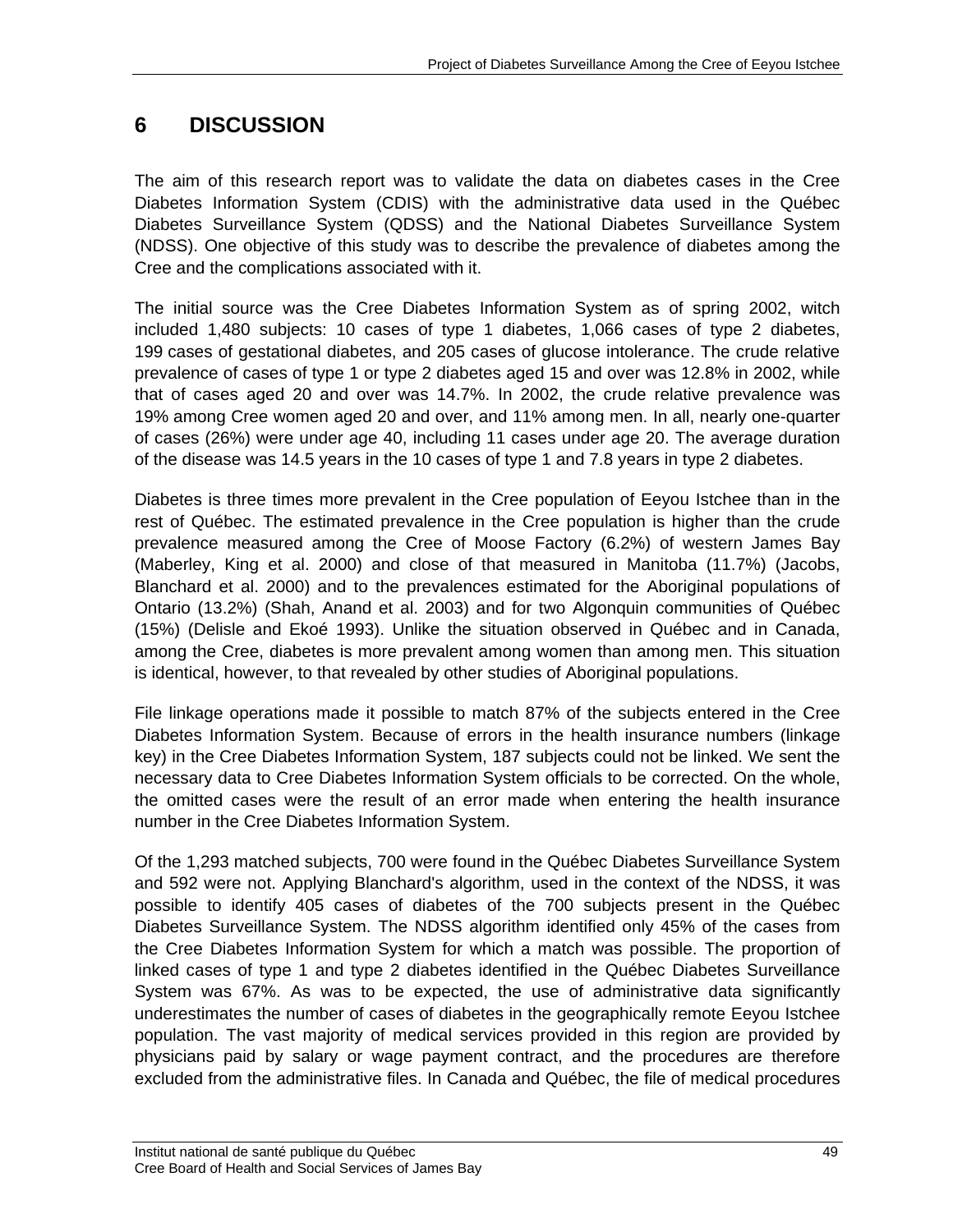identifies about 90% of the cases, whereas only half of the matched subjects were identified by medical procedures when the NDSS algorithm was used.

The measures of agreement between the cases reported in the Cree Diabetes Information System and the NDSS yielded a sensitivity of 0.45, with a specificity of 0.96 and a positive predictive value of 0.97. As was mentioned earlier, this low sensitivity of the NDSS to identifying cases from the Eeyou Istchee region is largely owing to the fact that general physicians working in this territory are usually paid a salary, however the specificity of the NDSS is generally good. The non-cases used here consisted of persons with glucose intolerance or gestational diabetes, with the likely effect of underestimating the specificity measure obtained. We would recall that a similar study done recently of an Ontario population served by physicians paid on a fee-for-service basis yielded a sensitivity of 0.86, with a specificity of 0.97 and a positive predictive value of 0.80 (ICES, 2003).

Case linkage made it possible to assess the proportions of agreement of certain variables between the various data sources. There is 94% agreement for the sex of the linked subjects and 3% missing values in the Cree Diabetes Information System. The proportion of agreement for the year of birth is similar (94%), with wider variations in the year for subjects aged 50 and over. We preferred to use the data from the RAMQ file of registered persons (FIPA), since these data are validated. We sent Cree Diabetes Information System officials the information necessary to verify the sex and year of birth variables. For the remainder of the analyses, we used the FIPA data for both these variables.

There is 94% agreement of the matched subjects for community of residence, and after verification we used the information from the Cree Diabetes Information System, since this database appeared to be more current than that of the RAMQ. Also, the date of diagnosis in the Cree Diabetes Information System precedes the date determined by the NDSS algorithm for 94% of the 405 subjects identified by both sources. The date in the Cree Diabetes Information System seems more accurate here, since it is based on a review of the medical records kept by the Cree Board of Health and Social Services of James Bay (CBHSS-JB) and may therefore predate by several years the date determined by the NDSS.

By linking data sources we counted 1,672 hospitalisations (excluding transfers and day surgeries) for subjects from the Cree Diabetes Information System. The proportion of hospitalised cases during the period of study was 52% in all; it was 70% for cases of type 1 diabetes and 52% for cases of type 2 diabetes. These hospitalisations resulted in 1,516 transportations outside the Eeyou Istchee region during the period of study. In all, 86% of hospitalisations were outside the Cree region and the average duration of hospitalisation was 6 days. The remoteness of the Cree communities and the limited availability of hospital services may have the effect of increasing the number and duration of hospitalisations.

In all, the linkage operation identified over 23,000 medical services, excluding those provided during a hospitalisation. The number of medical services tends to increase over the years of the study and most services (90%) were provided outside the Eeyou Istchee region. The initial quotation for the study made provision for estimating optometric services paid for on a fee-for-service basis. However, no procedure was reported during this linkage operation.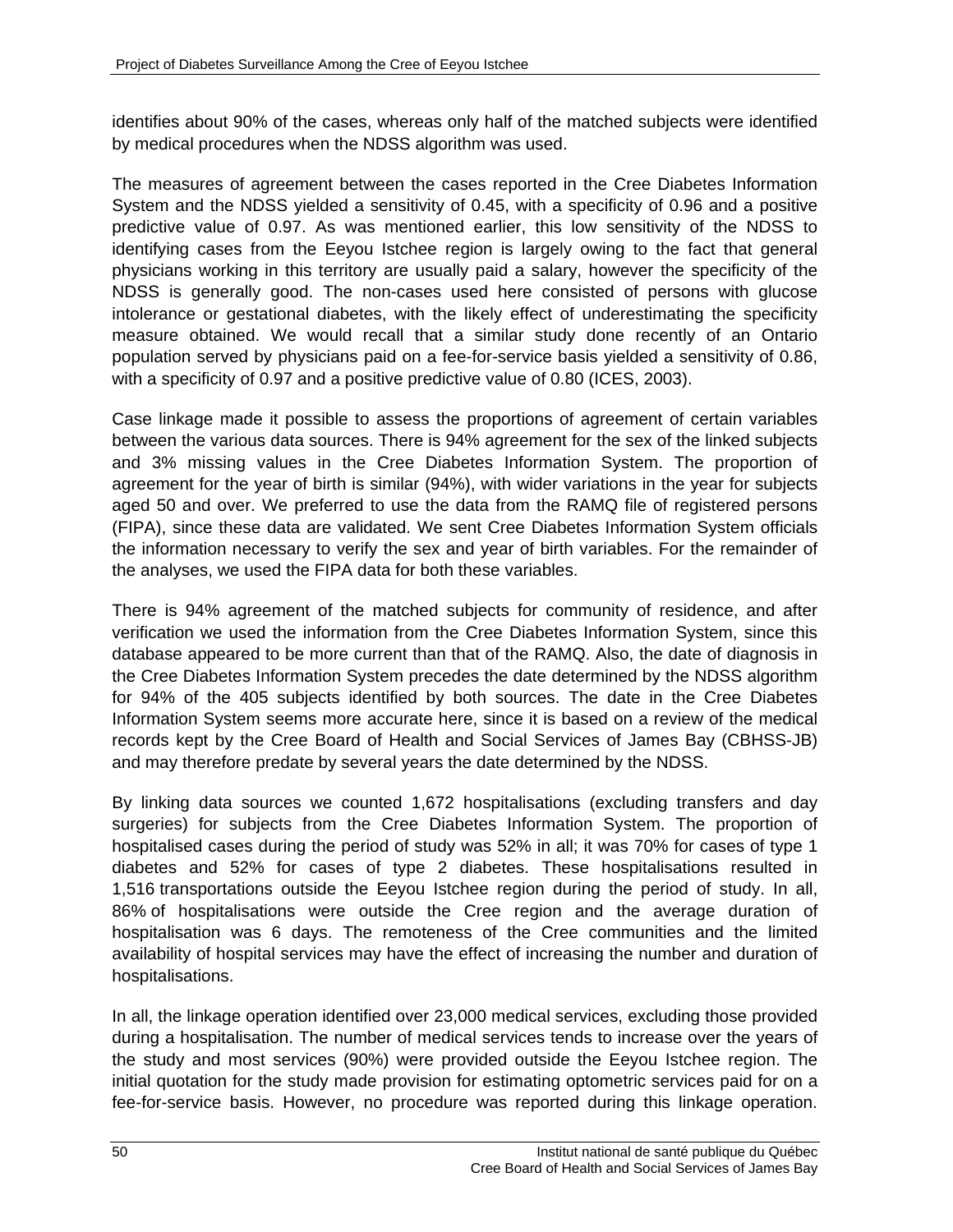Optometric services are paid for by the CBHSS-JB and would therefore be absent from the RAMQ files.

Using the data for paid medical services, we estimated that between 47% and 65% of cases of type 1 or type 2 diabetes had one consultation with an ophthalmologist within a two-year period.

This study also enabled us to estimate certain complications in diabetes cases, either by hospitalisations or ophthalmological services. Table 50 summarises the main results.

| <b>Complication</b>                                                | <b>Number</b><br>of cases | <b>Proportion</b><br>of all cases | Average<br>duration of the<br>disease<br>(in years) | <b>Total duration</b><br>οf<br>hospitalisations |
|--------------------------------------------------------------------|---------------------------|-----------------------------------|-----------------------------------------------------|-------------------------------------------------|
| Hospitalisation for CVD                                            | 63                        | 6.46%                             | 10.3                                                | 1,402                                           |
| Hospitalisations for<br>nephropathy or dialysis                    | 34                        | 3.6%                              | 10.4                                                | 759                                             |
| Hospitalisations for<br>amputation of a leg or toe                 | 5                         | 0.53%                             | 18.1                                                | 81                                              |
| Medical procedures for laser<br>photocoagulation or<br>vitrectomy* | 25                        | 2.8%                              | 13.3                                                |                                                 |

## **Table 50 - Main complications of cases of type 1 and type 2 diabetes from the Cree Diabetes Information System linked to the FIPA, by type of complication, period 1995-1996 to 2000-2001**

\* Period 01-01-1996 to 31-3-2001.

Source: RAMQ and MED-ECHO.

The complications estimated during this study underestimate the total complications in diabetes cases. This is owing in part to the fact that we did not calculate for all possible complications, favouring those that had been validated by the INSPQ, and in part to the methodology used, which excluded complications identified by physicians not paid on a feefor-service basis. The Cree Diabetes Information System report 13% of cases with macrovascular complications, 58% with nephropathy, 11% retinopathy, and 6 amputation cases (CCSSS-BJ 2002). More specifically, the Cree Diabetes Information System identified 64 cases of coronary disease, while the information obtained from hospitalisations identified 56 cases (data not shown). It should be mentioned that these proportions of complications taken from the CDIS are calculated only for those subjects who consented to have follow-up information passed on, and that the actual number of cases with complications is greater than the number reported here. In addition, the average duration of the disease before a hospitalisation for a complication of CVD is 10.3 years, whereas that estimated according to the data provided by Cree Diabetes Information System officials is 7.8 years. This discrepancy may be owing to the greater severity of the complications reported for the hospitalisations. The proportions of complications among cases estimated by hospitalisations and medical services are lower than those published in studies done of Aboriginal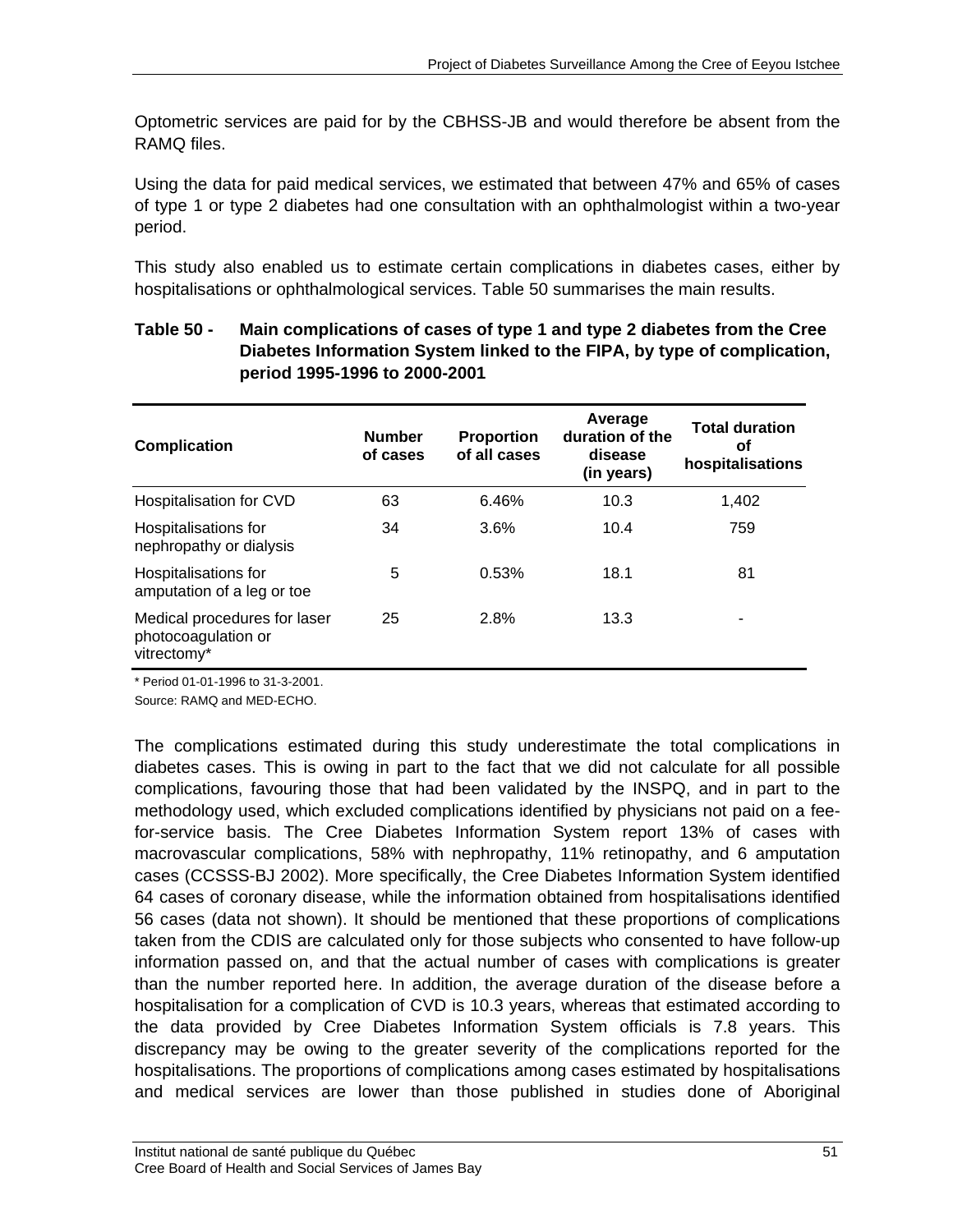populations (for example, 13% of diabetes cases in Kahnawake suffered a stroke and 50% had a significant cardiopathy. On that same reserve, 25% of diabetics developed retinopathy after 10 years of exposure to diabetes. In all, 60% of diabetic Mohawks experienced a major complication) (Canada 2002).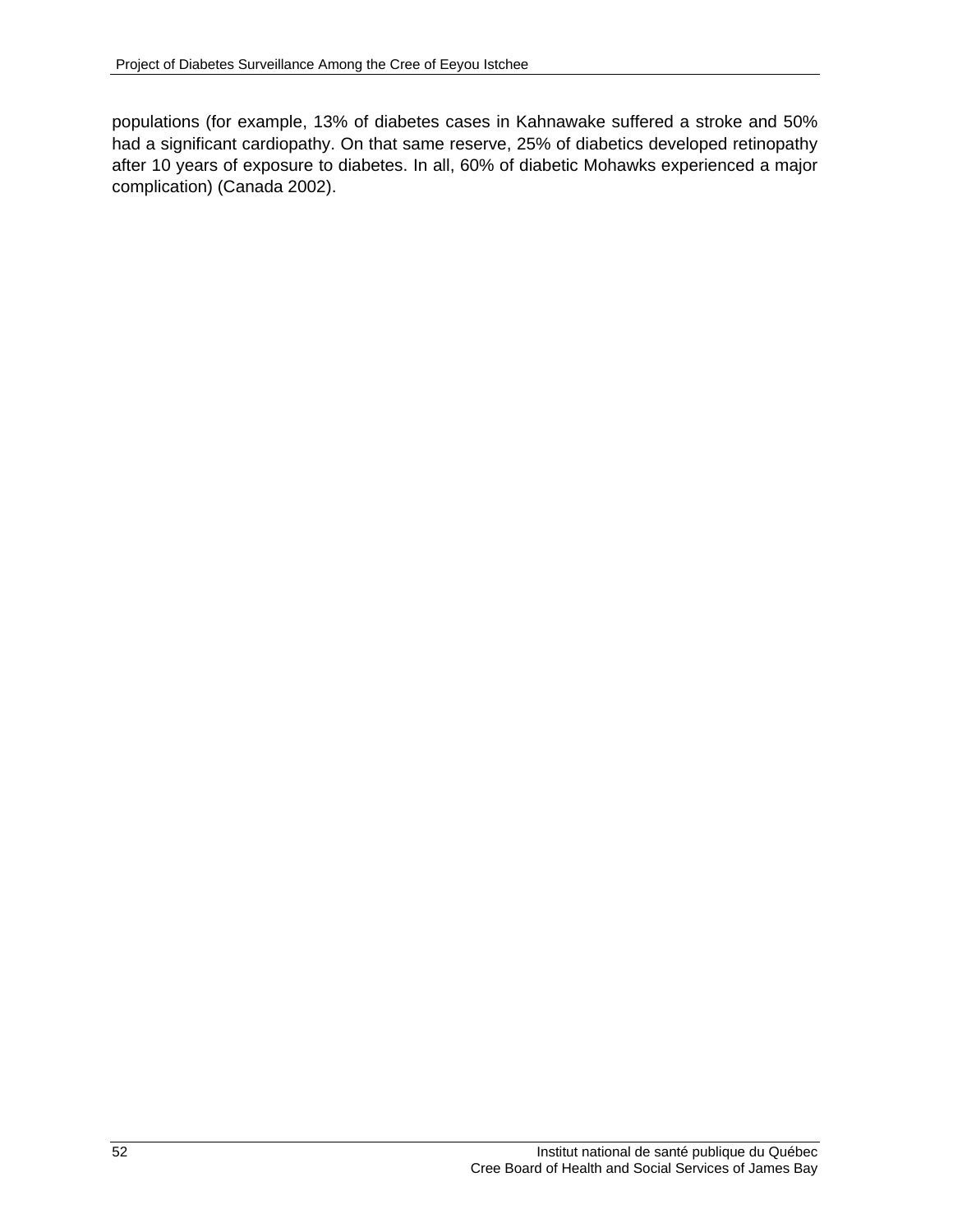# **7 CONCLUSION**

This first study linking data from different sources has shown the possibilities for coenrichment of the various surveillance systems. This linkage allows for a more complete description of the diabetes cases in the Québec Diabetes Surveillance System and in the NDSS. Both these systems augment the completeness of the cases reported, particularly in populations living in a remote region where services are provided essentially by physicians paid by salary or wage payment contract. The Québec Diabetes Surveillance System and the NDSS may also identify more effectively cases of gestational diabetes and glucose intolerance, while being weaker in identifying all subjects. In addition, the Québec Diabetes Surveillance System and the NDSS can, by means of this linkage, produce prevalences for a health region of Québec for which data were not previously available. And the diagnosis date and, consequently, the calculations of the duration of the disease are more accurate.

This linkage of databases produces a better estimate of the hospitalisations and medical consultations that occur outside the Eeyou Istchee region for cases from the Cree Diabetes Information System, thereby give another way to estimate certain complications. It also provides a better idea of the medical procedures performed, and therefore more accurately documents the complications for the various subgroups—information not currently available. Using this linkage of databases it is also possible to estimate the transportations made by subjects entered in the Cree Diabetes Information System and thus to assess the relative cost of these transportations. This information becomes very relevant for planning services for Cree with diabetes as well as for evaluating the activities of the program for tracking cases in the Cree Diabetes Information System.

We suggest linking databases on an annual basis to improve the surveillance and evaluation activities of both the Québec Diabetes Surveillance System and the Cree Diabetes Information System. This linkage could be carried out by adding incident cases for the year to the Québec Diabetes Surveillance System using the same methodology as was used in this study. Discussions between the managers of the two systems will provide a clearer definition of the terms and conditions of data transfer between the two.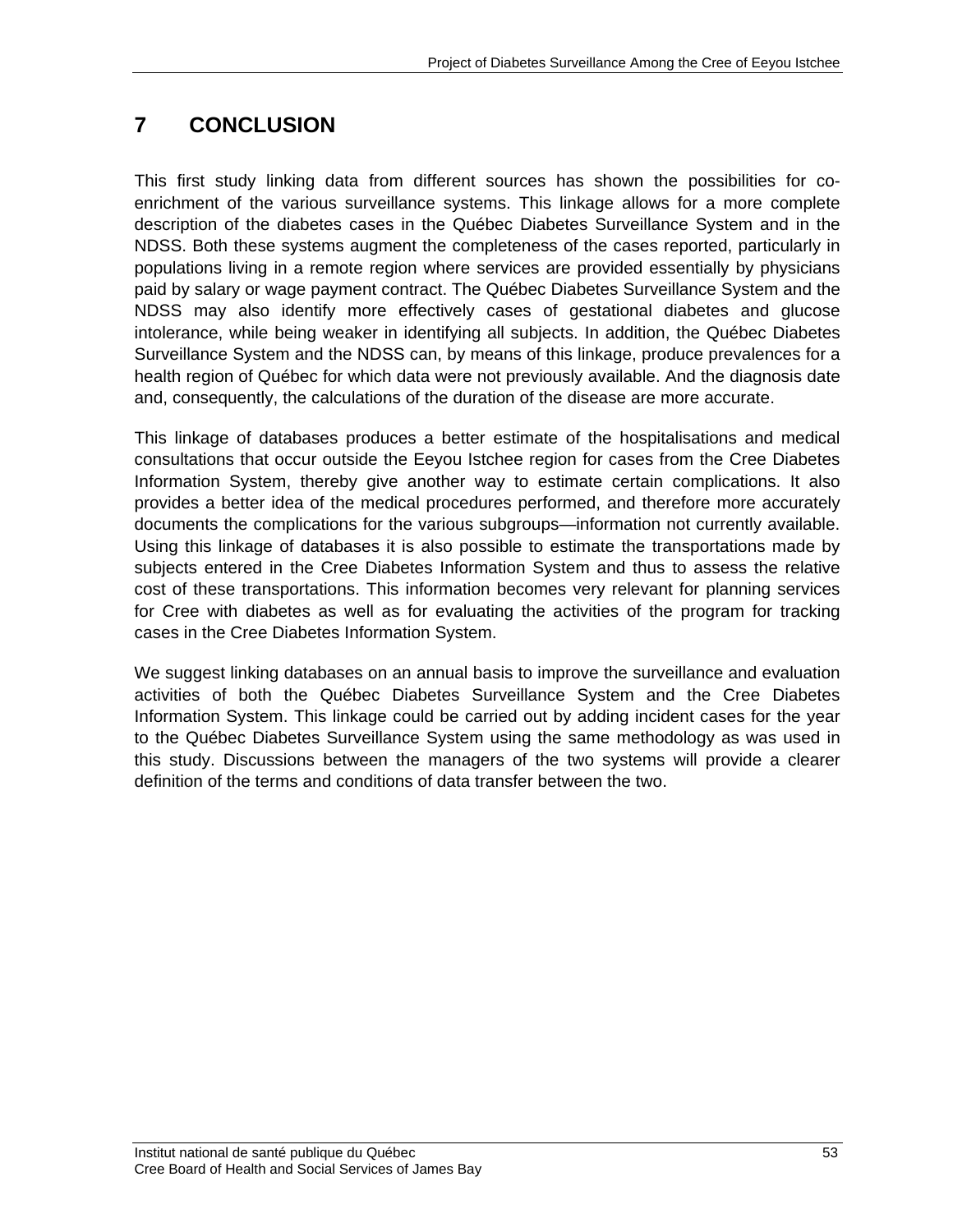# **8 BIBLIOGRAPHY**

- Brassard, P., E. Robinson, et al. (1993). "Prevalence of diabetes mellitus among the James Bay Cree of northern Quebec." *Cmaj* 149(3): 303-307.
- CDA (2003). "2003 Clinical Practice Guidelines for the Prevention and Management of Diabetes in Canada." *Canadian Journal of Diabetes*.
- CDAB (1997). *Diabetes in Canada: Strategies Towards 2000*. Ottawa, Canadian Diabetes Advisory Board.
- CBHSS-JB (2001). *Annual Diabetes Update, Eeyou Istchee, Diabetes Management System and Diabetes Registry*. Montréal, Cree Board of Health and Social Services of James Bay: 4 p.
- CBHSS-JB (2002). *Annual Diabetes Update, Eeyou Istchee, Diabetes Management System and Diabetes Registry*. Montréal, Cree Board of Health and Social Services of James Bay: 2 p.
- Dannenbaum, D., M. Verronneau, et al. (1999). "Comprehensive Computerized Diabetes Registry." *Canadian Family Physician* 45(2): 364-370.
- Delisle, H. F. and J. M. Ekoé (1993). "Prevalence of non-insulin-dependent dabetes mellitus and impaired glucose tolerance in two Algonquin communities in Quebec." *Canadian Medical Association Journal* 148(1): 41-47.
- Émond, V. (2002). *Prévalence du diabète au Québec et dans ses régions : premières estimations d'après les fichiers administratifs*. Québec, Institut national de santé publique du Québec: 15 p.
- Harris, S. B., S. J. Meltzer, et al. (1998). "New guidelines for the management of diabetes: a physician's guide. Steering Committee for the Revision of the Clinical Practice Guidelines for the Management of Diabetes in Canada." *Cmaj* 159(8): 973-978.
- Health Canada, (1999). *Statistical Report on the Health of Canadians*. Ottawa, Health Canada, Federal, Provincial and Territorial Advisory Committee on Population Health: 368 p.
- Health Canada, (2002). *Diabetes in Canada*. Ottawa, Health Canada, Population and Public Health Branch: 82 p.
- ICES (2003). *Diabetes in Ontario: An ICES Practice Atlas*, Chapter 1, "Pattern of Prevalence and Incidence of Diabetes." Toronto: Insitute for Clinical Evaluative Sciences & Canadian Diabetes Association, 18 p.
- Jacobs, P., J. F. Blanchard, et al. (2000). "Excess costs of diabetes in the Aboriginal population of Manitoba, Canada." *Can J Public Health* 91(4): 298-301.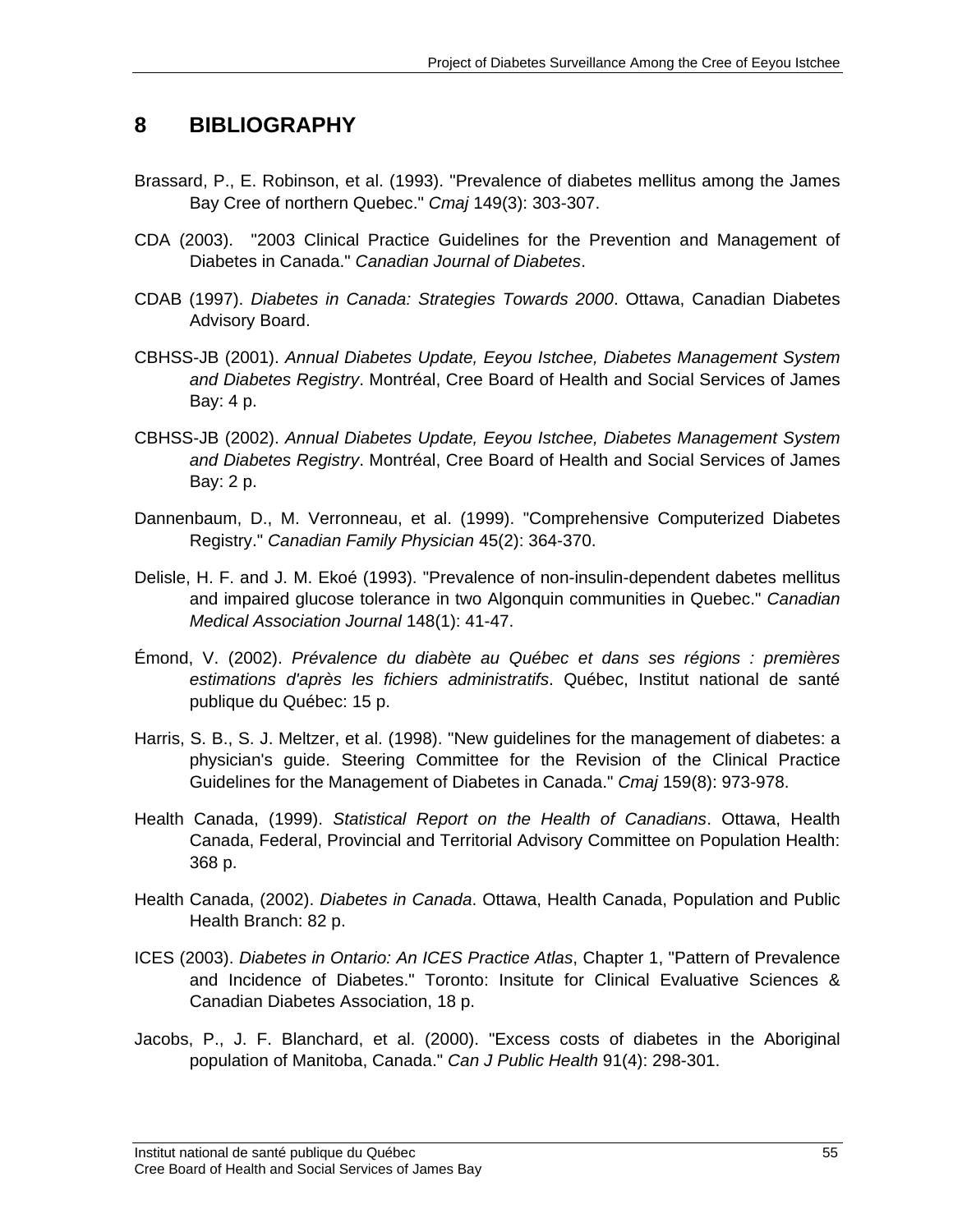- Maberley, D. A. L., W. King, et al. (2000). "The Prevalence of Diabetes in the Cree of Western James Bay." *Chronic Diseases in Canada* 21(4).
- Shah, B. R., S. Anand, et al. (2003). *Diabetes in Ontario: An ICES Practice Atlas*, Chapter 13, "Diabetes and First Nations People." Toronto, Insitute for Clinical Evaluative Sciences & Canadian Diabetes Association: 231-248.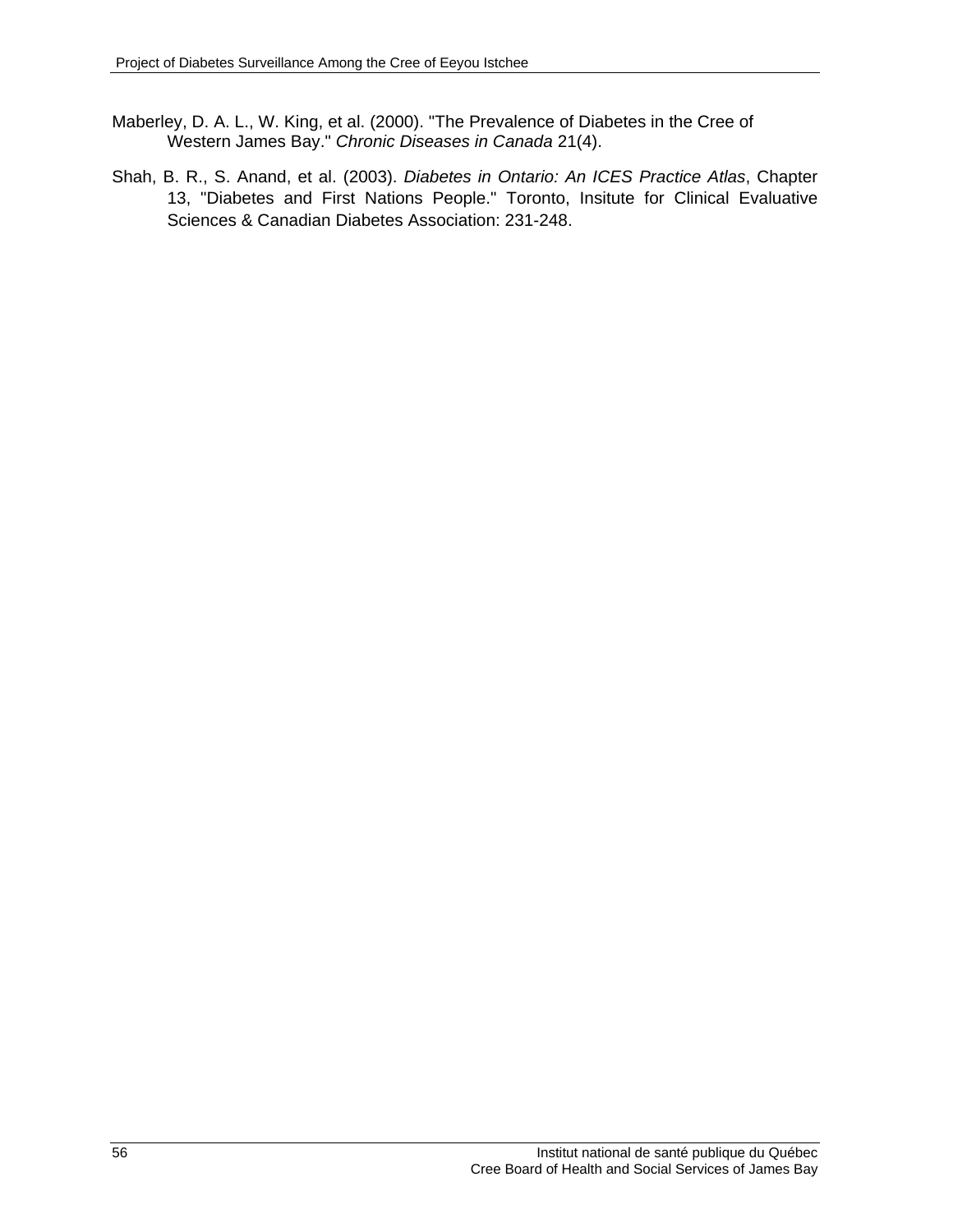**ANNEX 1** 

**DATA FROM RAMQ FILES**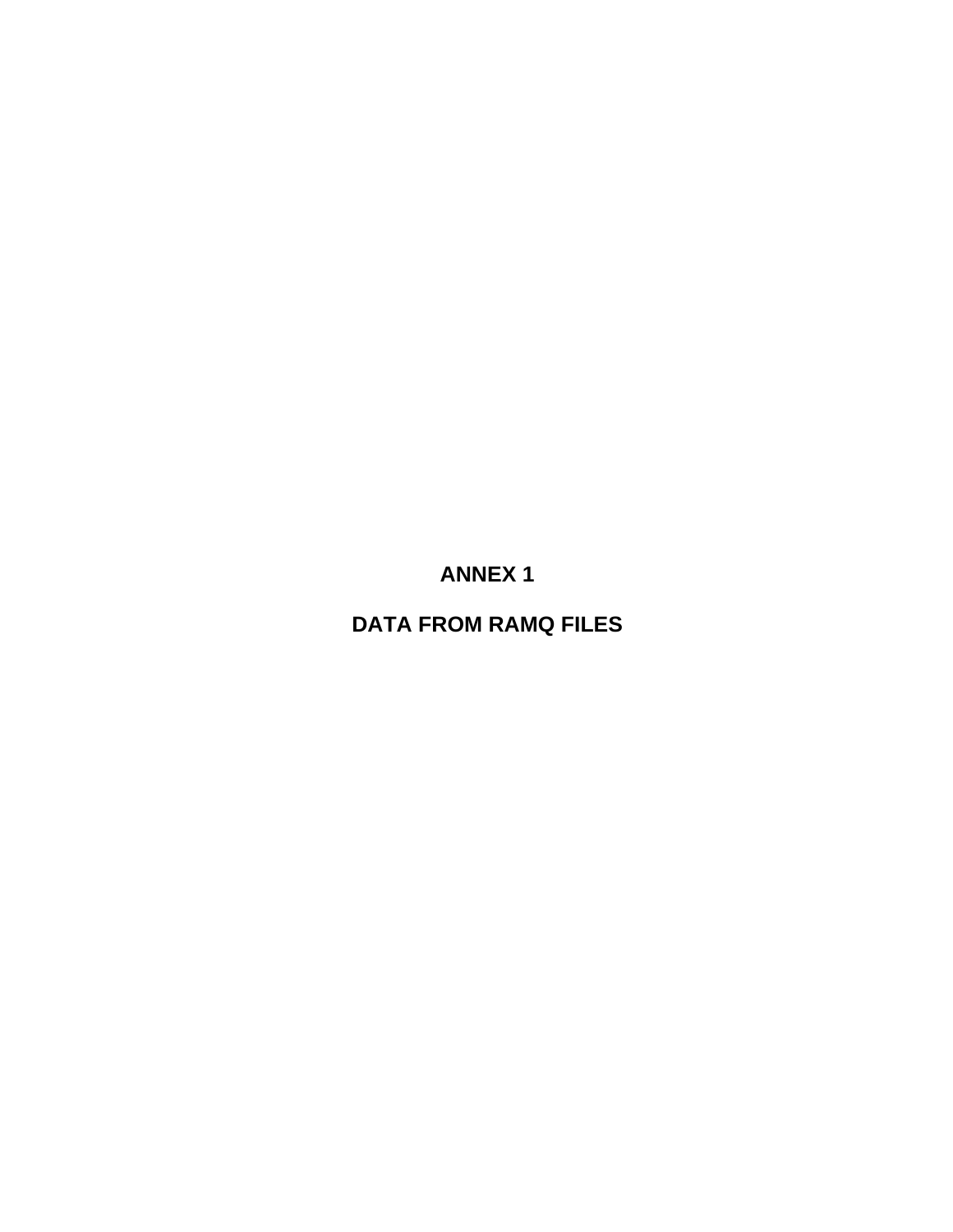# **ANNEX 1 DATA FROM RAMQ FILES**

### **Data used in file linkage:**

- $\triangleright$  For linkage of data from the RAMQ files (file of registered persons, fee-for-service file, file of prescription drugs) and the MED-ECHO file
	- Health insurance number
- $\triangleright$  For linkage of the file of registered persons (RAMQ) and the file of deaths
	- Health insurance number
	- Date of birth
	- Insured's family name
	- Insured's first name
	- Family name of insured's mother
	- First name of insured's father

## **Non-person-specific data:**

- $\triangleright$  RAMQ file of registered persons:
	- Year of birth
	- Insured's geographic code
	- Sex
	- Insured's CLSC
	- Insured's municipality
	- Death variables (if available)
- $\triangleright$  File of fee-for-service payments
	- Location of health care provider
	- Geographic code of health care provider
	- Date of health care provider
	- Specialty of health care provider
	- Procedure code
	- Diagnosis
	- Cost of the service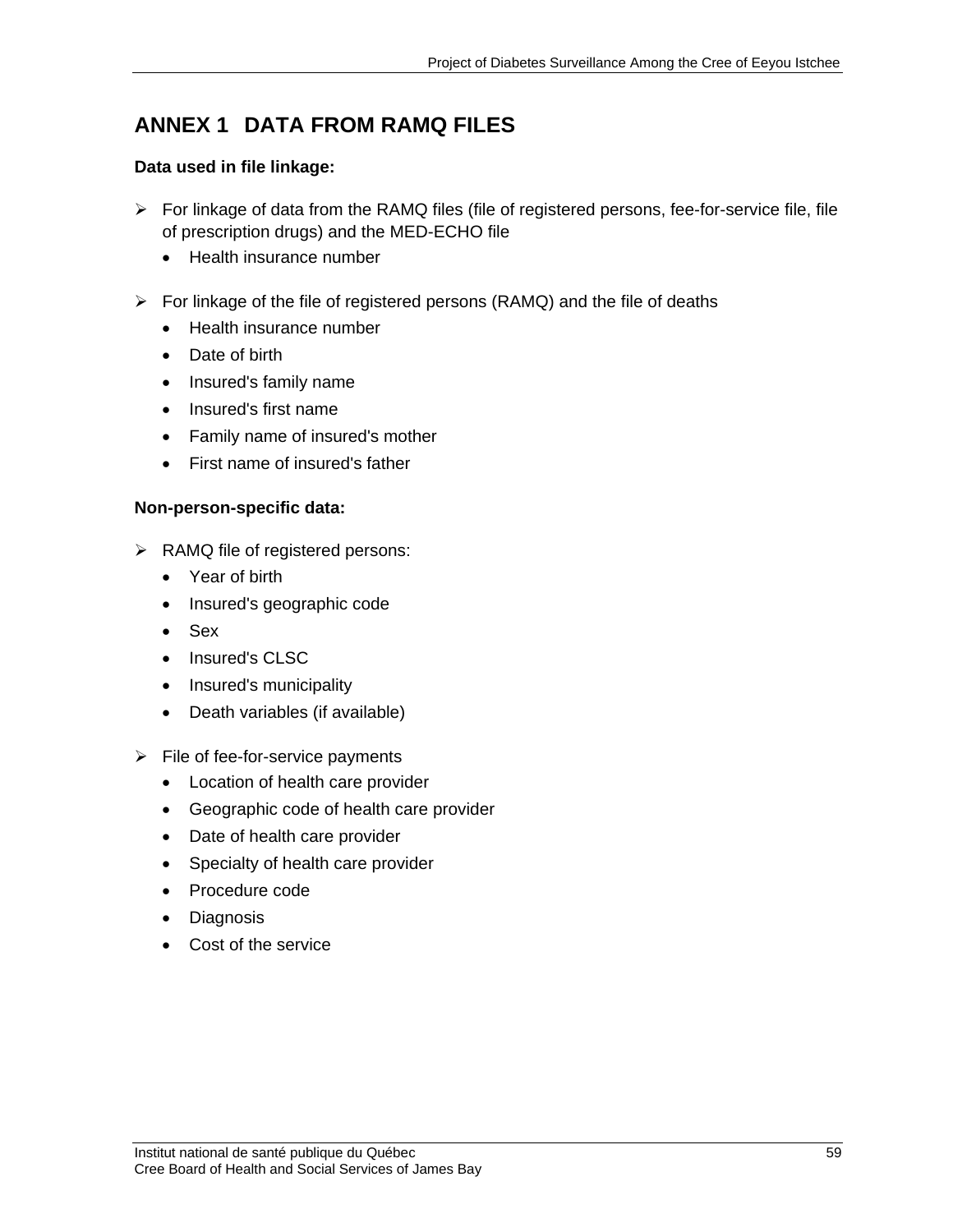# **ANNEX 2**

# **DATA FROM THE MED-ECHO FILES AND APR-DRG FILE**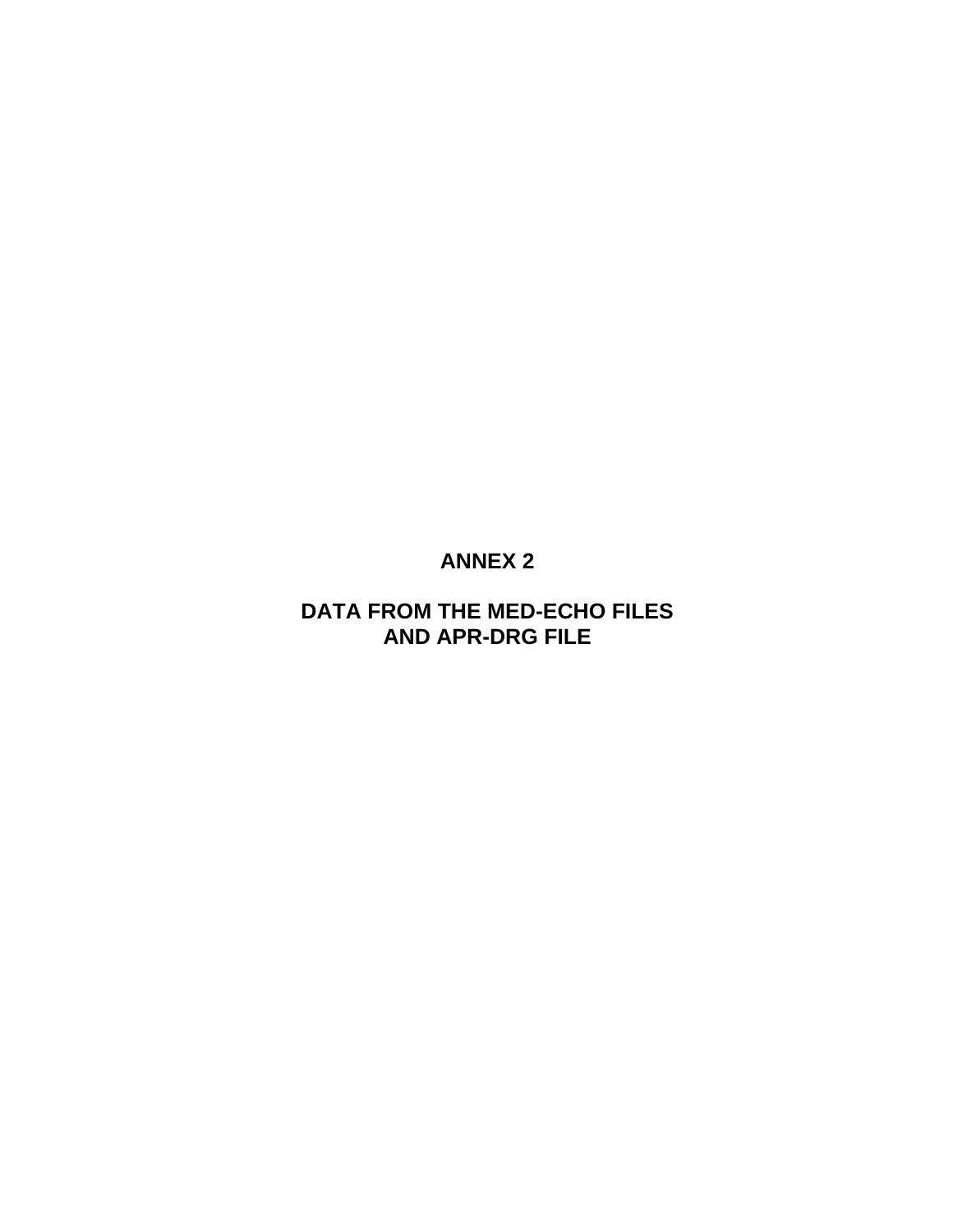# **ANNEX 2 DATA FROM THE MED-ECHO FILES AND APR-DRG FILE**

# **DATA FROM THE MED-ECHO FILES**

## **Data used in file linkage:**

• Health insurance number

## **Non-person-specific data from the MED-ECHO file:**

- Sex
- Date of hospitalisation
- **Institution**
- LCSC code
- Main diagnosis
- Secondary diagnoses
- Type of institution
- Deaths (if applicable)
- Date of discharge
- Treatments
- Insured's municipality code
- Insured's CLSC
- Responsibility for payment

# **DATA FROM THE APR-DRG FILE**

## **Non-person-specific data from the APR-DRG file:**

- DRG (Diagnosis Related Groups) code
- MDC (Major Diagnostic Category) code
- RIW (Resource Intensity Weight)
- Clinical severity indicator
- Maximum length of stay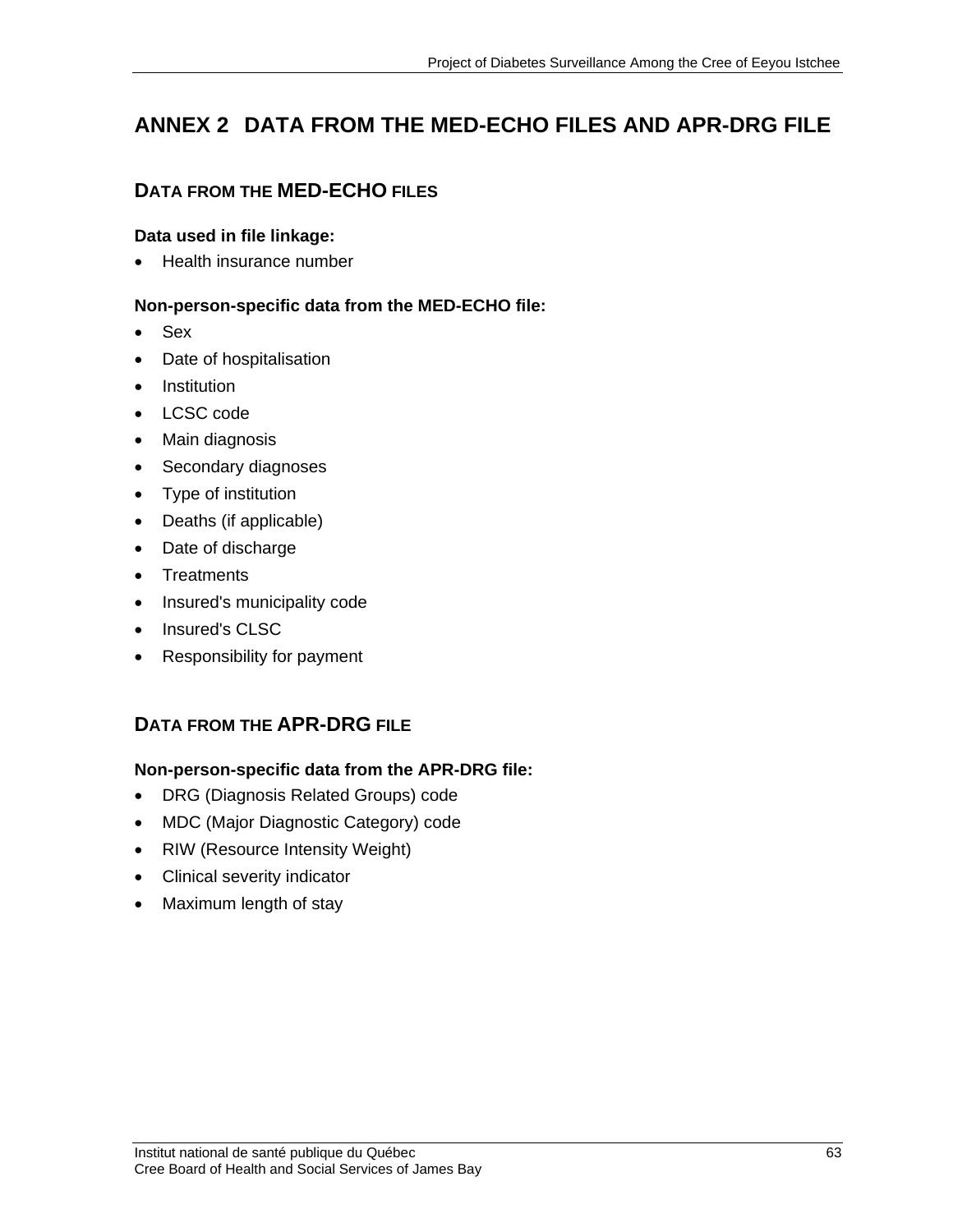# **ANNEX 3**

# **DATA FROM THE DIABETES INFORMATION SYSTEM FOR THE CREE OF EEYOU ISTCHEE**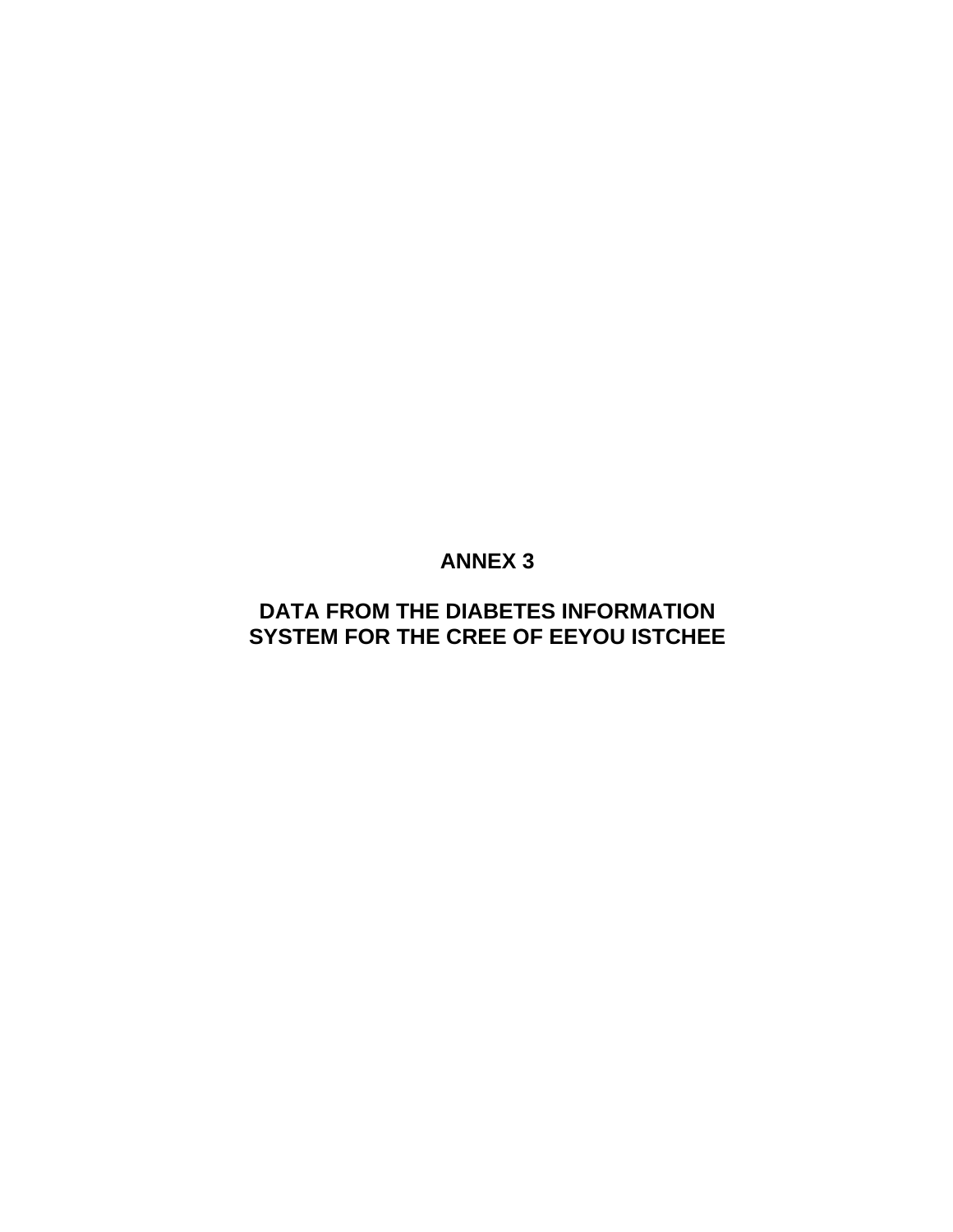# **ANNEX 3 DATA FROM THE DIABETES INFORMATION SYSTEM FOR THE CREE OF EEYOU ISTCHEE**

### **Data used in file linkage:**

- Health insurance number
- Date of birth
- Sex
- Community of residence

## **Non-person-specific data:**

- Sex
- Date of birth
- Type of diabetes
- Date of diagnosis
- Status of consent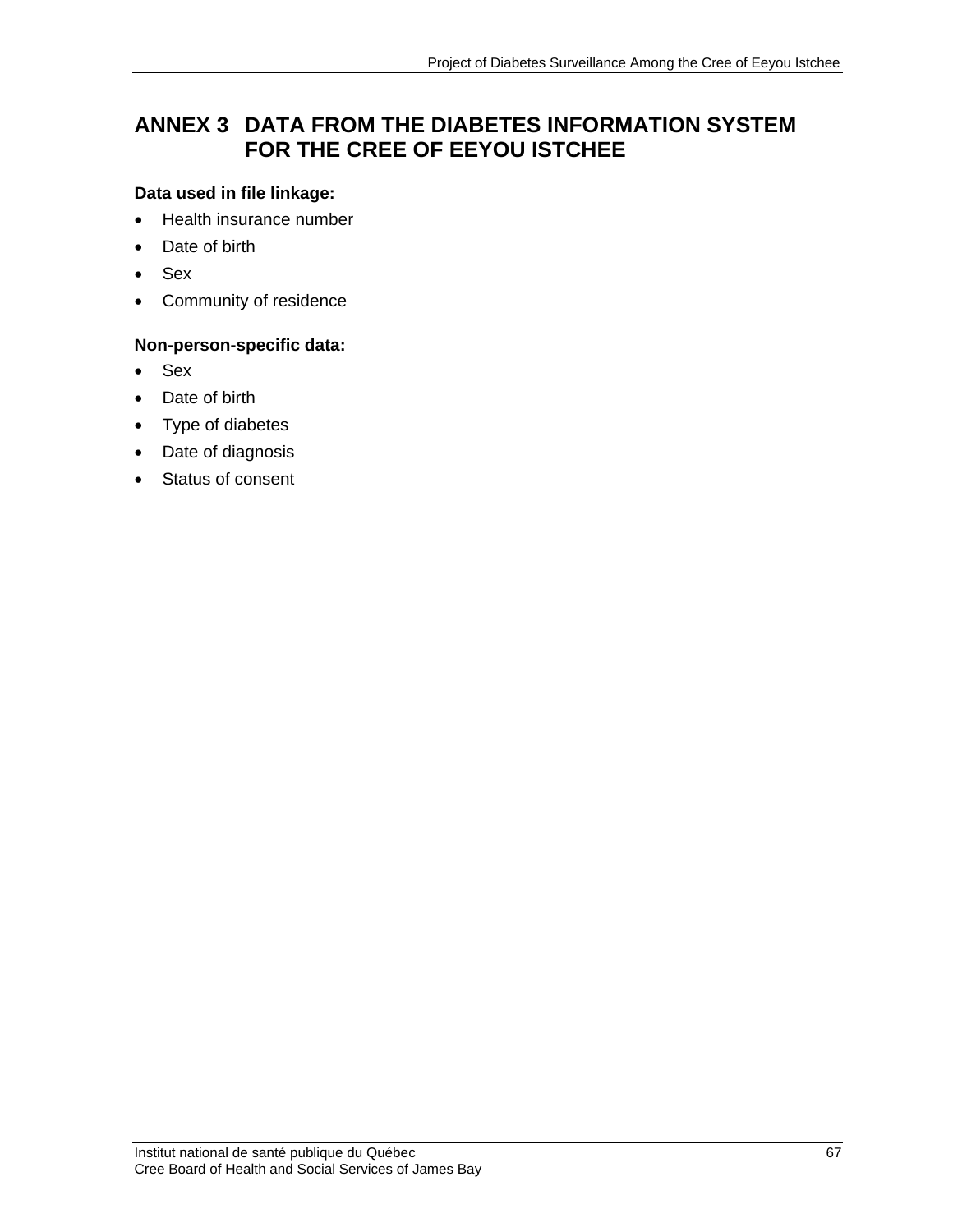**FILE LINKAGE METHODOLOGY**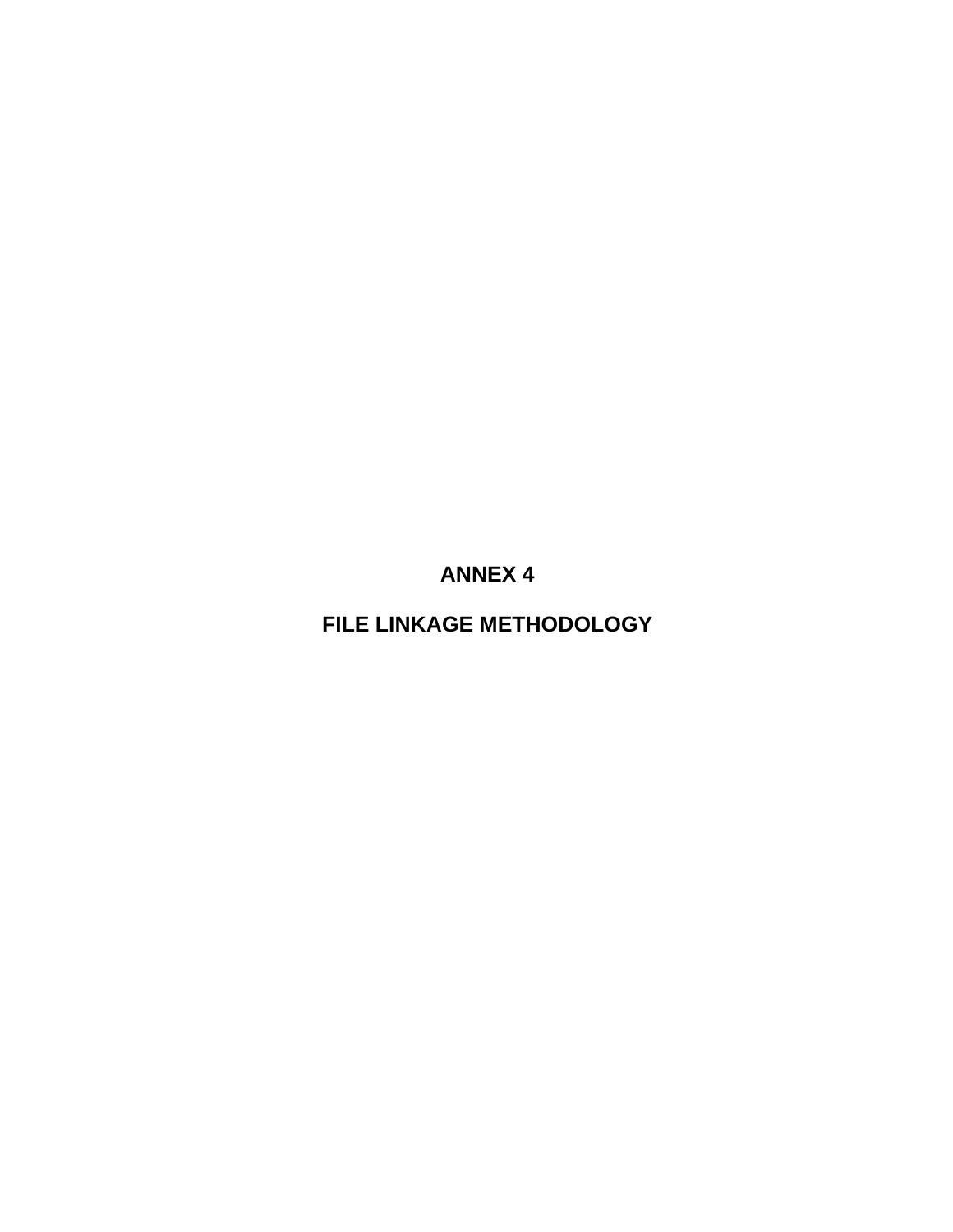## **ANNEX 4 FILE LINKAGE METHODOLOGY**

- Step 1. Receipt by the RAMQ of the Cree Diabetes Information System file as described in Annex 3. This file is then transferred into the informational environment of the RAMQ.
- Step 2. Validation by the RAMQ of the health insurance numbers in the information system (about 1,400 individuals). A status report is produced on the number of invalid health insurance numbers.
- Step 3. Substitution by the RAMQ of the health insurance number with an individual number in the informational environment of the RAMQ.
- Step 4. For cases with a valid HIN, extraction by the RAMQ of all fee-for-service medical and optometric procedures, and of all hospitalisations and FIPA and eligibility data for each individual, and establishment of a record for each individual with the information described in annexes 1 and 2 (including age as of certain dates or certain events calculated from the full date of birth).
- Step 5. Generation by the RAMQ of a denominalized unique identifier number NI (replacing the individual number) and creation of denominalized files for the INSPQ.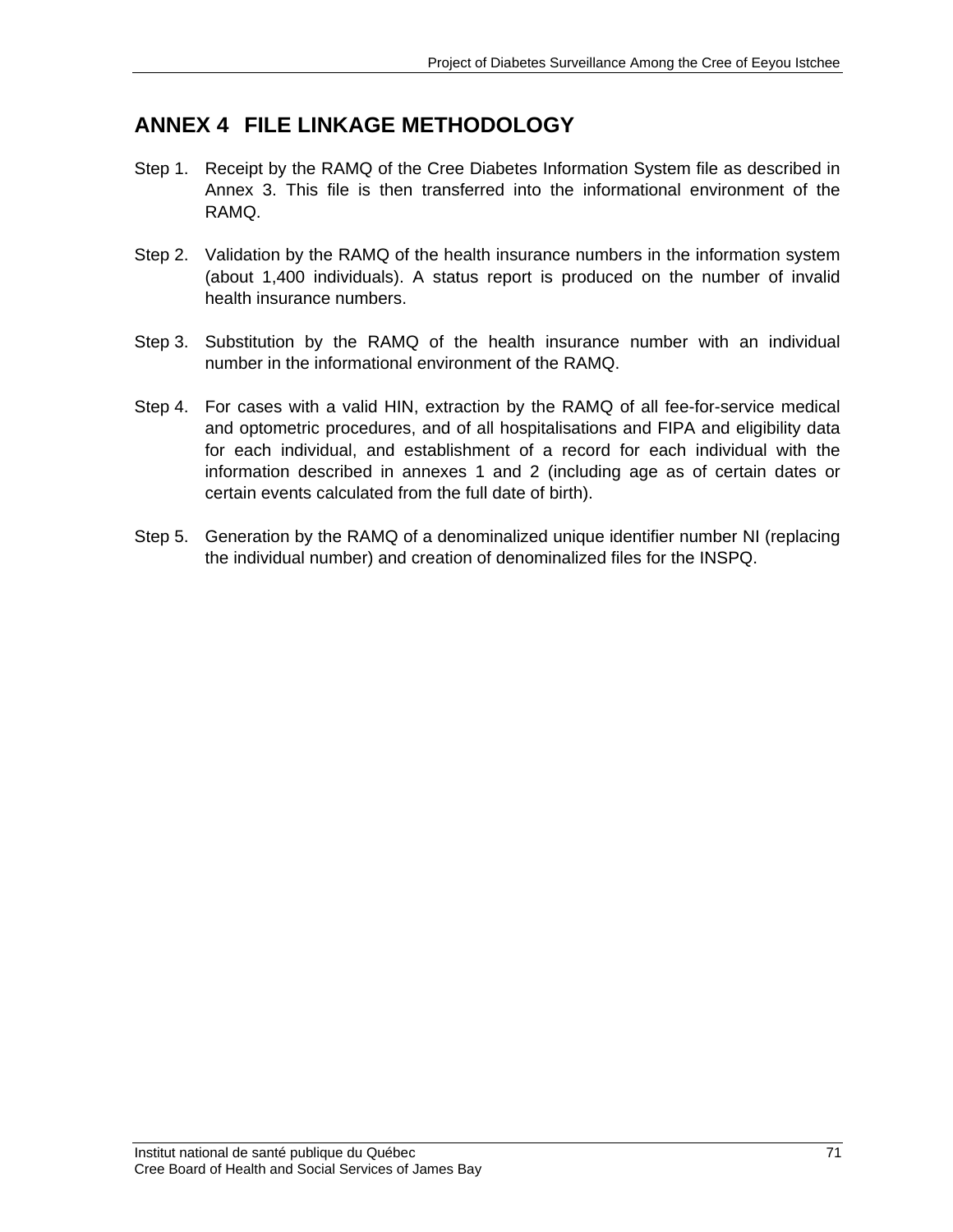### **DESCRIPTION OF CASES OF TYPE 1 AND TYPE 2 DIABETES ENTERED IN THE CREE DIABETES INFORMATION SYSTEM**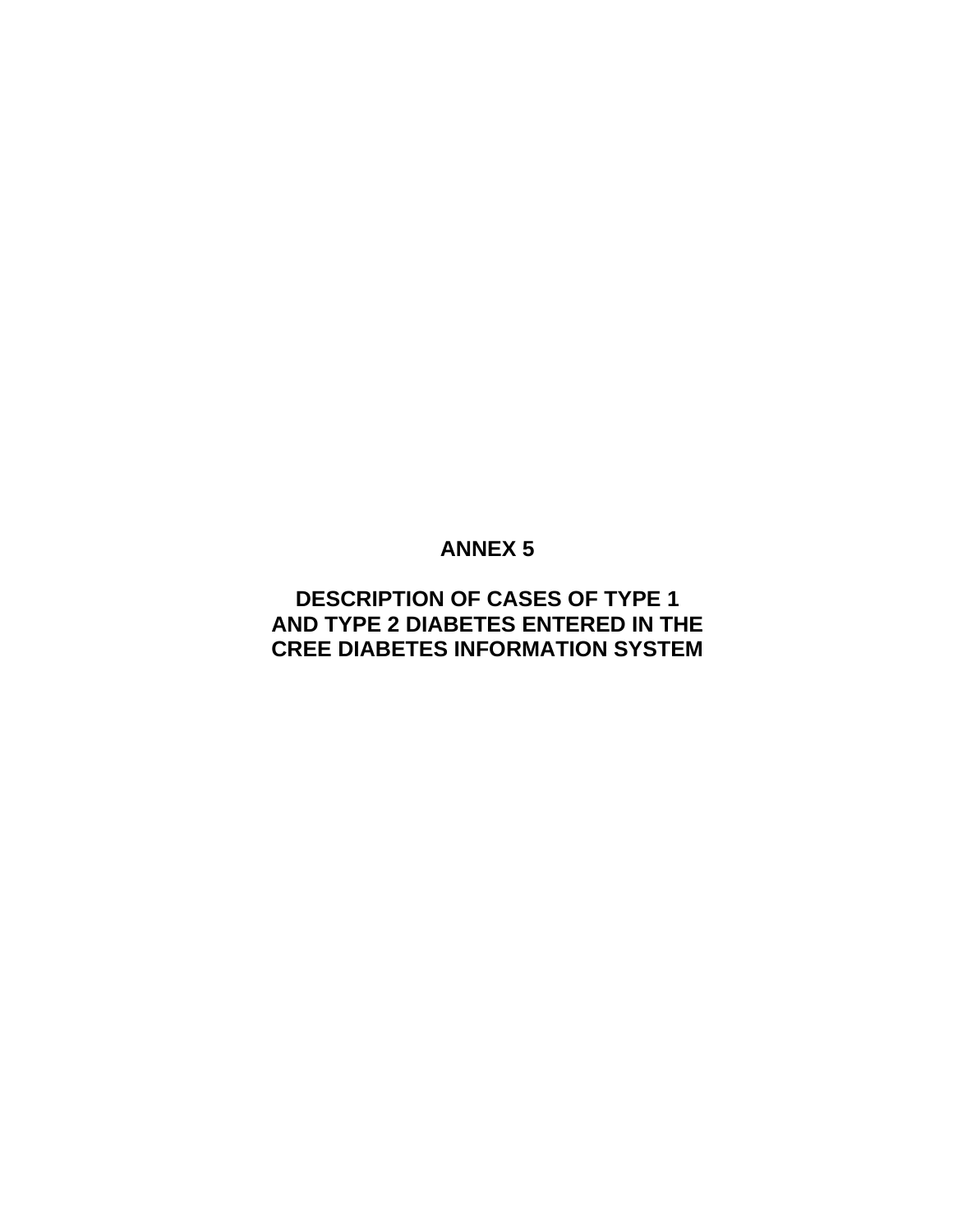#### **ANNEX 5 DESCRIPTION OF CASES OF TYPE 1 AND TYPE 2 DIABETES ENTERED IN THE CREE DIABETES INFORMATION SYSTEM**

| Age group    |               | Sex  |              |  |  |  |
|--------------|---------------|------|--------------|--|--|--|
|              | <b>Female</b> | Male | <b>Total</b> |  |  |  |
| $10 - 14$    | 3             |      | 3            |  |  |  |
| 15-19        | 4             | 3    | 7            |  |  |  |
| 20-24        | 10            | 3    | 13           |  |  |  |
| 25-29        | 38            | 15   | 53           |  |  |  |
| 30-34        | 52            | 30   | 82           |  |  |  |
| 35-39        | 61            | 37   | 98           |  |  |  |
| 40-44        | 64            | 39   | 103          |  |  |  |
| 45-49        | 83            | 51   | 134          |  |  |  |
| 50-54        | 69            | 47   | 116          |  |  |  |
| 55-59        | 89            | 63   | 152          |  |  |  |
| 60-64        | 63            | 36   | 99           |  |  |  |
| 65-69        | 43            | 29   | 72           |  |  |  |
| 70-74        | 27            | 19   | 46           |  |  |  |
| 75-79        | 23            | 7    | 30           |  |  |  |
| 80-84        | 17            | 6    | 23           |  |  |  |
| $85$ and $+$ | 12            | 5    | 17           |  |  |  |
| Total        | 658           | 390  | 1,048        |  |  |  |

**Table A5.1 Prevalence of cases of type 1 and type 2 diabetes from the Cree Diabetes Information System, by age group and sex, 2001-2002 year** 

Source: Cree Diabetes Information System.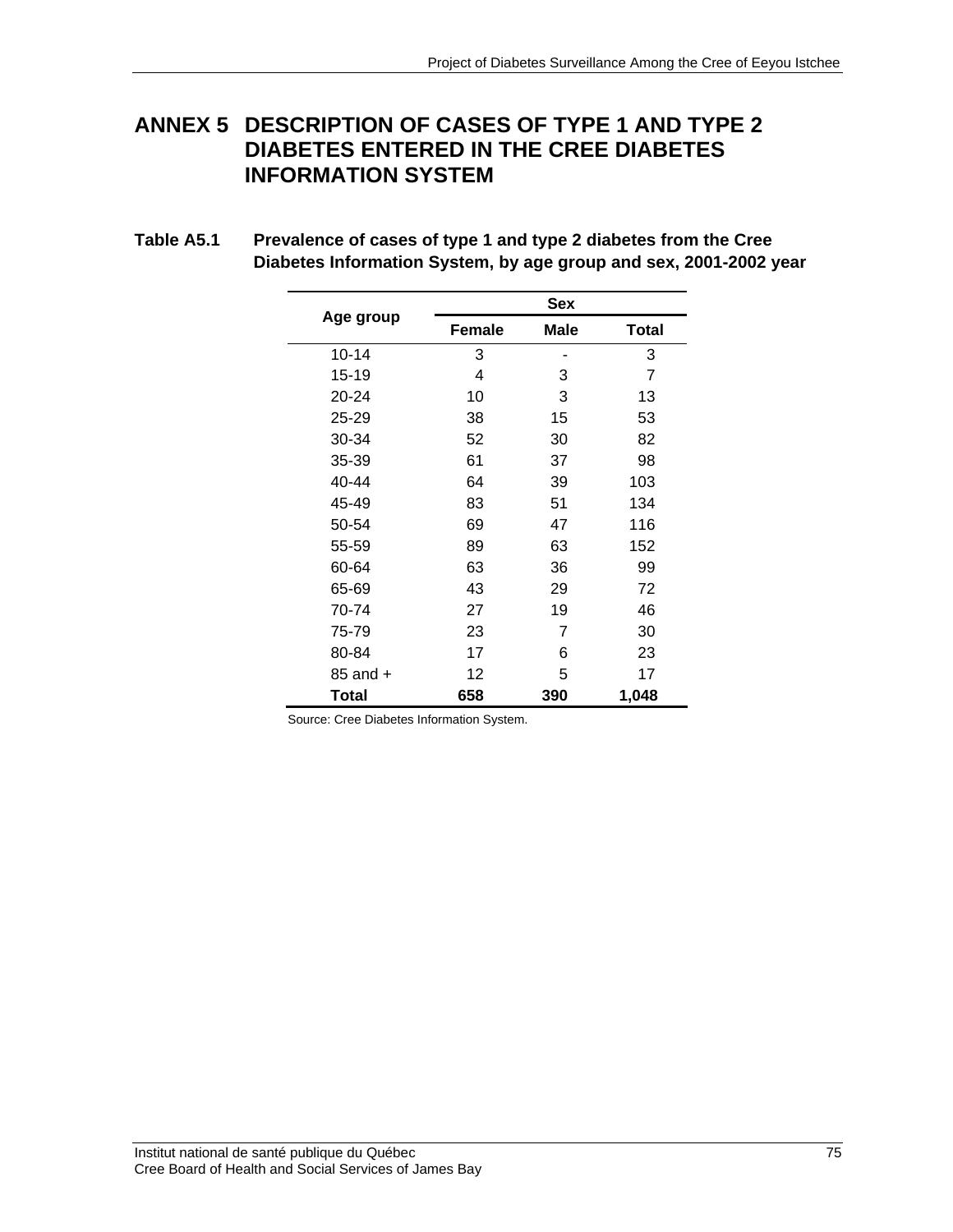### **DESCRIPTION OF CASES ACCORDING TO THE DEFINITION USED BY THE NDSS**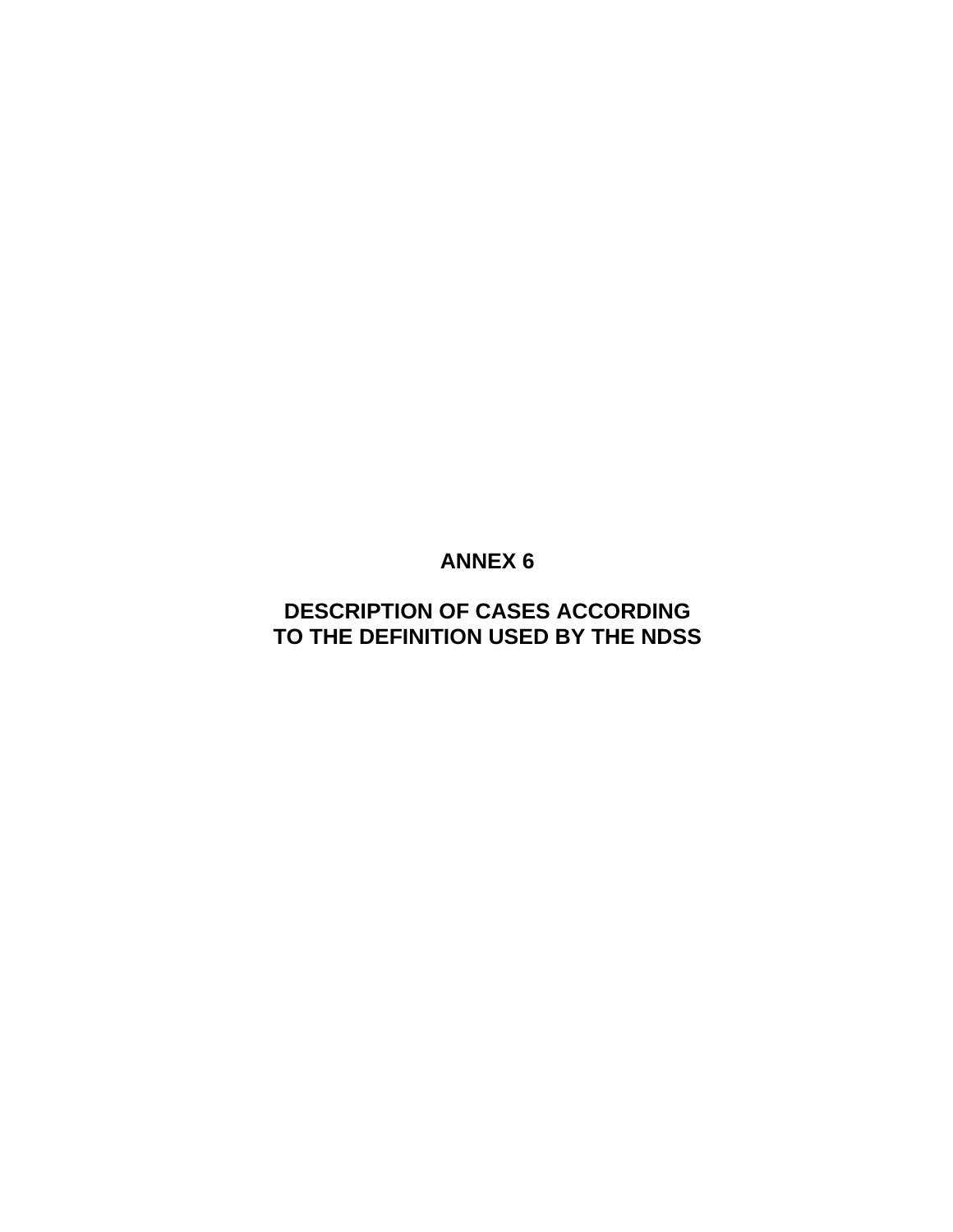### **ANNEX 6 DESCRIPTION OF CASES ACCORDING TO THE DEFINITION USED BY THE NDSS**

**Table A6.1 Cases of diabetes identified in the Québec Diabetes Surveillance System according to the NDSS algorithm, by age group and sex, initial population of cases from the Cree Diabetes Information System, 1996 to 2001** 

| Age group    | <b>Sex</b>  |               |              |  |  |
|--------------|-------------|---------------|--------------|--|--|
|              | <b>Male</b> | <b>Female</b> | <b>Total</b> |  |  |
| 10-29        | 15          | 39            | 54           |  |  |
| 30-39        | 20          | 40            | 60           |  |  |
| 40-49        | 36          | 51            | 87           |  |  |
| 50-59        | 39          | 69            | 108          |  |  |
| 60-69        | 28          | 33            | 61           |  |  |
| 70-79        | 8           | 18            | 26           |  |  |
| $80$ and $+$ | 4           | 5             | 9            |  |  |
| <b>Total</b> | 150         | 255           | 405          |  |  |

Source: RAMQ and MED-ECHO.

**Table A6.2 Cases of diabetes identified in the Québec Diabetes Surveillance System according to the NDSS algorithm, by year, initial population of cases in the Cree Diabetes Information System, 1996 to 2001** 

| Year  |             | <b>Sex</b>    |              |  |  |  |
|-------|-------------|---------------|--------------|--|--|--|
|       | <b>Male</b> | <b>Female</b> | <b>Total</b> |  |  |  |
| 1996  | 41          | 67            | 108          |  |  |  |
| 1997  | 31          | 57            | 88           |  |  |  |
| 1998  | 26          | 40            | 66           |  |  |  |
| 1999  | 13          | 30            | 43           |  |  |  |
| 2000  | 26          | 38            | 64           |  |  |  |
| 2001  | 13          | 23            | 36           |  |  |  |
| Total | 150         | 255           | 405          |  |  |  |

Source: RAMQ and MED-ECHO.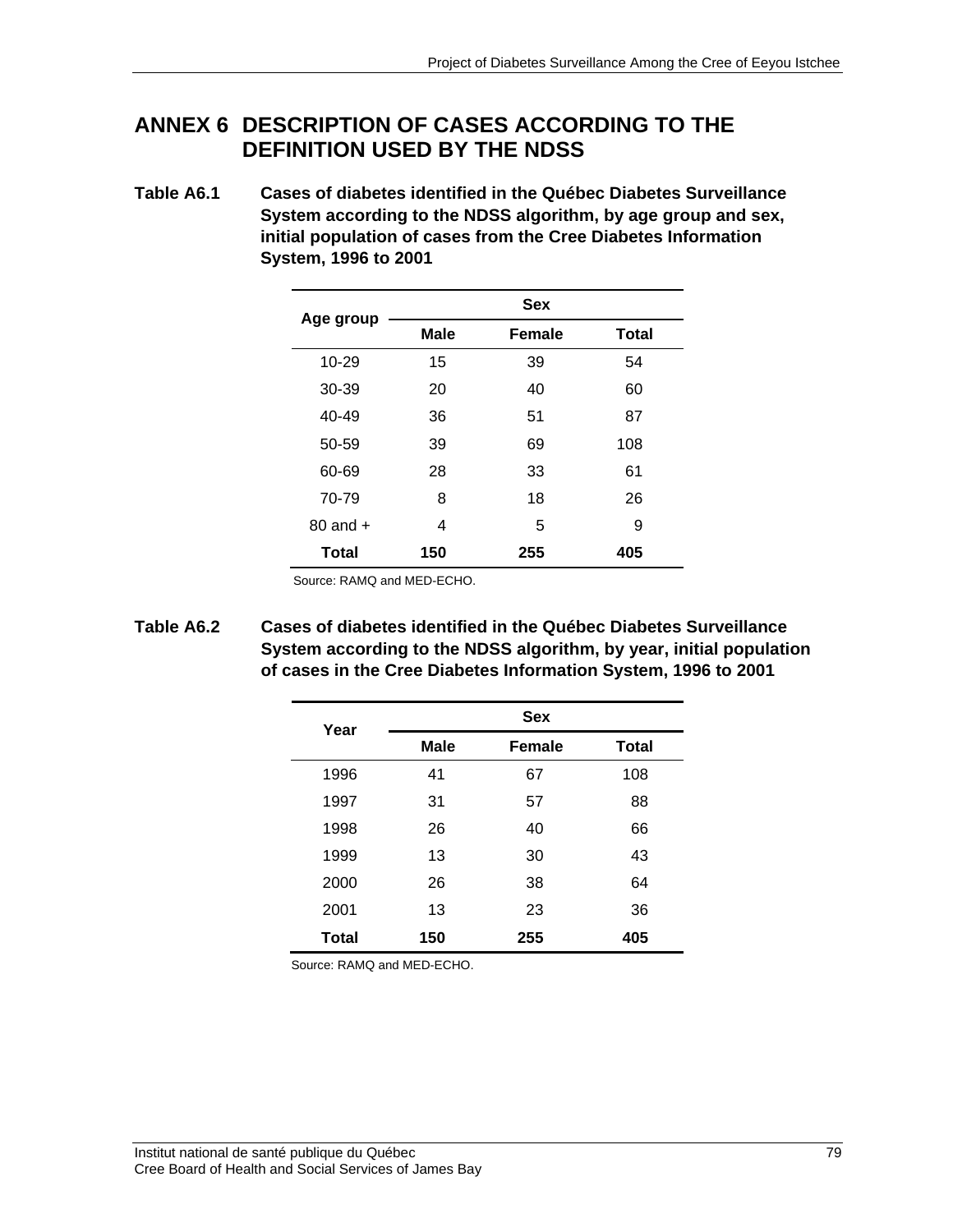### **DESCRIPTION OF SUBJECTS FROM THE CREE DIABETES INFORMATION SYSTEM NOT LINKED TO THE FIPA**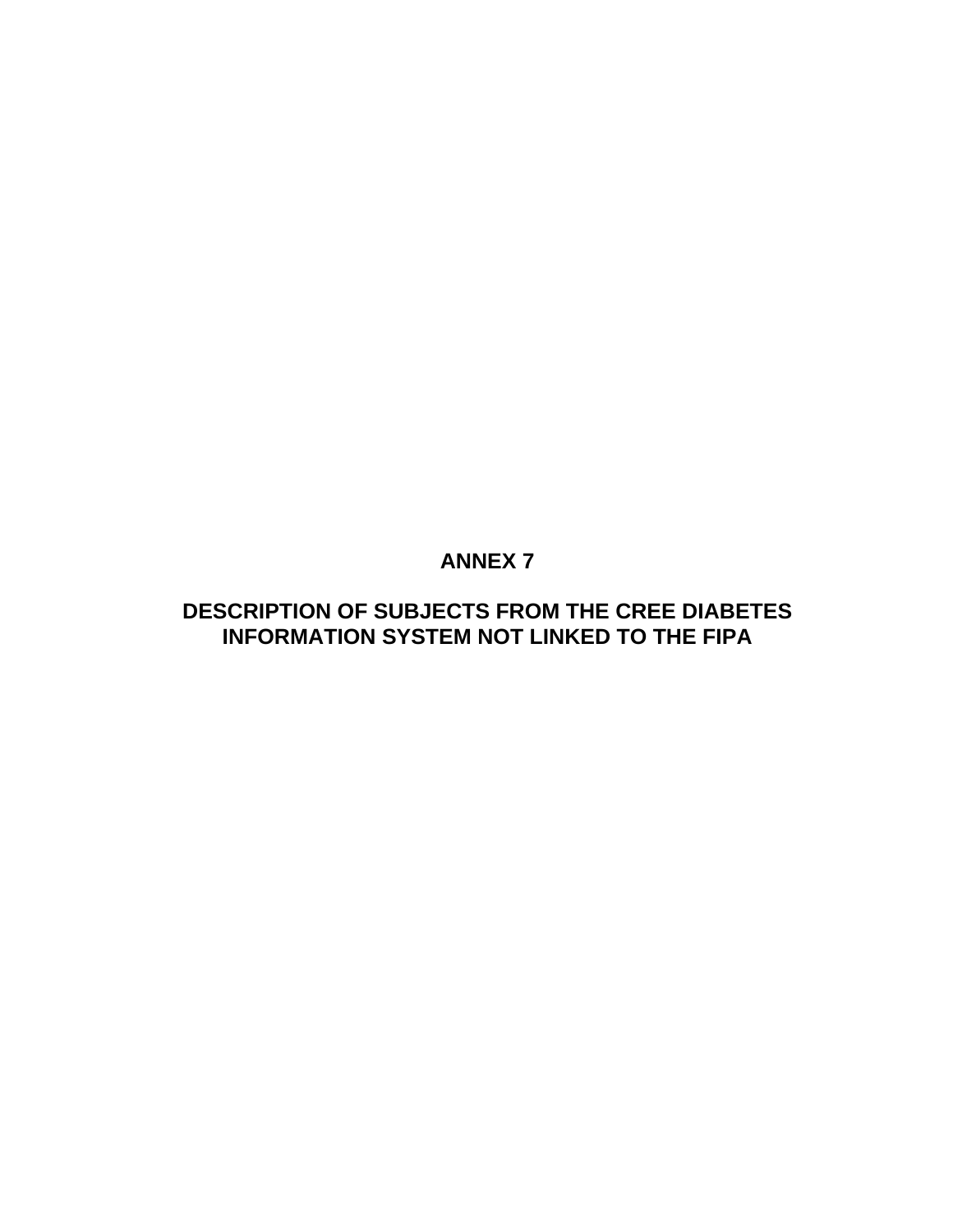#### **ANNEX 7 DESCRIPTION OF SUBJECTS FROM THE CREE DIABETES INFORMATION SYSTEM NOT LINKED TO THE FIPA**

| Table A7.1 | Distribution of cases from the Cree Diabetes Information |
|------------|----------------------------------------------------------|
|            | System not linked to the FIPA, by age group and sex      |

|              | <b>Sex</b> |               |    |       |            |                |       |  |
|--------------|------------|---------------|----|-------|------------|----------------|-------|--|
| Age group    |            | <b>Female</b> |    | Male  | Sex absent |                | Total |  |
|              | n          | %             | n  | %     | n          | n              | %     |  |
| $10 - 19$    | 1          | 0.8           | 1  | 1.9   |            | $\overline{2}$ | 1.1   |  |
| 20-29        | 12         | 9.8           | 1  | 1.9   | 3          | 16             | 8.6   |  |
| 30-39        | 23         | 18.9          | 12 | 22.2  | 1          | 36             | 19.3  |  |
| 40-49        | 24         | 19.7          | 11 | 20.4  | 1          | 36             | 19.3  |  |
| 50-59        | 28         | 23.0          | 14 | 25.9  |            | 42             | 22.5  |  |
| 60-69        | 19         | 15.6          | 13 | 24.1  | 1          | 33             | 17.6  |  |
| 70 and over  | 15         | 12.3          | 2  | 3.7   |            | 17             | 9.1   |  |
| Age absent   |            |               |    |       | 5          | 5              | 2.7   |  |
| <b>Total</b> | 122        | 100.0         | 54 | 100.0 | 11         | 187            | 100.0 |  |

Source: Cree Diabetes Information System.

#### **Table A7.2 Distribution of cases from the Cree Diabetes Information System not linked to the FIPA, by type of diabetes and sex**

|                             | <b>Sex</b>    |       |             |       |                      |              |       |
|-----------------------------|---------------|-------|-------------|-------|----------------------|--------------|-------|
| Type of diabetes            | <b>Female</b> |       | <b>Male</b> |       | <b>Sex</b><br>absent | <b>Total</b> |       |
|                             | n             | %     | n           | %     | n                    | n            | %     |
| <b>Gestational diabetes</b> | 23            | 18.9  | ۰           |       | 8                    | 31           | 16.6  |
| Glucose intolerance         | 15            | 12.3  | 11          | 20.4  | 3                    | 29           | 15.5  |
| Type 2                      | 84            | 68.9  | 43          | 79.6  | $\blacksquare$       | 127          | 67.9  |
| <b>Total</b>                | 122           | 100.0 | 54          | 100.0 | 11                   | 187          | 100.0 |

Source: Cree Diabetes Information System.